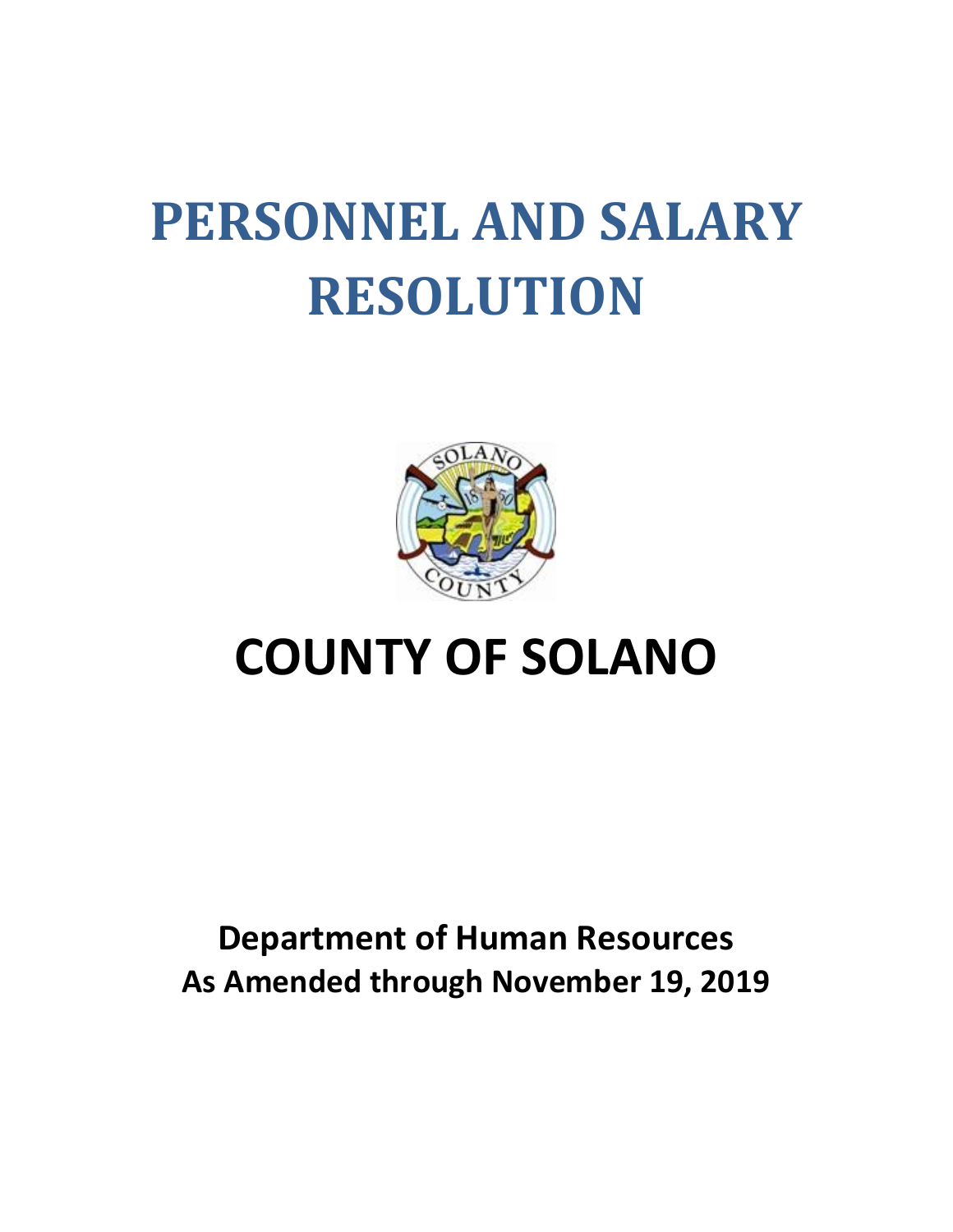| Summary of Amendments since November 19, 2019 to the Personnel and Salary Resolution |  |
|--------------------------------------------------------------------------------------|--|
|--------------------------------------------------------------------------------------|--|

| <b>Date Adopted</b> | <b>Sections</b> | Label                                                       |                                                                                             |
|---------------------|-----------------|-------------------------------------------------------------|---------------------------------------------------------------------------------------------|
|                     | Amended         |                                                             | <b>General Description of Amendment</b>                                                     |
| 12-09-2014          | 6.1             | <b>Medical Insurance</b>                                    | Added unrepresented Extra Help Employees                                                    |
|                     |                 |                                                             | who qualify under the Affordable Care Act                                                   |
| 12-09-2014          | 6.2             | <b>Retiree Medical</b>                                      | Clarify language regarding participation of                                                 |
|                     |                 | Insurance.                                                  | qualifying Extra Help employees.                                                            |
| 12-09-2014          | 6.3.1           | Cafeteria Plan for                                          | Separating out regular, limited term and                                                    |
|                     |                 | Regular, Limited-Term                                       | probationary employee from Extra Help                                                       |
|                     |                 | and Probationary                                            | employees.                                                                                  |
|                     |                 | Employees                                                   |                                                                                             |
| 12-09-2014          | 6.3.2           | Cafeteria Plan for                                          | New section; sets the county's contribution                                                 |
|                     |                 | <b>Unrepresented Extra</b>                                  | for qualifying Extra Help employees.                                                        |
|                     |                 | Help employees                                              |                                                                                             |
| 06-23-2015          | 10              | <b>Sick Leave</b>                                           | Removing provisions already contained in the                                                |
|                     |                 |                                                             | County's Sick Leave Policy, adding sick leave                                               |
|                     |                 |                                                             | for extra help employees, and amending the                                                  |
|                     |                 |                                                             | definition of "immediate family."                                                           |
| 07-19-2015          | 10              | <b>Sick Leave</b>                                           | Excludes a CalPERS retired annuitant from the                                               |
|                     |                 |                                                             | sick leave provisions, consistent with the                                                  |
|                     |                 |                                                             | requirements of Labor Code 245.5(a)(5).                                                     |
| 11-03-2015          | 5.9             | Longevity                                                   | Added longevity compensation of 2.5% for                                                    |
|                     |                 |                                                             | Confidential Employees with 35 years of                                                     |
|                     |                 |                                                             | continuous County service.                                                                  |
| 11-03-2015          | 6.4             | Dental Insurance                                            | Eligibility period for the dental insurance was                                             |
|                     |                 |                                                             | reduced to beginning of the first of the month                                              |
|                     |                 |                                                             | following appointment with the County.                                                      |
| 11-03-2015          | 6.5             | Vision Insurance                                            | Eligibility period for the vision insurance was                                             |
|                     |                 |                                                             | reduced to beginning of the first of the month                                              |
|                     |                 |                                                             | following appointment with the County.                                                      |
| 11-03-2015          | 6.6             | Life Insurance                                              | Eligibility period for the life insurance was                                               |
|                     |                 |                                                             | reduced to beginning of the first of the month                                              |
|                     |                 |                                                             | following appointment with the County.                                                      |
| 12-08-2015          | 6.3.2           | Vacation, PERS                                              | Modifies vacation cash out provision to                                                     |
|                     | 6.10            | <b>Employer Cost Sharing,</b>                               | provide irrevocable election period from                                                    |
|                     | 9               | and Cafeteria Plan                                          | November 1 <sup>st</sup> to December 20 <sup>th</sup> of the                                |
|                     |                 | contribution increase                                       | preceding year; eliminates the PERS rate cost                                               |
|                     |                 | for coverage of                                             | share effective January 1, 2017 and increases                                               |
|                     |                 | employee plus two or                                        | the County's Cafeteria Plan contribution by                                                 |
|                     |                 | more                                                        | \$50/month<br>Technical correction to match the numeric                                     |
| 03-11-2016          | 6.6             | Life Insurance                                              |                                                                                             |
|                     |                 |                                                             | value to the written "thirty-five thousand                                                  |
|                     |                 |                                                             | dollars (\$35,000)"                                                                         |
| 03-22-2016          | 6.8<br>7.1      | <b>Short Term Disability</b><br><b>Workers Compensation</b> | Harmonized treatment of Paid Family Leave<br>with State Disability Insurance; moved related |
|                     |                 |                                                             |                                                                                             |
|                     |                 |                                                             | language from 7.1 to 6.8.                                                                   |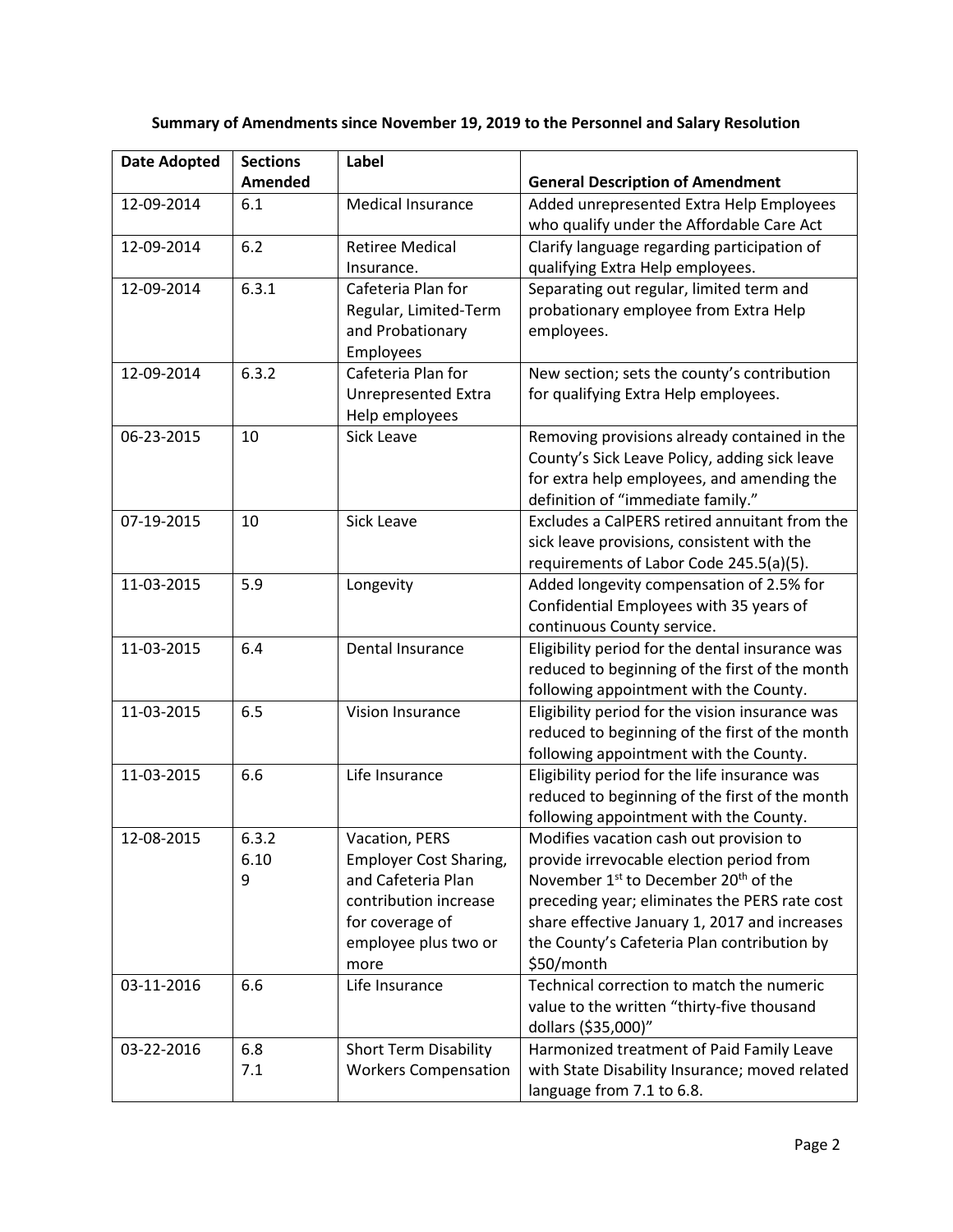| 12-06-2016 | <b>New 4.7</b> | <b>Compensation Survey</b><br>of Elected Officials | New section which specifies that a salary<br>survey for the five elected department heads  |
|------------|----------------|----------------------------------------------------|--------------------------------------------------------------------------------------------|
|            |                |                                                    | is to be conducted prior to the filing period.                                             |
| 12-06-2016 | 4.8            | Authority of Director of<br><b>Human Resources</b> | Renumbered from 4.7                                                                        |
| 12-06-2016 | 5.4            | Merit Increases within<br>Grade                    | <b>Exempts Board of Supervisors Aide</b>                                                   |
| 12-06-2016 | 9L             | Vacation                                           | An employee who becomes an elected official                                                |
|            | 10H            | <b>Sick Leave</b>                                  | shall have his/her vacation and sick leave paid<br>out upon assuming the elected position. |
| 12-06-2016 | 13.6           | Military Leave of                                  | Increases the County paid military leave to                                                |
|            |                | Absence                                            | the greater of State law or 190 hours per<br>fiscal year.                                  |
| 12-13-2016 | 8.5            | <b>Executive Management</b>                        | Reinstatement of this benefit                                                              |
|            |                | <b>Business Expense</b>                            |                                                                                            |
| 12-13-2016 | 8.6            | Automobile Allowance                               | Reinstatement of this benefit                                                              |
| 12-13-2016 | 9              | Paragraph M                                        | Amendments to vacation cash-out                                                            |
| 10-03-2017 | Various        | Salary Grade                                       | Deleting "salary grade" and thereby making                                                 |
|            |                |                                                    | corrections in the definition of recruiting                                                |
|            |                |                                                    | step, in the definition of y-rate, authority of                                            |
|            |                |                                                    | Board of Supervisors to specify salary, merit                                              |
|            |                |                                                    | increases within grade, salary upon                                                        |
|            |                |                                                    | promotion, salary upon demotion, salary                                                    |
|            |                |                                                    | upon reclassification, changes in salary                                                   |
|            |                |                                                    | allocation, limited extra help benefits, and                                               |
|            |                |                                                    | rejection of employee during the                                                           |
|            |                |                                                    | probationary period.                                                                       |
| 10-03-2017 | 6.3.1          | Cafeteria Plan                                     | Deletes sunset date for additional \$50                                                    |
|            |                |                                                    | contribution to cafeteria plan                                                             |
| 10-03-2017 | 8.7            | <b>Professional Allowance</b>                      | Adds \$25 per pay period to class of Chief                                                 |
|            |                | - NEW                                              | Deputy Public Defender and Chief Deputy                                                    |
|            |                |                                                    | <b>District Attorney</b>                                                                   |
| 10-03-2017 | 14             | Holidays                                           | Adds one floating holiday annually to be used                                              |
|            |                |                                                    | between January 1st and December 31st                                                      |
| 12-5-2017  | 6.3.1          | Cafeteria Plan                                     | Additional County contribution for Cafeteria<br>Plan                                       |
| 03-13-2018 | 14             | Holidays                                           | Paid floating holiday                                                                      |
| 04-02-2019 | 2.4            | <b>Personal Relationships</b>                      | Personal Relationships Policy added                                                        |
| 08-13-2019 | 5.5            | <b>Salary Upon Promotion</b>                       | Provides a means for employees to receive a                                                |
|            |                |                                                    | higher step upon promotion                                                                 |
| 09-10-2019 | 5.4.B          | Merit Increases                                    | Add clarifying language that a leave of                                                    |
|            |                |                                                    | absence due to workers' compensation leave                                                 |
|            |                |                                                    | does not extend the merit increase eligibility                                             |
|            |                |                                                    | date                                                                                       |
| 09-10-2019 | 6.3.1          | Cafeteria Plan                                     | Continued the alternative \$80 additional                                                  |
|            |                |                                                    | County contribution for family coverage,                                                   |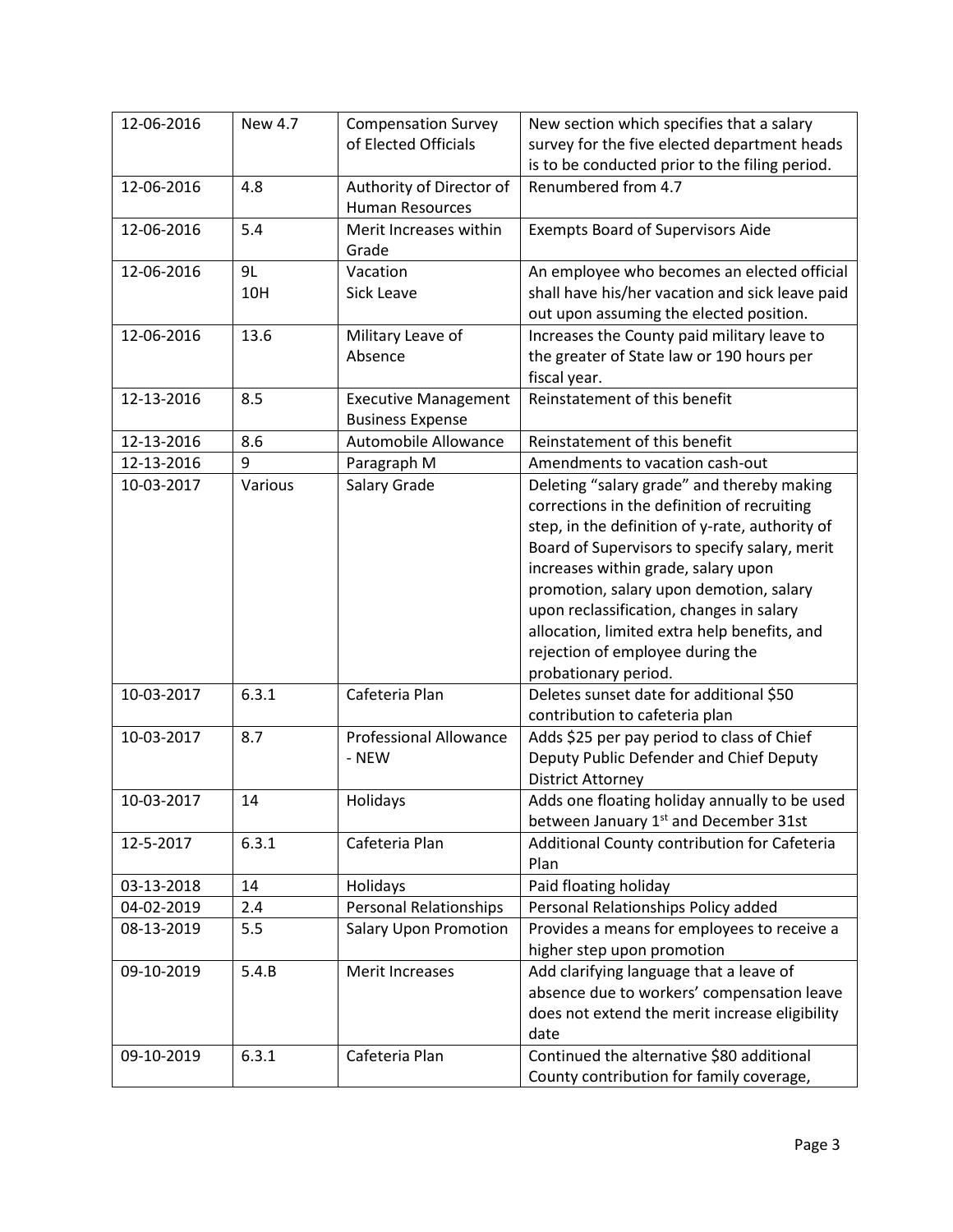|            |        |                              | based on the employee's classification's      |
|------------|--------|------------------------------|-----------------------------------------------|
|            |        |                              | maximum pay rate                              |
| 09-10-2019 | 6.12.D | <b>Tuition Reimbursement</b> | Effective July 1, 2020, increased the         |
|            |        |                              | maximum tuition reimbursement amount          |
| 09-10-2019 | 6.17   | 401(a) Defined               | Add new section for Executive Management      |
|            |        | <b>Contribution Plan</b>     | Group and Senior Management Group to          |
|            |        |                              | participate in the 401(a) plan                |
| 09-10-2019 | 9.H    | Vacation                     | Increased maximum vacation accrual cap of     |
|            |        |                              | Senior Management Group employees with        |
|            |        |                              | 79 through 260 pay periods of County service  |
| 09-10-2019 | 10.E   | Sick Leave                   | Increased family sick leave for Executive     |
|            |        |                              | Management Group and Senior Management        |
|            |        |                              | Group employees.                              |
| 09-10-2019 | 10.1   | Sick Leave                   | Add clarifying language that an employee      |
|            |        |                              | who is rehired receives previously accrued    |
|            |        |                              | and unused sick leave if hired into a regular |
|            |        |                              | or limited term position                      |
| 09-10-2019 | 14.1.1 | Holidays                     | Added half-day of Christmas Eve Day and       |
|            |        |                              | New Year's Eve Day effective 2020             |
| 11-19-2019 | 13.6   | Military Leave of            | Added a supplemental military pay program     |
|            |        | Absence                      |                                               |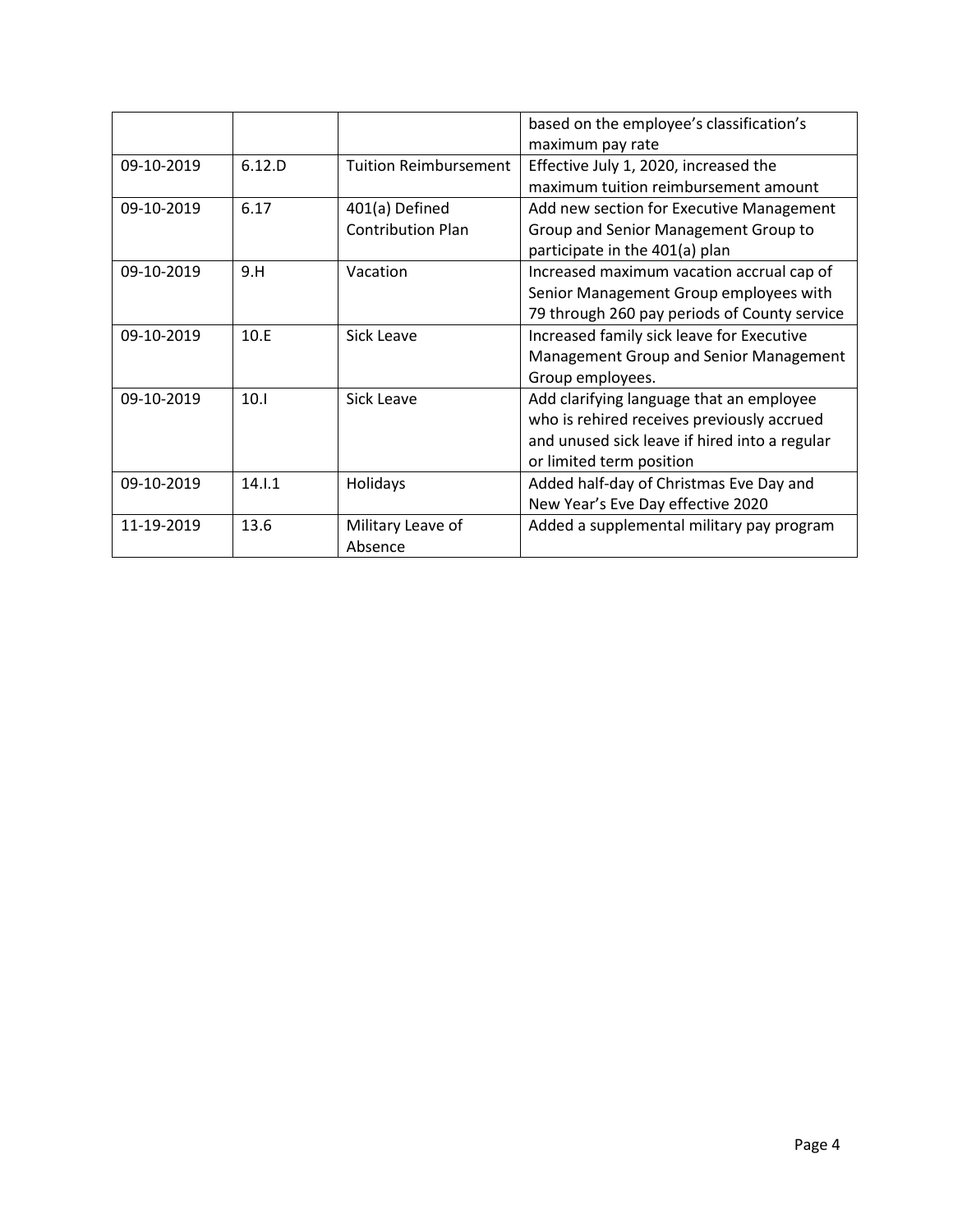### **Personnel and Salary Resolution**

| 1.    |                                                                                             |  |
|-------|---------------------------------------------------------------------------------------------|--|
| 2.    |                                                                                             |  |
| 2.1   |                                                                                             |  |
| 2.2   |                                                                                             |  |
| 2.3   |                                                                                             |  |
| 2.4   |                                                                                             |  |
| 3.    |                                                                                             |  |
| 4.    |                                                                                             |  |
| 4.1   | Number and Classification of Budgeted Positions in Various County Departments and Offices14 |  |
| 4.2   |                                                                                             |  |
| 4.3   |                                                                                             |  |
| 4.4   |                                                                                             |  |
| 4.5   |                                                                                             |  |
| 4.6   |                                                                                             |  |
| 4.7   |                                                                                             |  |
| 4.8   |                                                                                             |  |
| 5.    |                                                                                             |  |
| 5.1   |                                                                                             |  |
| 5.2   |                                                                                             |  |
| 5.3   |                                                                                             |  |
| 5.4   |                                                                                             |  |
| 5.5   |                                                                                             |  |
| 5.6   |                                                                                             |  |
| 5.7   |                                                                                             |  |
| 5.8   |                                                                                             |  |
| 5.9   |                                                                                             |  |
| 5.10  |                                                                                             |  |
| 5.11  |                                                                                             |  |
| 5.12  |                                                                                             |  |
| 5.13  | Assumption by County of Functions and Personnel of Another Governmental Agency 23           |  |
| 5.14  | Disposition of Additional Fees, Commissions, Etc., Received by Officers and Employees  24   |  |
| 5.15  |                                                                                             |  |
| 5.16  |                                                                                             |  |
| 6.    |                                                                                             |  |
| 6.1   |                                                                                             |  |
| 6.2   |                                                                                             |  |
| 6.3.1 |                                                                                             |  |
| 6.3.2 |                                                                                             |  |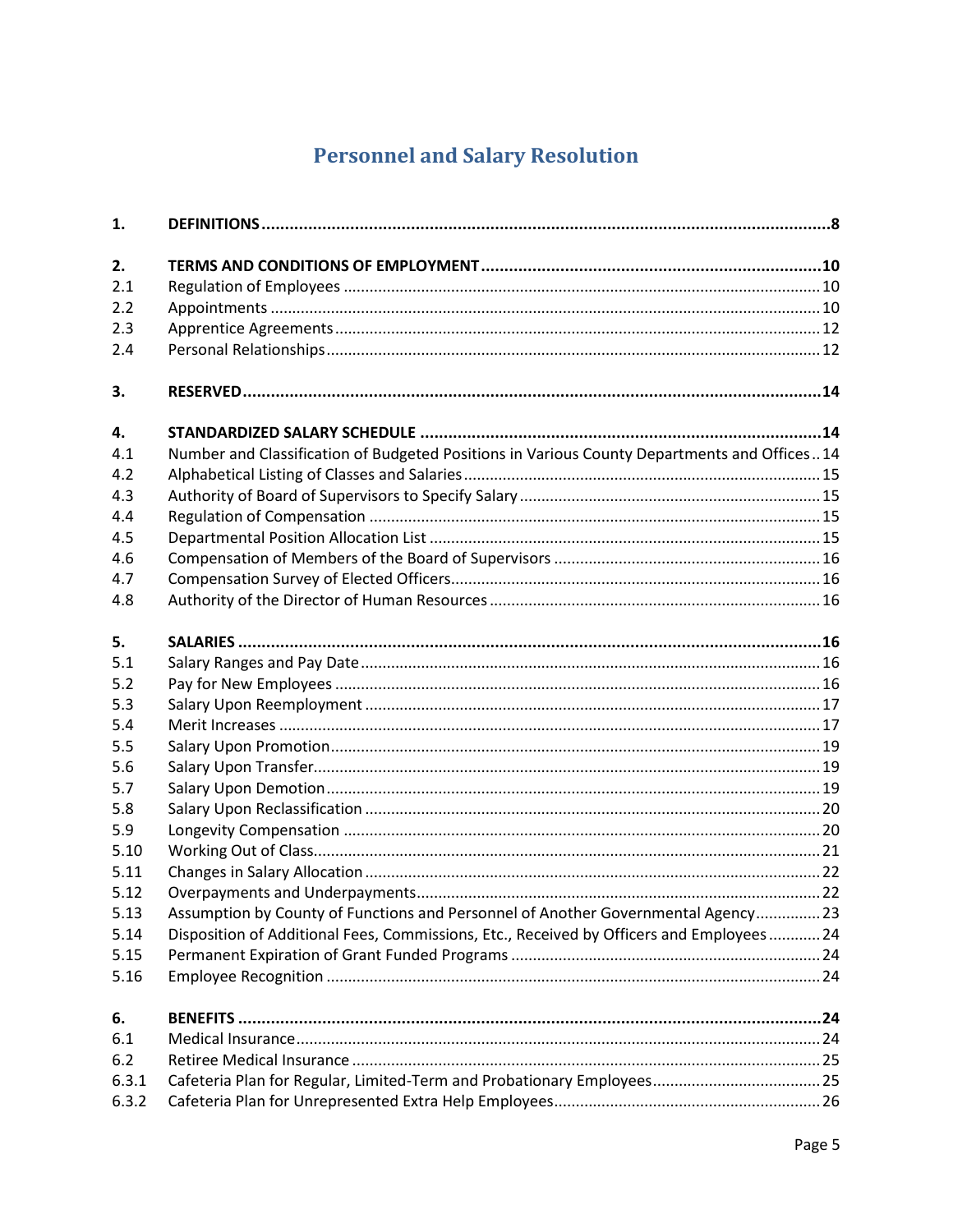| 6.4  |                                                                               |  |
|------|-------------------------------------------------------------------------------|--|
| 6.5  |                                                                               |  |
| 6.6  |                                                                               |  |
| 6.7  |                                                                               |  |
| 6.8  |                                                                               |  |
| 6.9  |                                                                               |  |
| 6.10 |                                                                               |  |
| 6.11 |                                                                               |  |
| 6.12 |                                                                               |  |
| 6.13 |                                                                               |  |
| 6.14 |                                                                               |  |
| 6.15 |                                                                               |  |
| 6.16 |                                                                               |  |
| 6.17 |                                                                               |  |
|      |                                                                               |  |
| 7.   |                                                                               |  |
| 7.1  |                                                                               |  |
| 7.2  |                                                                               |  |
| 8.   |                                                                               |  |
| 8.1  |                                                                               |  |
| 8.2  |                                                                               |  |
| 8.3  |                                                                               |  |
| 8.4  |                                                                               |  |
| 8.5  |                                                                               |  |
| 8.6  |                                                                               |  |
| 8.7  |                                                                               |  |
| 9.   |                                                                               |  |
| 10.  |                                                                               |  |
| 11.  |                                                                               |  |
| 11.1 |                                                                               |  |
| 11.2 |                                                                               |  |
| 11.3 | Guidelines for Donation of Leave Credits to the Leave Contribution Program 48 |  |
|      |                                                                               |  |
| 12.  |                                                                               |  |
| 13.  |                                                                               |  |
| 13.1 |                                                                               |  |
| 13.2 |                                                                               |  |
| 13.3 |                                                                               |  |
| 13.4 |                                                                               |  |
| 13.5 |                                                                               |  |
| 13.6 |                                                                               |  |
| 13.7 |                                                                               |  |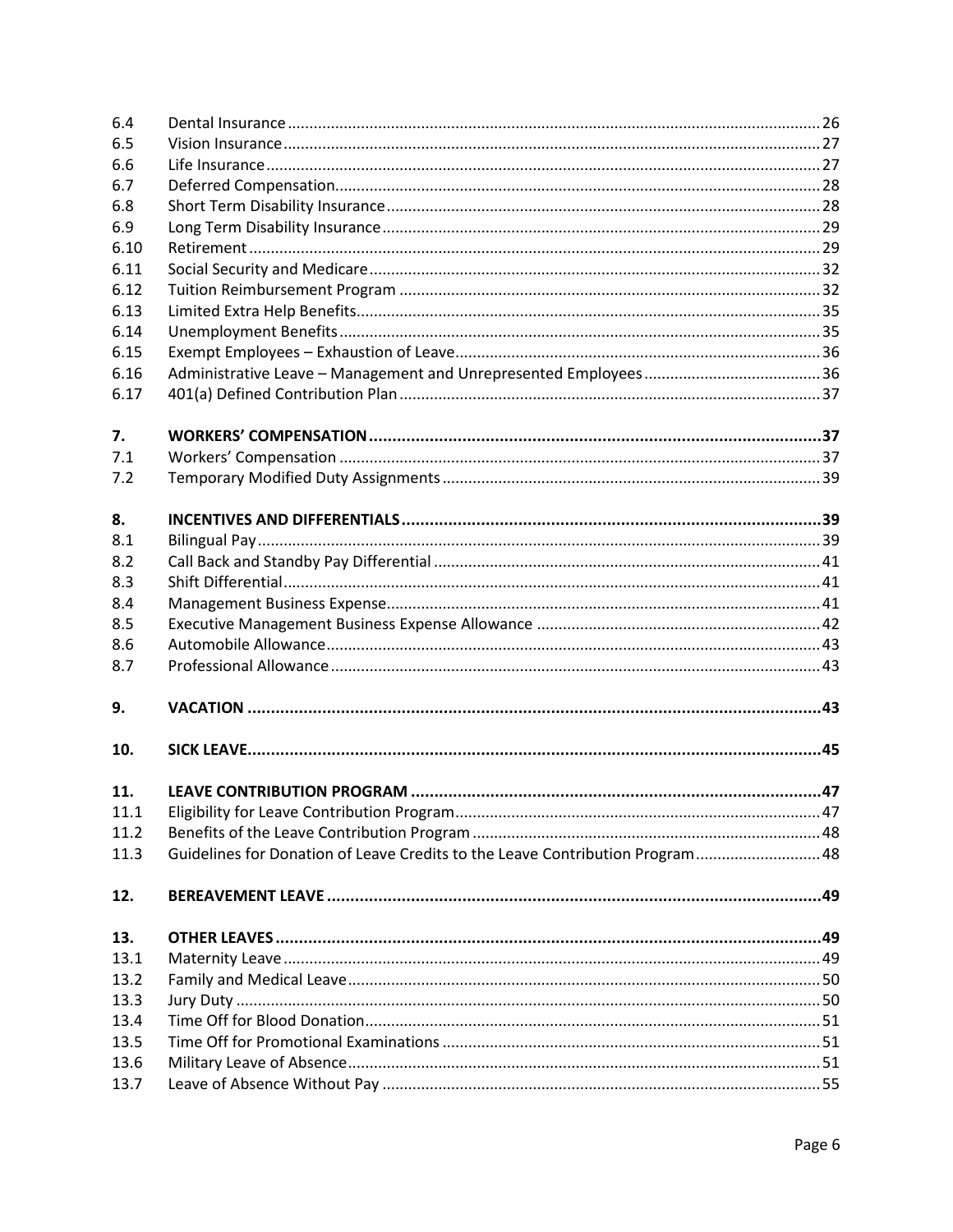| 14.   |                                                                                             |  |
|-------|---------------------------------------------------------------------------------------------|--|
| 15.   |                                                                                             |  |
| 15.1  |                                                                                             |  |
| 15.2  |                                                                                             |  |
| 16.   |                                                                                             |  |
| 17.   |                                                                                             |  |
| 17.1  |                                                                                             |  |
| 17.2  |                                                                                             |  |
| 17.3  |                                                                                             |  |
| 17.4  |                                                                                             |  |
| 17.5  |                                                                                             |  |
| 17.6  |                                                                                             |  |
| 17.7  |                                                                                             |  |
| 17.8  |                                                                                             |  |
| 17.9  |                                                                                             |  |
| 17.10 |                                                                                             |  |
| 18.   |                                                                                             |  |
| 19.   |                                                                                             |  |
| 19.1  |                                                                                             |  |
| 19.2  |                                                                                             |  |
| 19.3  |                                                                                             |  |
| 19.4  |                                                                                             |  |
| 20.   |                                                                                             |  |
| 20.1  |                                                                                             |  |
| 20.2  |                                                                                             |  |
| 20.3  |                                                                                             |  |
| 21.   |                                                                                             |  |
| 22.   |                                                                                             |  |
| 22.1  | Duties Imposed on Officers and Employees to be Performed; Staggering of Hours of Employment |  |
|       |                                                                                             |  |
| 22.2  |                                                                                             |  |
| 22.3  | Travel Reimbursement for Executive Management Employees and Elected County Officials  67    |  |
| 22.4  |                                                                                             |  |
| 22.5  |                                                                                             |  |
| 22.6  |                                                                                             |  |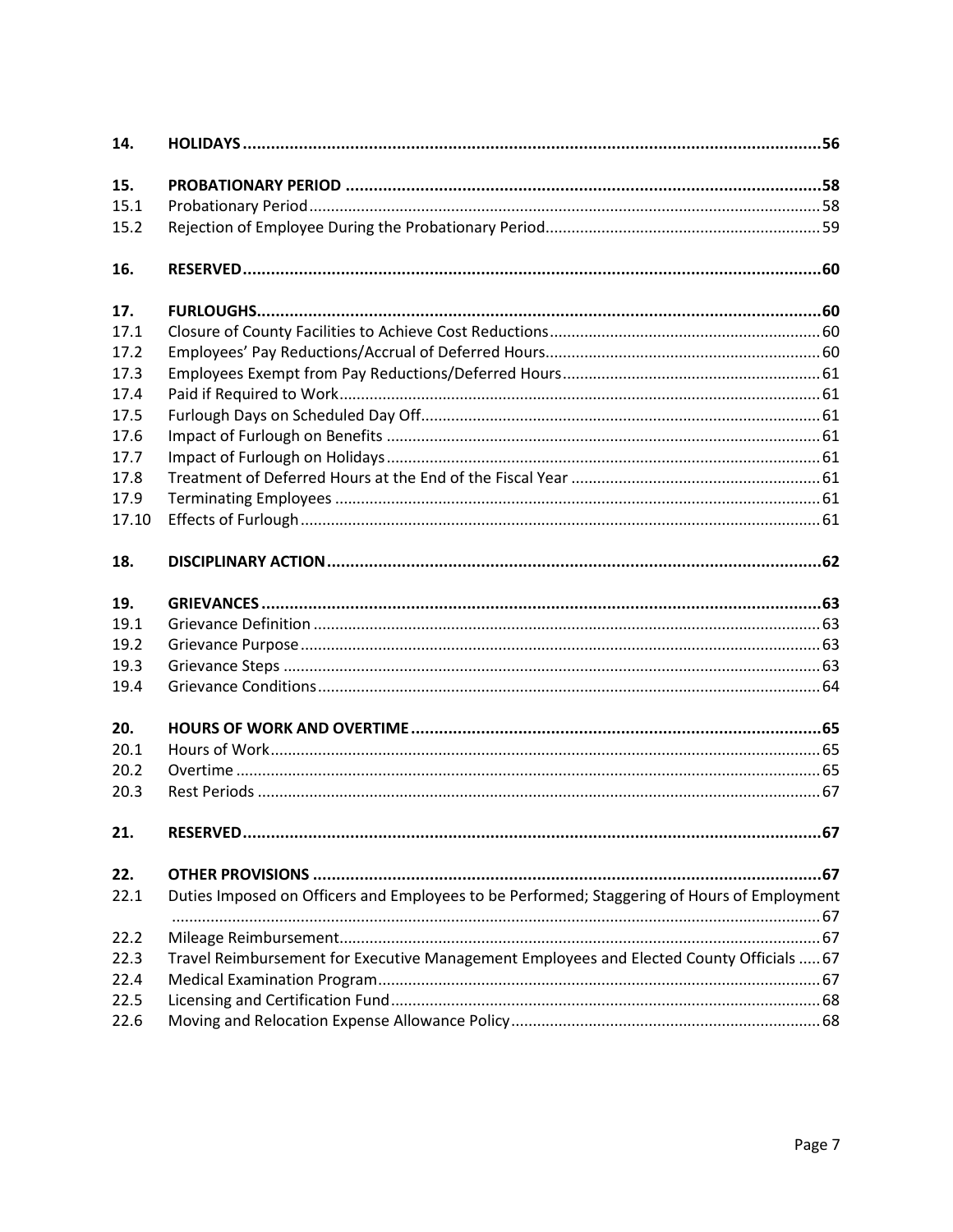#### <span id="page-7-0"></span>**1. DEFINITIONS**

For the purposes of this Resolution the following words and phrases shall, unless the context clearly indicates otherwise, have the respective meanings herein set forth:

**APPOINTING AUTHORITY -** The Board, Commissions, person or groups of persons having lawful authority to appoint or to remove persons from positions in the County service, or persons designated by such appointing authority to perform those duties which legally may be delegated.

**AT WILL** – An employee who serves at the pleasure of the Appointing Authority, County Administrator or Board of Supervisors as specified.

**BOARD -** The Board of Supervisors of the County of Solano.

**CLASS -** A position or group of positions established under the Solano County Code, sufficiently similar in respect to the duties, responsibilities and authority thereof that the same descriptive title may be used to designate each position allocated to the class, that the same requirements as to education, experience, capacity, knowledge, ability and other qualifications should be required of the incumbents, that the same tests of fitness may be used to choose qualified employees and that the same schedule of compensation can be made to apply with equity.

**CLASSIFIED EMPLOYEE** – A category of employee who is a member of the Civil Service and whose employment is subject to the rules and regulations of the Civil Service and Solano County Code.

**COMMISSION OR CIVIL SERVICE COMMISSION -** The Civil Service Commission of the County.

**CONTINUOUS SERVICE -** Shall mean employment in a regular position which has not been interrupted by resignation, discharge, layoff, or retirement.

**CONTRACT EMPLOYEE -** An individual hired pursuant to a written agreement. A contract employee is only entitled to those rights and benefits specifically enumerated in the written agreement.

**COUNTY -** The County of Solano.

**DIRECTOR -** The Director of Human Resources of the County of Solano.

**EMPLOYEE -** A person who is legally an incumbent of a position in the non-exempt or exempt service, or who is on leave of absence according to this Resolution and whose position is held for him/her pending his/her return; any elected official or his/her exempt appointees; any regular employee who temporarily accepts appointment to an exempt position in the County service.

**EXECUTIVE MANAGEMENT** – A category of employees excluded from the Civil Service which includes employees responsible for formulating and overseeing implementation of policy, including the County Administrator, appointed and elected Department Heads, Assistant Department Heads, and key managerial employees with policy-making authority and responsibilities and/or who exercise high level of responsibilities within the County.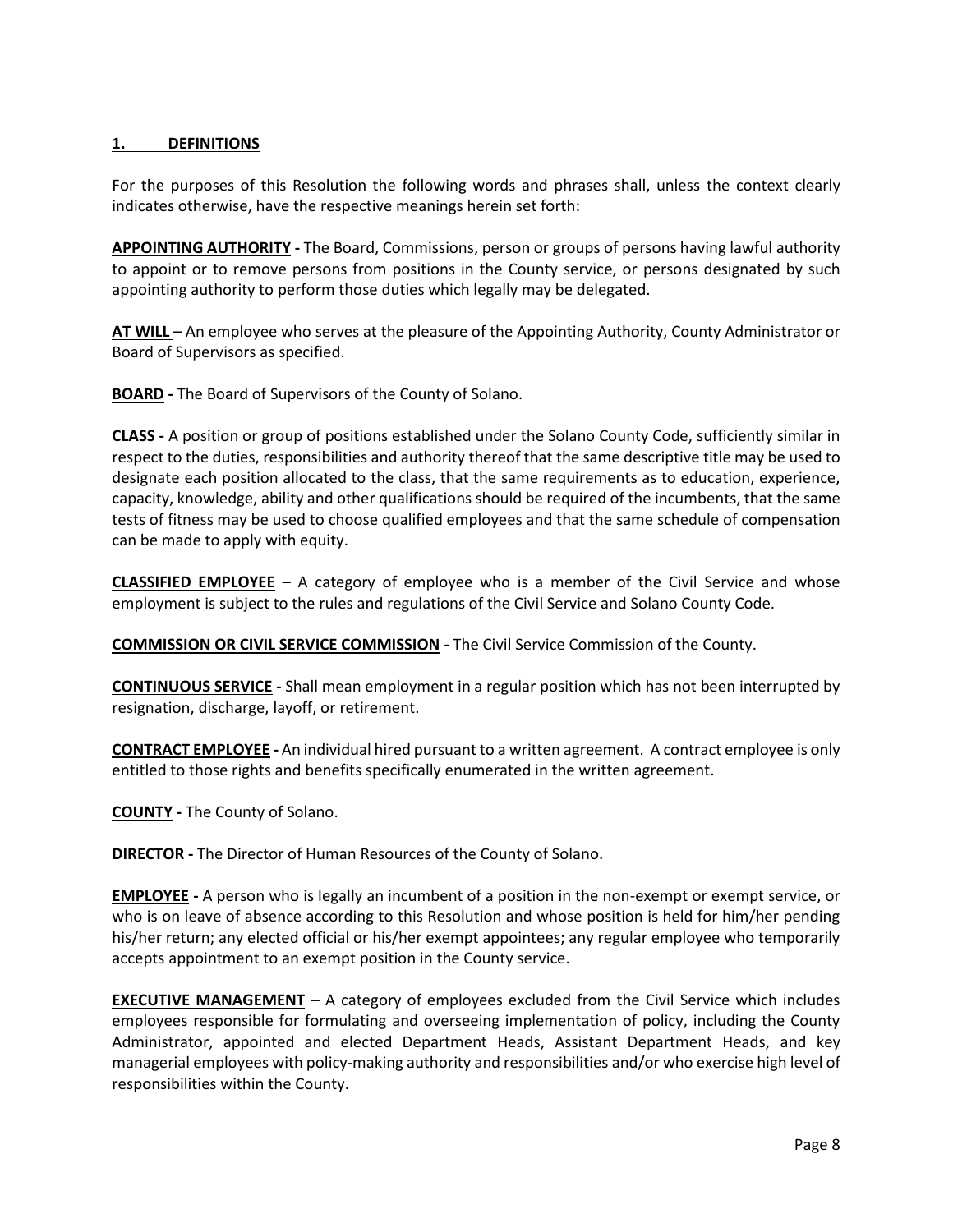**EXTRA HELP EMPLOYEE -** A person who is employed for the purpose of relieving or augmenting regular staff in the accomplishment of work. Extra help employees shall not be used to circumvent filling of regularly allocated positions except on a temporary basis and cannot work more than 999 hours in a fiscal year. Extra help employees shall be excluded from civil service and shall not have the property rights to regular or continued employment. Time spent in such an appointment shall not constitute a part of the probationary period.

**LIMITED TERM EMPLOYEE -** An employee employed for a predetermined and specified period of time as provided by Section 2.31 of the Civil Service Rules. Limited term employees shall accrue all benefits of regular employees during their period of employment.

**LIMITED TERM POSITION -** A position established on a full time or part time basis, but with an understood termination date. Positions allocated as limited term-regular shall accrue all benefits of the class including seniority under Section 2.31 of the Civil Service Rules.

**MID-MANAGEMENT** – A category of employees excluded from the Civil Service which includes mid-level managers responsible for management duties including implementing policy and/or overseeing programs and employees.

**POSITION -** A group of current duties and responsibilities assigned by competent authority requiring the full-time or regular part-time position.

**PROBATIONARY EMPLOYEE -** An employee who is serving a probation period and is employed in either a regular full-time regular part-time or regular part-time intermittent position.

**PROVISIONAL APPOINTMENT -** An appointment made in the absence of an eligible list. Only the Director of Human Resources may authorize a provisional appointment. An appointment in this status is limited to thirty (30) days after establishment of a new eligible list or a maximum of six (6) months, whichever shall occur sooner.

**PROVISIONAL EMPLOYEE -** An employee holding a position under provisional appointment, pending a competitive examination for the class.

**RECRUITING STEP -** The first step of the salary range allocated to a class.

**REGULAR EMPLOYEE -** An employee who is not on probation and is employed in either a regular full-time or regular part-time position.

**REGULAR FULL-TIME POSITION -** A position established on a permanent year around basis requiring work on a regular schedule of at least forty (40) hours per week or eighty (80) hours a pay period.

**REGULAR PART-TIME INTERMITTENT EMPLOYEE -** An employee who is not on probation and is employed in a regular part-time intermittent position.

**REGULAR PART-TIME INTERMITTENT POSITION -** A position established on a permanent year round basis requiring work on an on-call or irregular basis averaging 20 hours or more per week, but less than 40 hours per week or 80 hours a pay period. Employees who fill these positions augment regular staff when there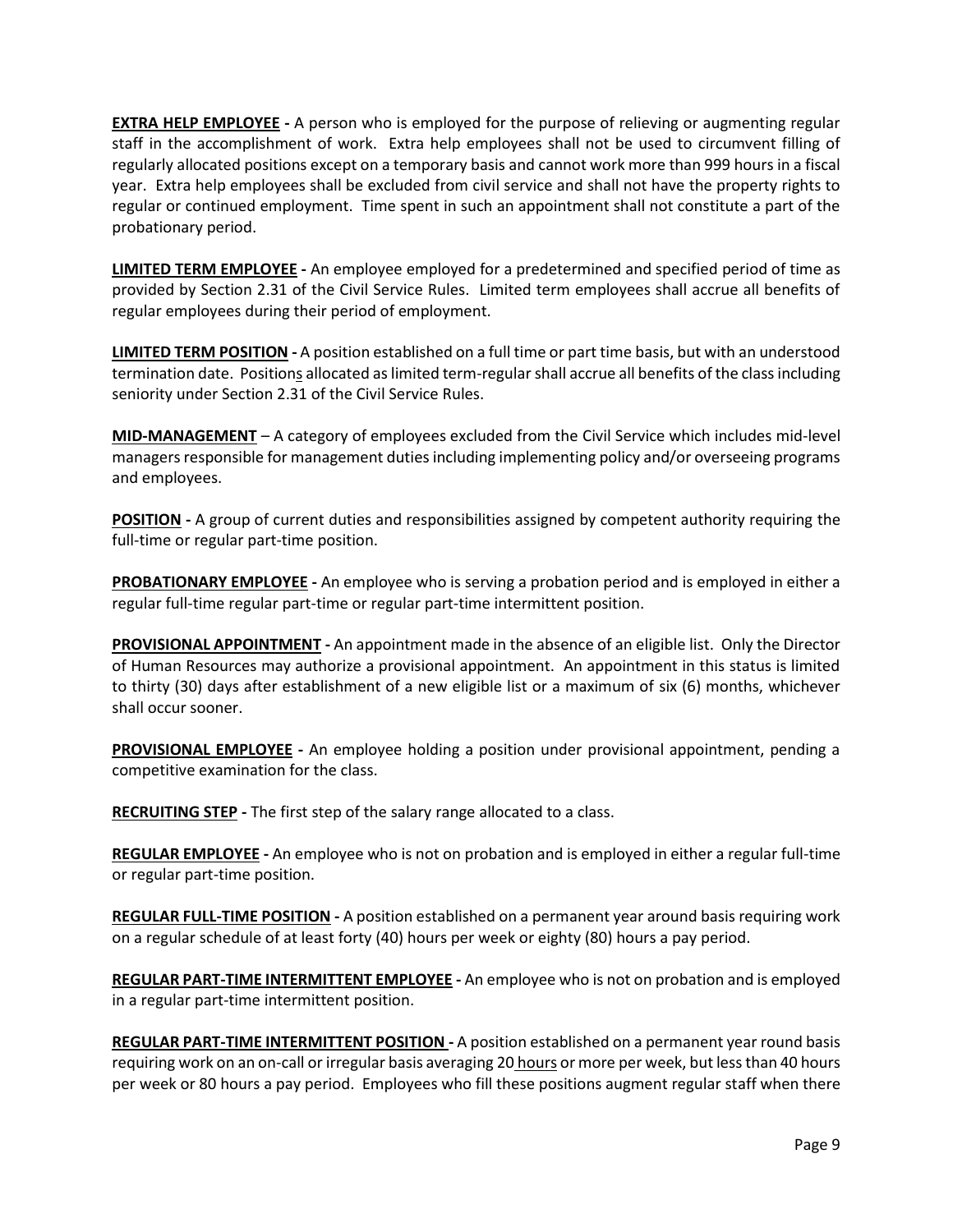is a need to maintain adequate work coverage. Non-salary related benefits would be based upon allocation of the position.

**REGULAR PART-TIME POSITION -** A position established on a permanent year round basis requiring work on a regular schedule of less than forty (40) hours per week.

**SENIOR MANAGEMENT** – A category of employees excluded from the Civil Service which includes employees who are not Department Heads, Assistant Department Heads or designated key managerial employees, but who are otherwise responsible for formulating and overseeing implementation of policy on behalf of the County and have a high level of independent managerial responsibility.

**UNDESIGNATED EMPLOYEE** – An employee who is not designated as a member of the Legislative, Executive Management, Senior Management, Mid-Management or Classified Service and who may or may not be represented by a recognized collective bargaining representative.

**Y-RATE -** A pay rate outside of the assigned salary range of class.

#### <span id="page-9-0"></span>**2. TERMS AND CONDITIONS OF EMPLOYMENT**

#### <span id="page-9-1"></span>2.1 Regulation of Employees

- **A.** Except as otherwise provided by the Personnel and Salary Resolution, Solano County Code, state or federal law, employees who are members of the Classified Service shall hold their positions subject to the rules and regulations established by the Civil Service Commission. All employees shall hold their positions subject to the ordinances, rules and regulations adopted by the Board of Supervisors.
- **B.** County employees shall not engage in any activity, which constitutes a conflict of interest due to the nature, conditions, or some other aspect of the activity. Any officer or employee wishing to engage in any occupation or outside activity for compensation shall inform his/her department head, in advance, of the time required and the nature of such activity. It shall be the responsibility of each department head to ensure that employees in his/her department do not engage in any activity, which constitutes a conflict of interest.
- <span id="page-9-2"></span>2.2 Appointments
- **A.** Individuals employed by the County are categorized as follows: Legislative, Executive Management, Senior Management, Mid-Management, Classified and Undesignated.
	- **1.** Legislative, Executive and Senior Management

All employees hired, promoted, voluntarily transferred pursuant to employee-initiated request, or voluntarily demoted pursuant to employee-initiated request, into positions which are designated as Legislative, Executive Management or Senior Management shall be designated at-will and will serve at the pleasure of the Appointing Authority. Such employees may be released from employment at any time in the discretion of the Appointing Authority.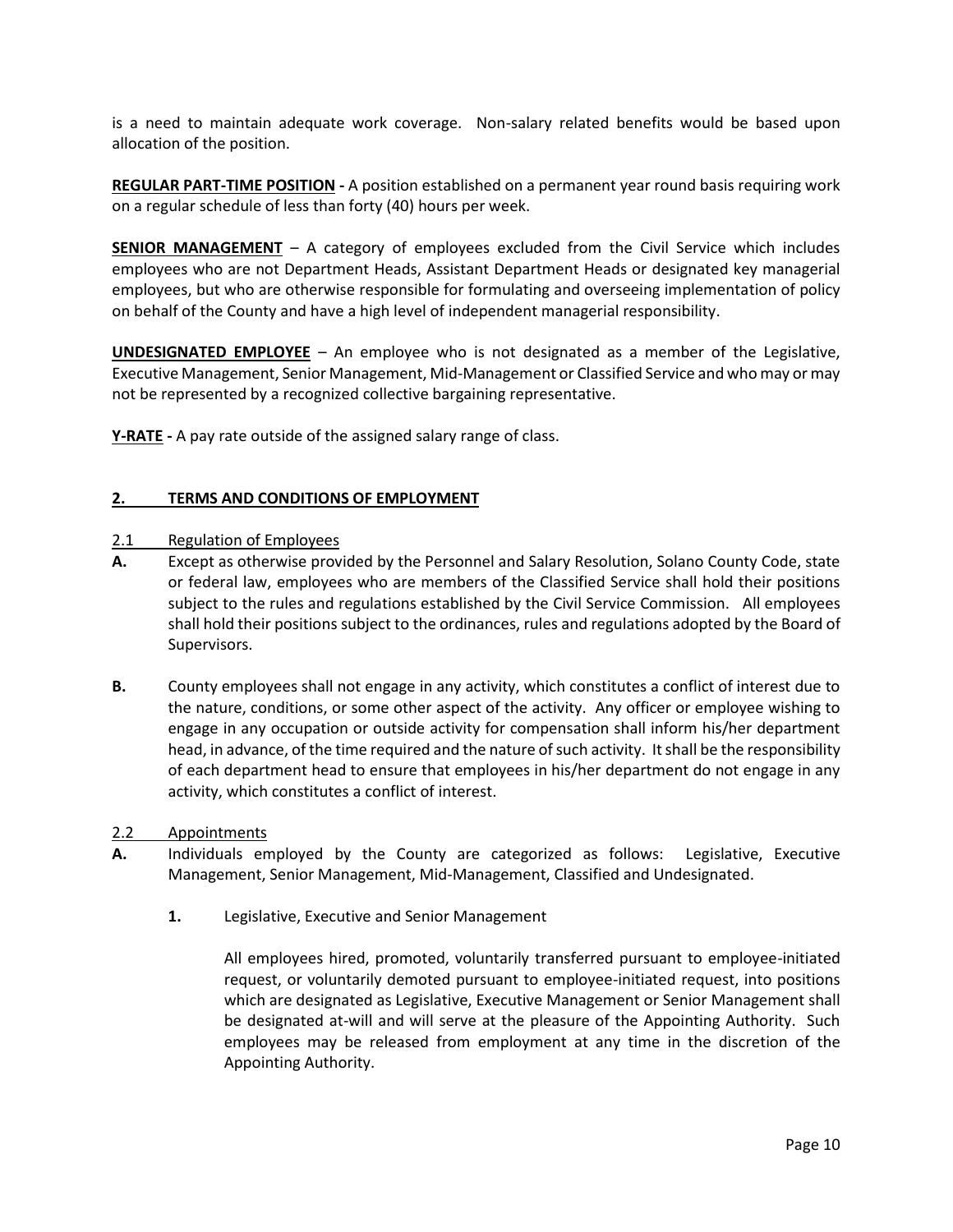Employees in designated positions which are federally funded and are required by state or federal law to be subject to a merit system shall continue to be employed pursuant to the rules and regulations of an approved merit system.

Employees currently designated as at-will pursuant to the Solano County Code, Personnel and Salary Resolution, state or federal law will continue in that status without change.

Employees who were previously designated as members of the Civil Service, or terminable only for cause, who elect to waive their Civil Service and/or "for cause" status in writing will become at-will. Employees who do not elect to waive their Civil Service status will remain subject to the rules and regulations of the Civil Service until such time the employee voluntarily promotes, transfers, demotes, resigns or retires from the position. Employees who do not elect to waive their "for cause" status will remain subject to the "for cause" procedures set forth below in **Section 18, Disciplinary Action, paragraph D** until such time the employee voluntarily promotes, transfers, demotes, resigns or retires from the position.

Employees designated Legislative are elected members of the Board of Supervisors.

#### **2.** Mid-Management

All employees hired, promoted, voluntarily transferred pursuant to employee-initiated request, or voluntarily demoted pursuant to employee-initiated request into positions which are designated as Mid-Management shall serve a probationary period as set forth in Section 3 of this Personnel and Salary Resolution. Following completion of the probationary period, employees designated Mid-Management will be subject to suspension, demotion, or termination only for cause under the procedures set forth herein in **Section 18, Disciplinary Action**.

Employees who were previously designated as members of the Civil Service and who elected or elect to waive their Civil Service status in writing in exchange for a "for cause" status will be designated or continue to be designated "for cause." Employees who were formerly subject to the provisions of the Civil Service and who did not elect to waive their Civil Service status will remain subject to the rules and regulations of the Civil Service.

Employees in designated positions which are federally funded and are required by state or federal law to be subject to a merit system shall continue to be employed pursuant to the rules and regulations of an approved merit system.

#### **3.** Classified Service

Employees who are designated as Classified are employed subject to Civil Service rules and regulations.

#### **4.** Undesignated

Employees who have not been categorized as members of the Legislative, Executive, Senior, Mid-Management or Classified Service shall be deemed to be at-will unless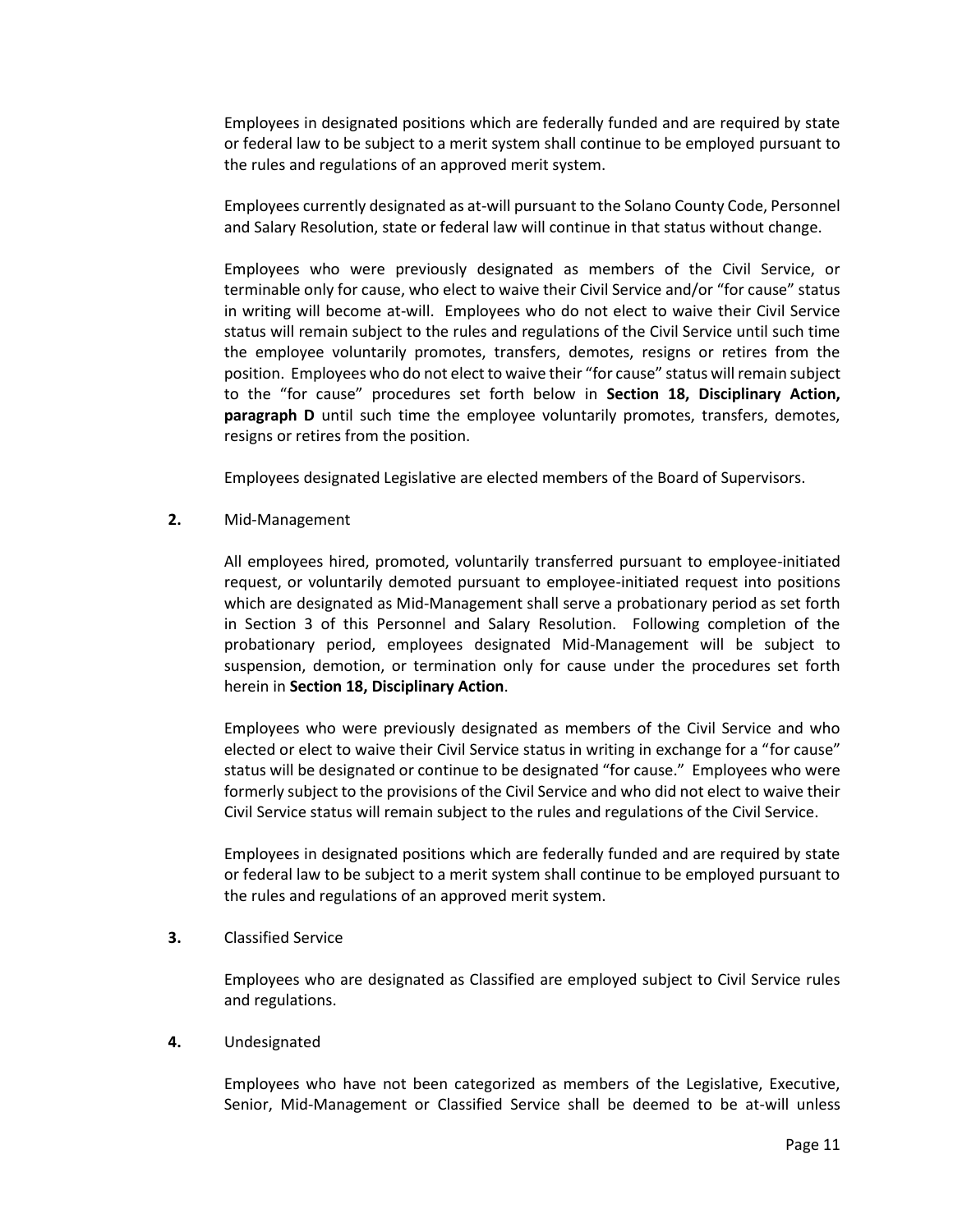otherwise designated pursuant to a memorandum of understanding or other writing approved by the Board of Supervisors. Undesignated Employees upon whom "just cause" status has been conferred continue to be subject to the terms of probationary employment as outlined in this Personnel and Salary Resolution.

**B.** All appointive department heads shall be appointed by the Appointing Authority as designated by the Solano County Code, state or federal law. All other appointments to positions shall be made by the department head in accordance with the rules of the Civil Service Commission, the Personnel and Salary Resolution or the Solano County Code. Department heads shall appoint to positions in the classified service only from those persons who are certified to them by the Director of Human Resources as being eligible for the particular classification of employment, except as elsewhere provided. Appointments shall be made in writing on forms prescribed by the Director of Human Resources. A copy of the appointment, signed by the department head or his/her designee and approved by the Director of Human Resources, shall be delivered to the Auditor-Controller before payment shall be made to any employee.

#### **C.** Conflict of Interest

Whenever the County or any department thereof is in need of services unclassified by its ordinances or resolutions for which services there exists an urgent and immediate need, the County Administrator may authorize temporary filling of such vacancy for up to thirty (30) days, under such terms and conditions as in its judgment the circumstances may require.

**D.** Ordinarily an extra-help position will not be authorized for a period exceeding 999 hours. In unusual circumstances, and at the discretion of the County Administrator and the Director, an extra-help position may be authorized for more than 999 hours provided such period shall not exceed one year.

#### <span id="page-11-0"></span>2.3 Apprentice Agreements

The Board of Supervisors may, from time to time, enter into agreements for the employment of apprentices pursuant to the provisions of the Apprentice Labor Standards Act of 1939 (Chapter 4, Division 3 of the Labor Code of the State). Notwithstanding anything in this Section to the contrary, the compensation and terms of employment of apprentices employed under such apprentice agreements shall be governed by the provisions of such apprentice agreements. Persons hired as apprentices shall be maintained on the probationary level until the apprenticeship has been completed.

#### <span id="page-11-1"></span>2.4 Personal Relationships

- **A.** It is the intent of the Board of Supervisors of Solano County to provide a workplace as free as possible from real or perceived bias or acts of favoritism due to personal relationships. It is inappropriate for an employee to use his/her personal power or influence to aid or hinder another in the employment setting because of a personal relationship.
- **B.** No one involved in a personal relationship with an elected or appointed County official or employee may serve in or be appointed, promoted, demoted or transferred to a position which involves a direct supervisor-subordinate relationship or a work situation described below. For purposes of this rule, the department head, the assistant department head or chief deputy or deputy department head are considered in the direct line of supervision of all employees in that department.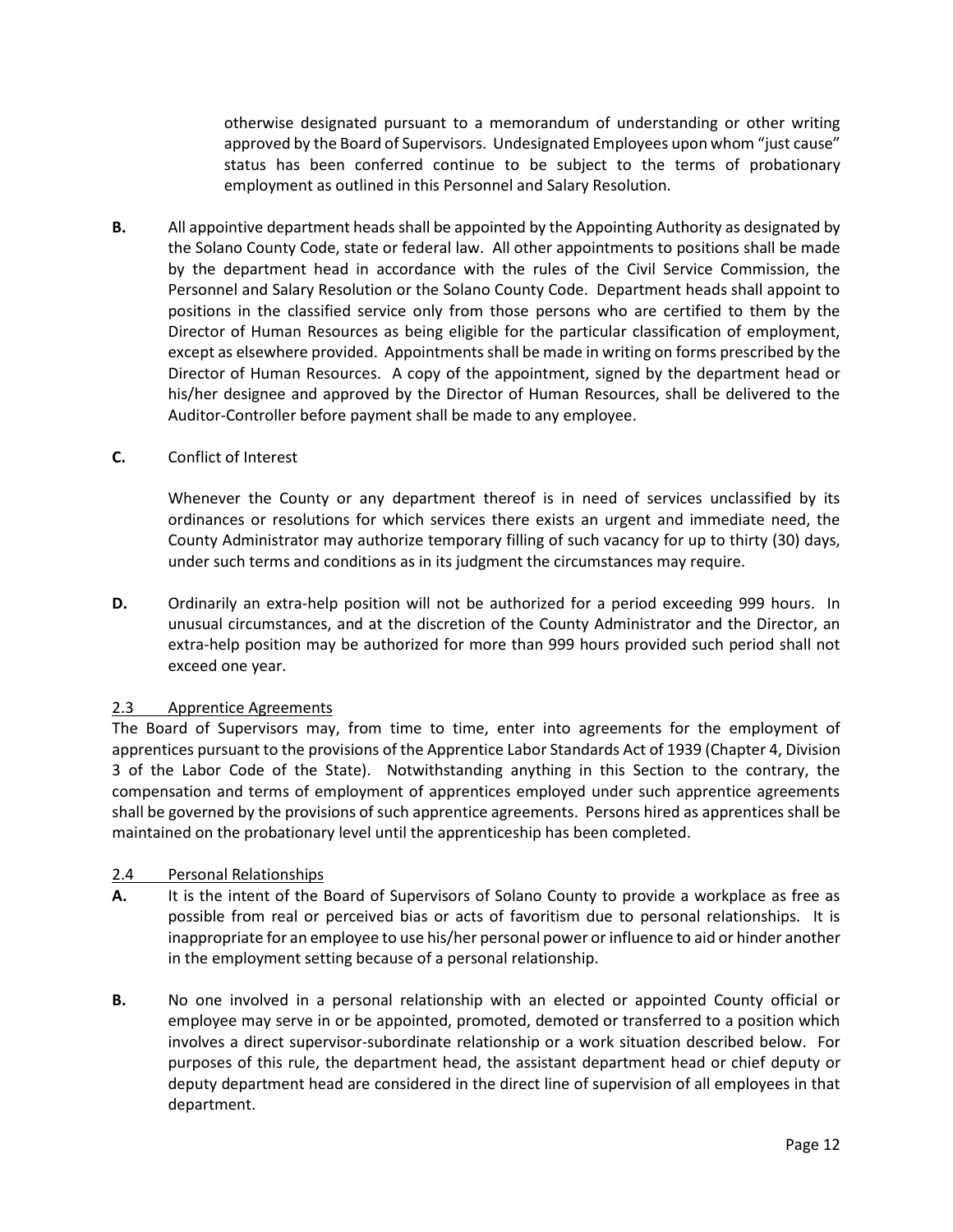- **1.** Direct line of supervision, as defined for purposes of this rule, includes any situation in which the official or employee would be in a position to effect the terms and condition of another's employment, including making decisions about work assignments, compensation, grievances, disciplinary action, advancement or performance evaluation.
- **2.** Work situations which should also be avoided by individuals who have a personal relationship are **a)** working in a small unit in close association with each other; or **b)** working for the same supervisor; or **c)** having an indirect supervisor/subordinate relationship; or **d)** auditing the work or exercising fiscal control over a person with whom they have a personal relationship, regardless of organizational separation; or **e)** participating in the development and/or administration of an examination or a hiring interview of a person with whom they have a personal relationship.
- **3.** Personal relationships include, but are not limited to, associations with individuals by blood, adoption, foster arrangement, any current or previous marriage (including in-laws) and/or living in the same household and any business or financial relationships which involve amounts in excess of \$10,000 per employee.
- **C.** Employees who become involved in a personal relationship, after the effective date of this rule (November 1, 1994) and work in a direct supervisor-subordinate relationship or a work situation described above shall be subject to this rule. It is the responsibility of the employees involved in the relationship to bring this situation to the attention of their appointing authority who will then bring it to the attention of the Director of Human Resources. In the absence of an "appointing authority" an elected official involved in a personal relationship shall bring this situation directly to the attention of the Director of Human Resources. Failure to report a personal relationship by a party may result in disciplinary action with the employee with the higher level of authority being held most accountable.
	- **1.** In applying this paragraph, the County will initially allow the affected employees to determine which employee will remain in his or her current position. The County will make reasonable efforts to transfer one employee to a position where no such potential conflict would exist.
	- **2.** In the event such a transfer is not feasible, the employees shall be given the opportunity to make the decision as to which one shall resign.
	- **3.** In the event neither employee resigns, the least senior (as defined under rules dealing with layoff) employee shall be laid off with reinstatement rights to a position of the same or similar salary/qualifications.
	- **4.** The County Administrator shall be the final determining authority in all such matters.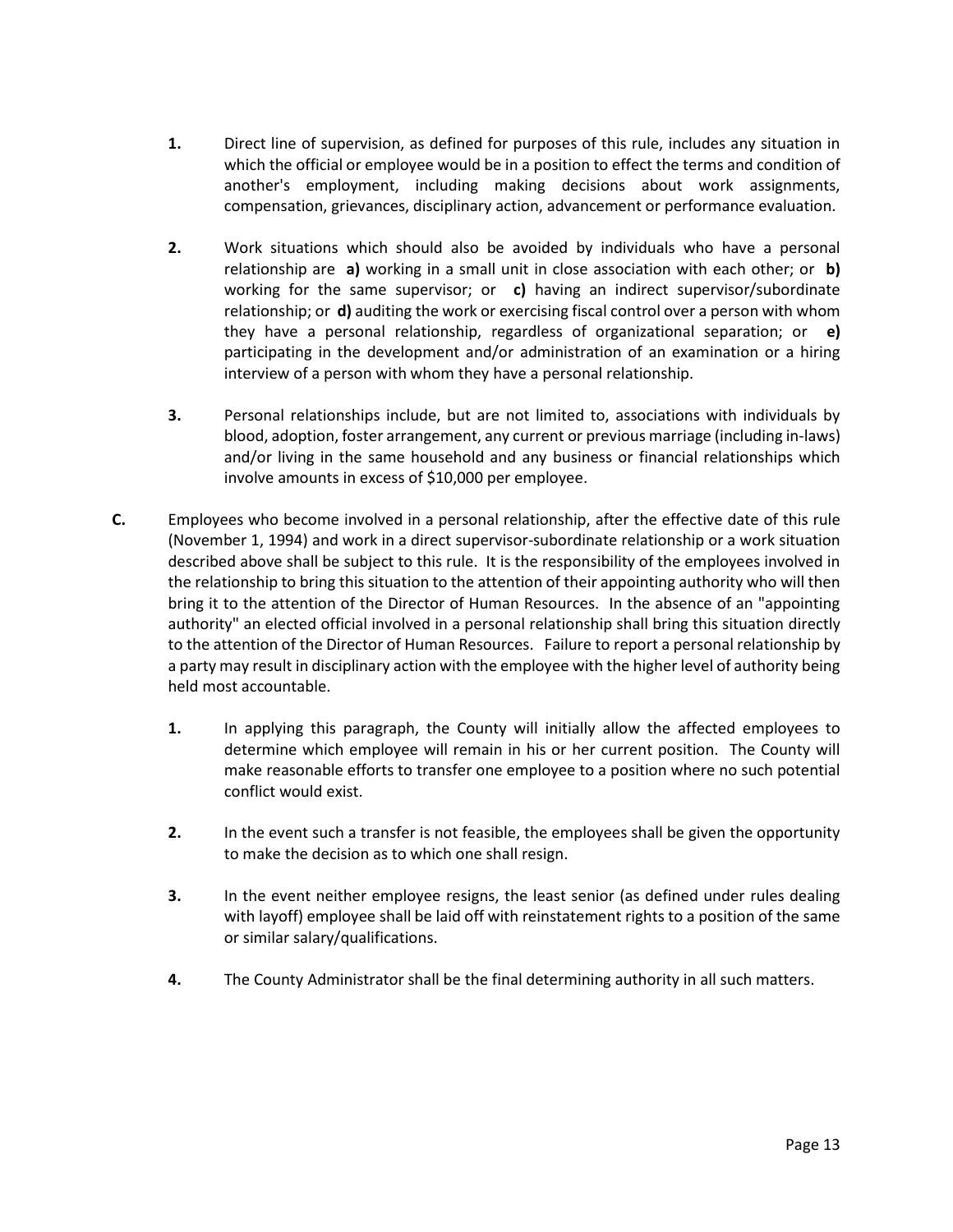- **D.** Requests to deviate from the provision of this section due to unusual circumstances, shall be submitted in writing by the department head to the Director of Human Resources and shall include the following information:
	- **1. a.** The name and addresses of the persons concerned
		- **b.** Their class title, division, section and work units
		- **c.** Work location, including city and building
		- **d.** The names of immediate supervisors and subordinates
	- **2.** The Director of Human Resources shall review the request and make a recommendation to the County Administrator. Primary considerations will be to minimize problems of supervision, safety, security or morale. Consideration will also be given to such relevant factors such as recruiting difficulty, agency reporting relationships, work location, function of the work process, and any other factors having a valid bearing on the accomplishment of the program goals and/or a potential job performance of current employees and the persons involved.
	- **3.** The County Administrator will make a final decision to approve or disapprove the request based on the Director of Human Resources recommendation and in the best interests of Solano County.
- **E.** The provisions of this section shall not apply to those employees who at the date of adoption of this rule are in violation of the provisions outlined in this section provided appropriate written declarations are filed with the Director of Human Resources prior to the effective date of this section. Any report of a pre-existing situation will be maintained confidentially, to the extent possible, and used only for the purpose of verifying the existence of a pre-existing situation if this situation subsequently becomes an issue. However, the provisions shall be applied in all subsequent cases involving the appointment or promotion of county employees and in cases involving marriage of a county employee or other change resulting in county employees becoming related under the definition of personal relationships.

#### <span id="page-13-0"></span>**3. RESERVED**

#### <span id="page-13-1"></span>**4. STANDARDIZED SALARY SCHEDULE**

- <span id="page-13-2"></span>4.1 Number and Classification of Budgeted Positions in Various County Departments and Offices
- **A.** The number and classification of positions shall be as authorized by the Board of Supervisors, and may be the same or less or more than those set forth as budgeted.
- **B.** No department head shall hire permanent, probationary or limited-term employees in excess of the positions actually authorized by the Board of Supervisors.
- <span id="page-13-3"></span>**C.** A department head may employ extra-help, in any classification authorized by the Director, within the department budget for such help.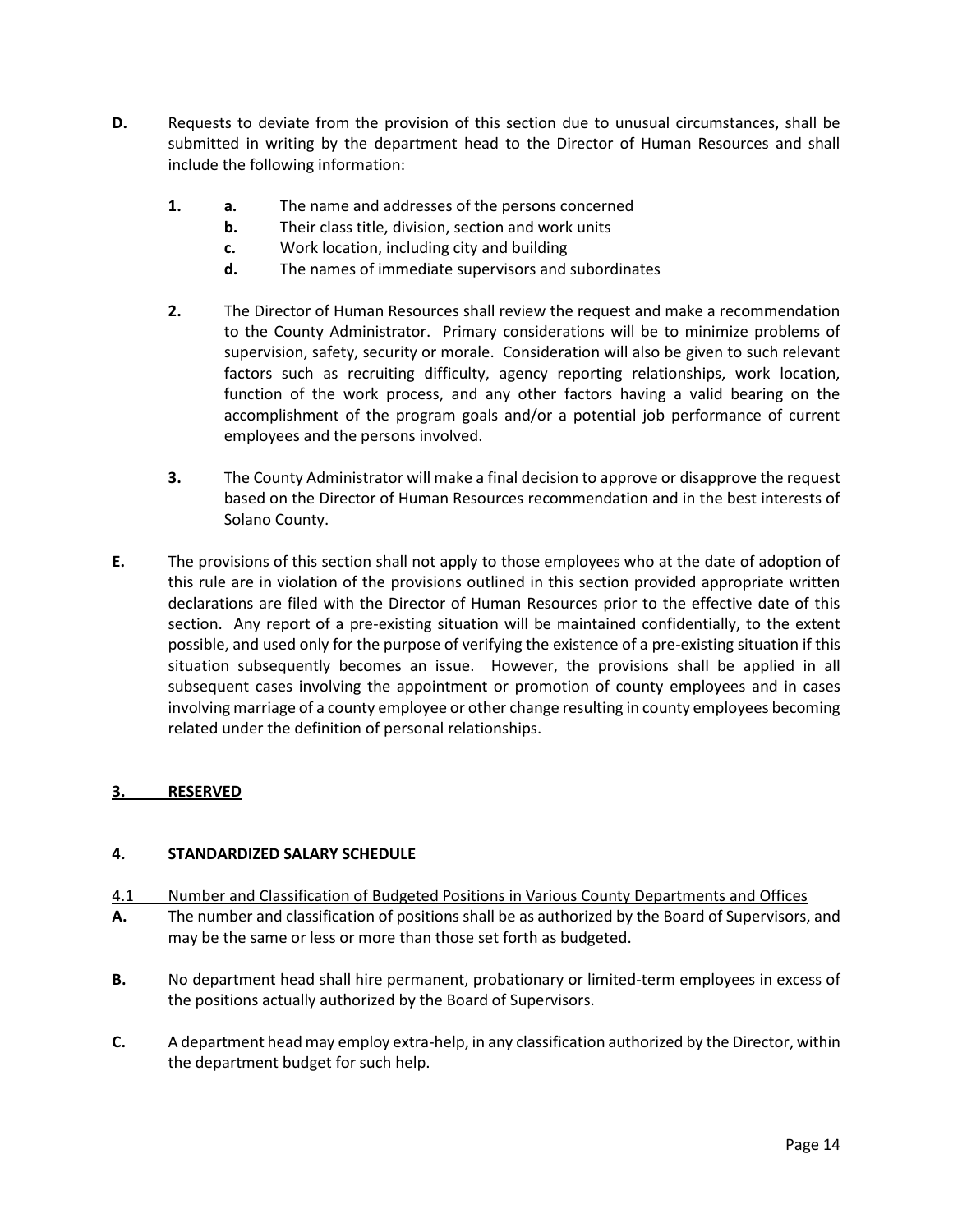#### 4.2 Alphabetical Listing of Classes and Salaries

The Solano County Alphabetical Listing of Classes and Salaries, designating class titles in alphabetical order and allocation of such classes to the grades in the basic salary schedule, is hereby incorporated by reference. All classes in the listing are considered to be a part of the classified service, except as excluded by **Section 20-13, Chapter 20, Solano County Code**.

#### <span id="page-14-0"></span>4.3 Authority of Board of Supervisors to Specify Salary

Notwithstanding anything in this Resolution to the contrary, the Board of Supervisors may, upon recommendation of the Director of Human Resources specify that the incumbent of a particular position shall occupy a step on the salary range for that class, either higher or lower than that provided elsewhere in this Resolution, and establish a new merit increase eligibility date.

#### <span id="page-14-1"></span>4.4 Regulation of Compensation

The regulation of salary range of compensation for officers and employees of the County will be fixed by resolution of the Board of Supervisors.

#### <span id="page-14-2"></span>4.5 Departmental Position Allocation List

- **A.** The Solano County Position Allocation List, designating all regular full-time, regular part-time and limited-term positions by department is hereby incorporated by reference. All positions in the list are considered to be a part of the classified service, except as excluded by **Section 20-13, Chapter 20 Solano County Code**.
- **B.** The Director of Human Resources may temporarily increase the number of positions in a department without further approval of the Board of Supervisors in the following situations:
	- **1. a.** The purpose is to rehabilitate an employee (a) whose physical capacity has been reduced because of a County work-related injury or illness; (b) who is unable to competently perform the duties of his/her former job; but (c) who the County Health Officer has certified as physically able to perform the duties of the position to be temporarily allocated.

#### OR

- **b.** An employee is absent from the workplace due to a personal or industrial illness, injury or disability and the department determines it is necessary for the department to hire a replacement employee in order to continue to provide services.
- **2.** It is for a specific period of time, all of which is within the same fiscal year or until the budget for the new fiscal year is adopted.
- **3.** The department head certifies that sufficient funds are available in the departmental budget to fund the position.
- **4.** A need for the additional services has been certified by the department head as described in 1, above.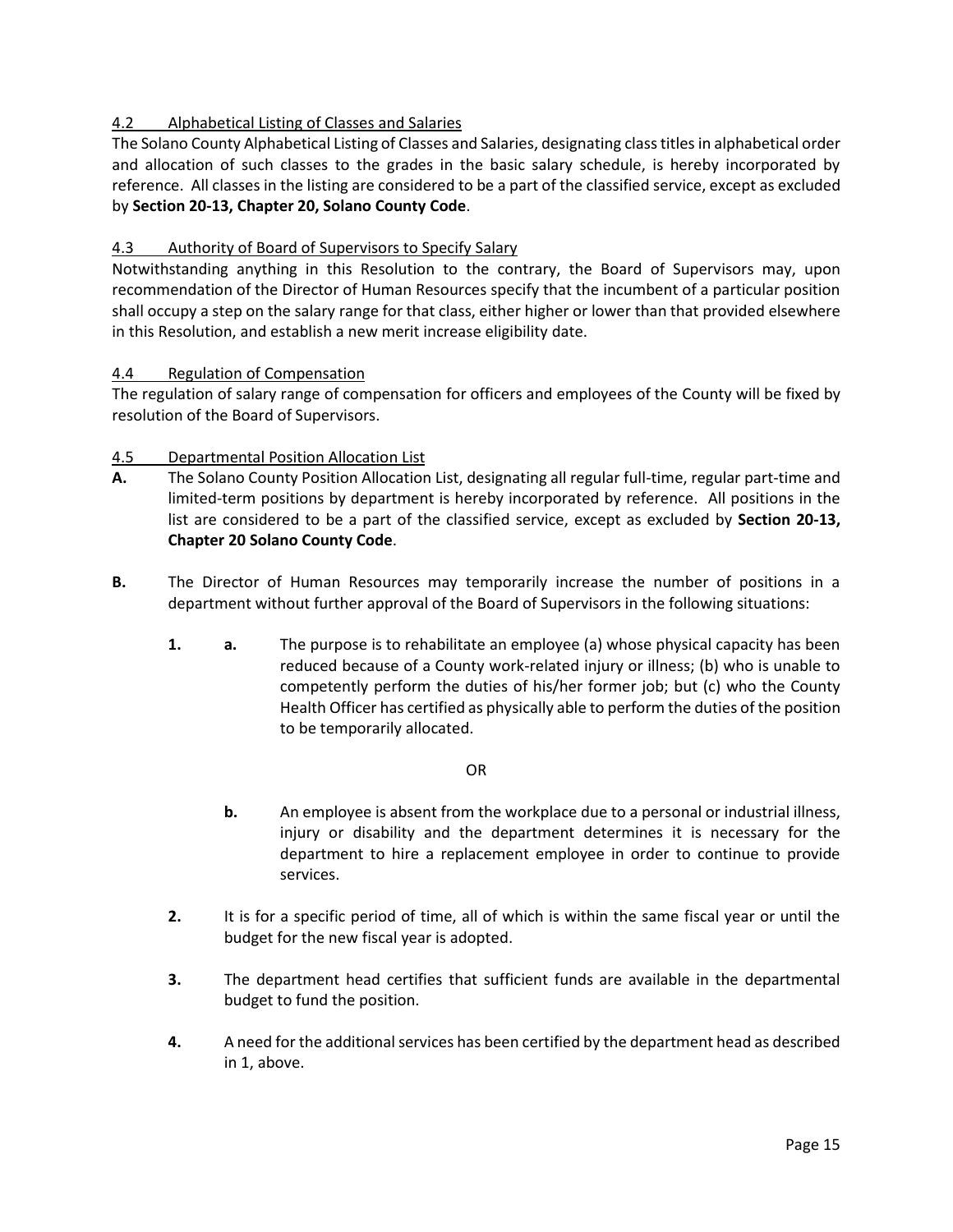**5.** The Director of Human Resources, with the concurrence of the County Administrator's Office, may temporarily increase the number of positions in a department without further approval of the Board of Supervisors when an employee has announced his/her retirement/separation from the County and the department has a compelling reason that the retiree should train his/her replacement.

#### <span id="page-15-0"></span>4.6 Compensation of Members of the Board of Supervisors Each Supervisor of the County Board of Supervisors shall receive a salary as established by the Board of Supervisors for services rendered.

#### <span id="page-15-1"></span>4.7 Compensation Survey of Elected Officers

The Director of Human Resources shall conduct a salary survey for the positions of assessor-recorder, auditor-controller, district attorney, sheriff-coroner, tax collector-treasurer-county clerk. The survey shall be completed prior to the filing period for elected office and will be presented to the Board of Supervisors for informational purposes and/or action.

#### <span id="page-15-2"></span>4.8 Authority of the Director of Human Resources

The Director of Human Resources shall create, maintain and promulgate all official listings and documents incorporating the classes, compensation, positions and numbers of employees as authorized by the Board of Supervisors.

#### <span id="page-15-3"></span>**5. SALARIES**

#### <span id="page-15-4"></span>5.1 Salary Ranges and Pay Date

Salary ranges for classifications shall be listed in the Alphabetical Listing of Classes and Salaries. Employees shall be paid every other Friday.

- **A.** A pay period shall begin on a Sunday and end on a Saturday (14 days) and shall consist of eighty (80) working hours except for those alternate Fair Labor Standards Act (FLSA) pay periods designated by the County. Such pay periods will be as established by the Auditor-Controller.
- **B.** Compensation for each employee for whom compensation is established shall be paid out of the County general fund or such other fund as may be provided by ordinance or by law upon certification by the department head to the Auditor-Controller that such employee has performed the services set forth in such certificates.
- **C.** When an employee separates from the County service and use of the regularly scheduled certification would create an inequitable delay, the department head may immediately file a special payroll certification of such separation with the Auditor-Controller. The Auditor-Controller may draft a warrant for the period of time or pay or both due such employee up to the time of separation. Notice of such separation shall be immediately filed with the Director of Human Resources.

#### <span id="page-15-5"></span>5.2 Pay for New Employees

Normally new employees shall be appointed at the recruiting step of the salary range in effect for the particular class of position to which the appointment is made. The department head/appointing authority may authorize that a particular position be filled at step one, two or three following guidelines issued by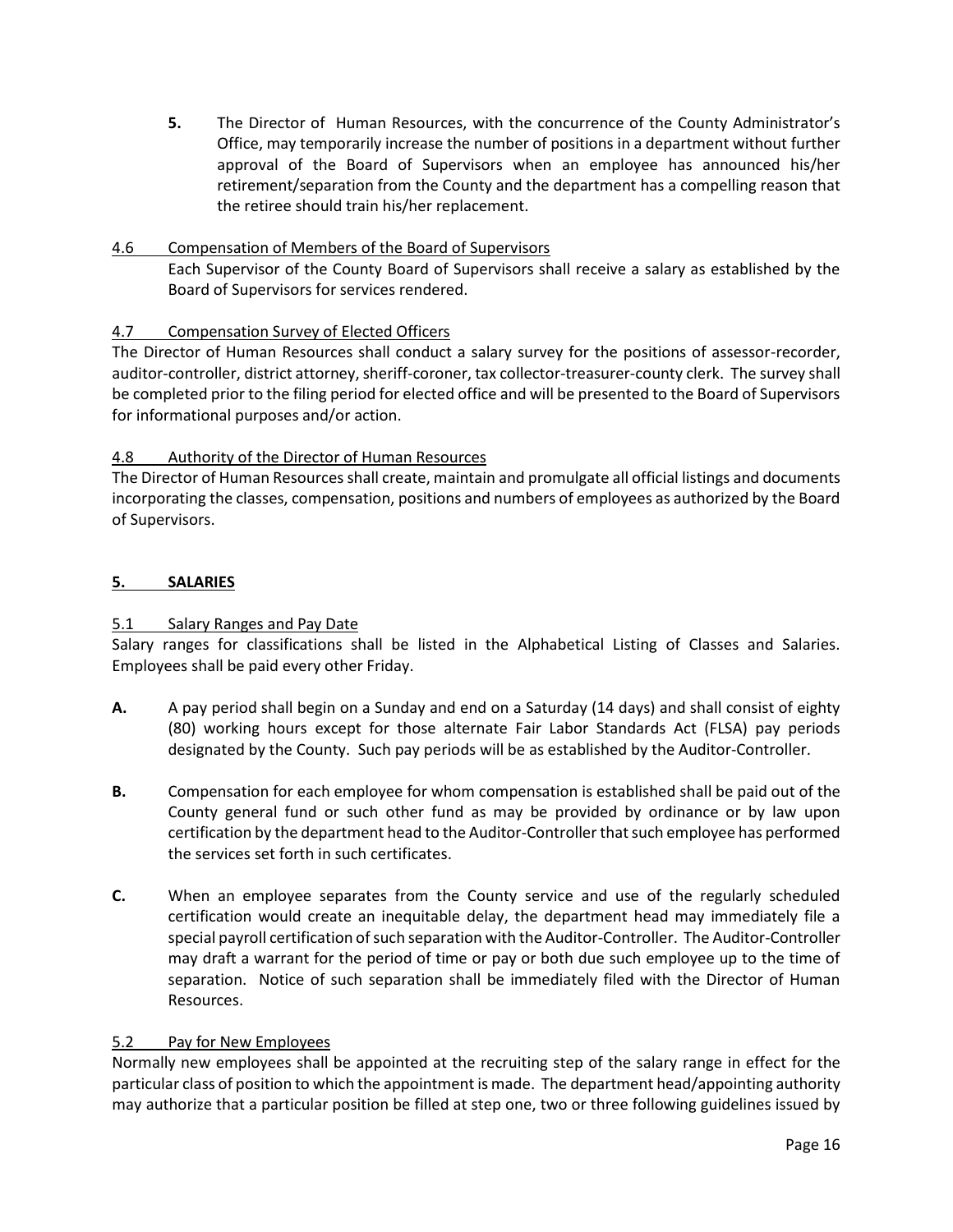the Department of Human Resources. Requests for appointment at step four or five must be approved by the Director of Human Resources.

- <span id="page-16-0"></span>5.3 Salary Upon Reemployment
- **A.** A former employee, off probation at the time of separation, who is reemployed in the same class or in a lower class in the same series, within two (2) years, may upon the request of the department head in which they are being reemployed and approval of the Director of Human Resources, be appointed at any step within the salary range. Subsequent merit increases shall follow the normal time period progression between steps.
- **B.** An employee who is not represented under a collective bargaining agreement and who voluntarily separates and:
	- **1.** is subsequently reemployed in the same department in a non-represented position;
	- **2.** begins work within a period of not more than 180 calendar days from the last day he or she previously actually worked for the County;
	- **3.** completes a new probationary period; and
	- **4.** either did not withdraw from PERS or "bought-back" his/her County PERS service credits,

shall, upon approval by the Director of Human Resources, have continuous service credited to him or her for purposes of vacation and longevity pay eligibility. Prior service restored shall not apply toward seniority for lay-off purposes, floating holidays, step raise eligibility or any benefit other than vacation and longevity eligibility.

#### <span id="page-16-1"></span>5.4 Merit Increases

- **A.** Salary increases within a range shall not be automatic, but shall be given only upon the approval of the department head. Salary increases within a range for appointed department heads shall not be automatic, but shall be given only upon the approval of the County Administrator. Salary increases for elected department heads shall be given only upon the approval of the Board of Supervisors.
- **B.** Every employee, except for Board Aide, in a regular position shall have a merit increase eligibility date. The merit increase eligibility date for all employees hired or promoted before April 1, 2012, shall be the first day of the pay period following completion of the number of full pay periods of service indicated in the chart below:

| After:                    | 13 Pav  | 13 Pav  | 26 Pav  | 39 Pay  |
|---------------------------|---------|---------|---------|---------|
|                           | Periods | Periods | Periods | Periods |
| <b>Salary Range Steps</b> |         |         | Δ       |         |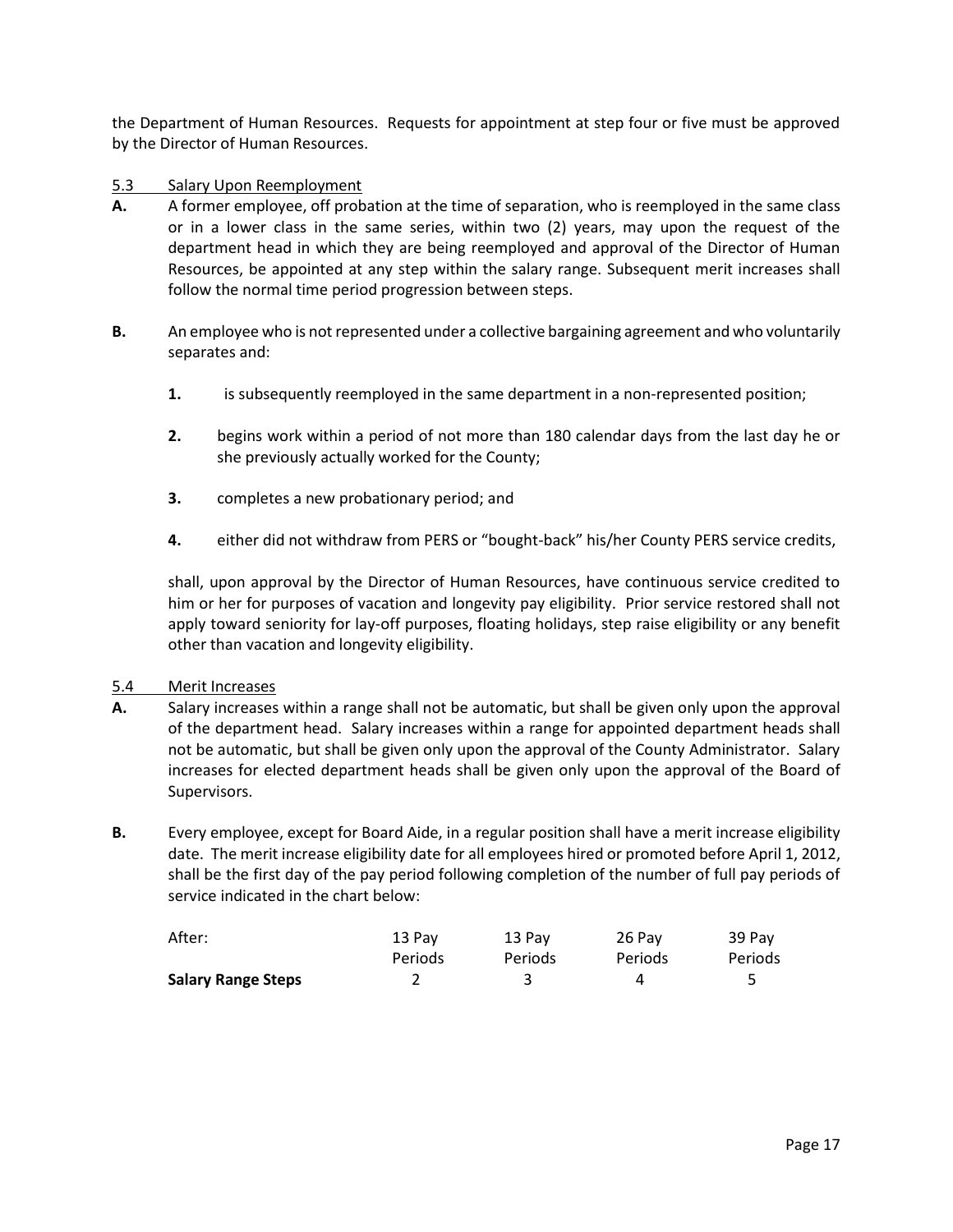The merit increase eligibility date for all employees hired or promoted on or after April 1, 2012, shall be the first day of the pay period following completion of 26 pay periods as indicated in the chart below:

| After:             | 26 Pav  | 26 Pav  | 26 Pav  | 26 Pay  |
|--------------------|---------|---------|---------|---------|
|                    | Periods | Periods | Periods | Periods |
| Salary Range Steps |         |         | Δ       |         |

If an employee begins employment on the first working day of a pay period, it shall be considered for purposes of this Section that such employment began on the first calendar day of that pay period. If the employee's first working day is after the first Monday (or after the first Tuesday, if Monday is a holiday) of the pay period, time will accrue from the first day of the next pay period for step increases and eligible fringe benefit accrual determinations.

The granting of any leave of absence without pay, other than military leave or workers' compensation leave, exceeding seven (7) consecutive calendar days in a pay period shall cause the merit increase eligibility date to be extended to the first of the pay period following completion of the leave of absence without pay.

A salary range step increase for Board Aide shall not be automatic or time-based and given only upon the approval of the assigned Supervisor.

- **C.** An employee in a regular part-time position shall be treated identically to the employee in the regular full-time position; except, that he/she shall be granted merit increases in the same proportion as his/her hours of work relate to the hours of work of a regular full-time position.
- **D.** Extra-help employees shall be eligible for merit increases within range upon completion of the same number of hours of continuous service required of an employee in a regular full-time position. Should an extra-help employee convert to a regular position, subsequent merit increases shall follow the normal time period progression between steps commencing from the date of appointment to a regular or limited-term position.
- **E.** Advancement within a salary range is not automatic for merely completing a specific period of service but rather based on merit as documented on a performance evaluation form prescribed by the Director of Human Resources or his/her designee. The merit increase shall consist of one salary step on the salary schedule for the class. A performance evaluation must be submitted within six (6) pay periods following the employee's performance evaluation eligibility date and if the supervisor fails to render a performance evaluation within the specific timeframe then the employee's overall performance shall be assumed to be satisfactory and the employee shall receive, if available, a salary step increase effective on the scheduled date. (This paragraph does not apply to elected officials.)
- **F.** In the event an employee receives an overall rating of either unacceptable or improvement needed on his/her evaluation, such employee must be re-evaluated no later than four (4) pay periods following the scheduled merit increase eligibility date. If the employee shows no improvement, the appointing authority will comment on any action to be taken. Such evaluation shall be on forms and under procedures prescribed by the Director of Human Resources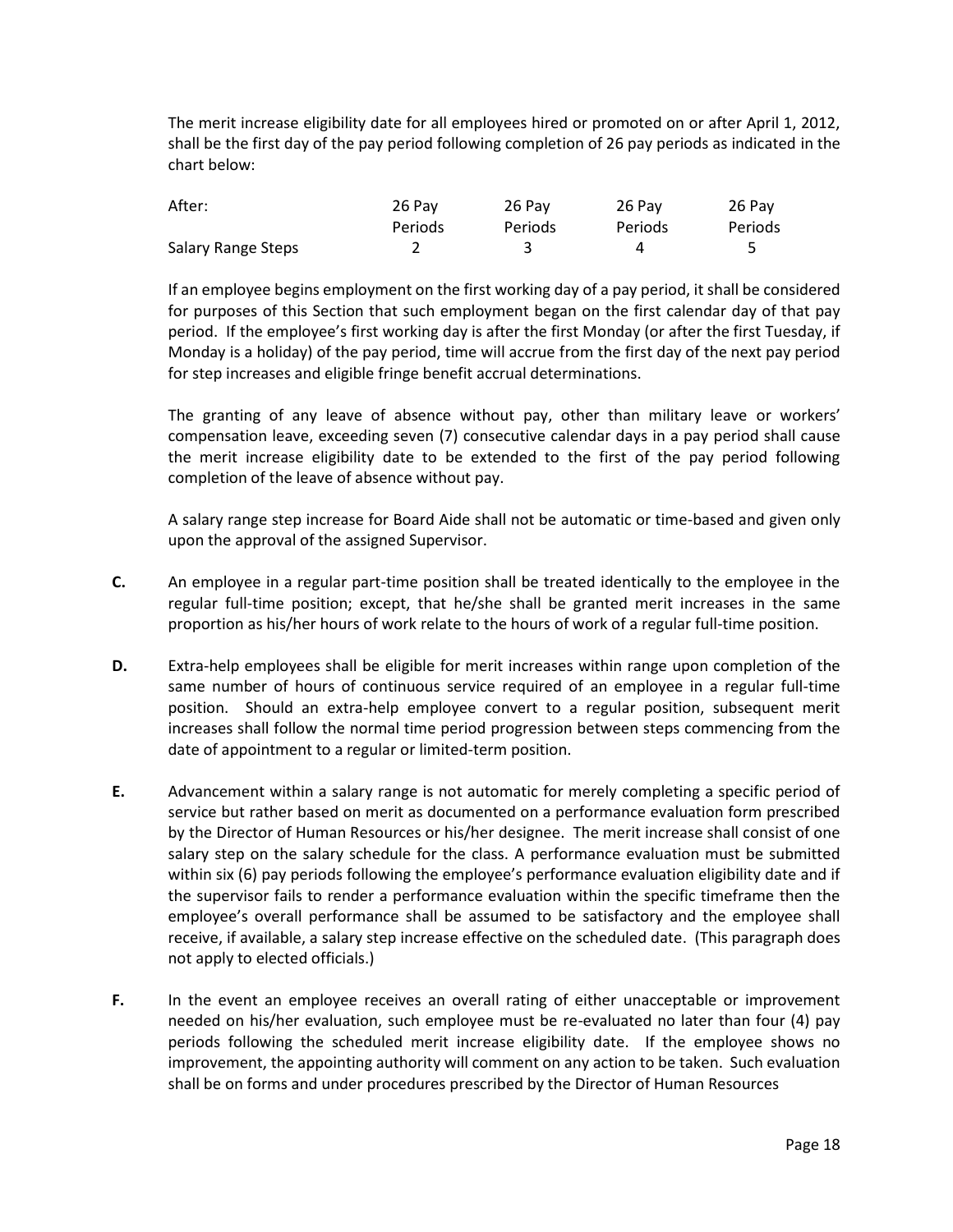- **G.** If, in the department head's judgment, the employee's performance does not merit a salary increase on the merit increase eligibility date, and a deferment of decision accompanied by an intensive effort at improved performance might be productive, the department head shall complete the structured merit rating and defer a decision regarding the merit increase any number of pay periods, but not to exceed thirteen (13) pay periods. A merit increase may be deferred only once for any given step on the range for the class. The responsibility for reopening the matter by submitting another merit rating and recommendation shall lie with the department head. The employee must be re-evaluated four (4) pay periods following the scheduled merit increase eligibility date, but in any event the merit increase must be granted or denied prior to the deferment date, supplemented by a structured merit rating which has been discussed with the employee. The employee's merit increase eligibility date shall not be changed by such deferment.
- **H.** Should an employee's merit increase eligibility date be overlooked through an error, and upon discovery of the error, the employee be recommended for merit increase, the Auditor-Controller shall compensate the employee for the additional salary he/she would have received dating from his/her merit increase eligibility date.
- **I.** Notwithstanding any other language in this Section, in the case of employees who are assigned to positions within the Executive Management Group, a department head/appointing authority, with the concurrence of the County Administrator, may advance an employee to any step in the salary range for his/her position.

#### <span id="page-18-0"></span>5.5 Salary Upon Promotion

Any regular, probationary or limited-term employee or part-time employee is promoted to a position in a class with a higher salary range shall receive the recruiting step for the class or such higher amount as would constitute at least a five percent (5%) increase over the salary received prior to the promotion, not to exceed the top step of the new range. When circumstances warrant, the Director of Human Resources or his/her designee, with County Administrator concurrence, may authorize the filling of the position at a step within the new salary range that is greater than the minimum increase set forth above. The effective date of all promotions shall coincide with the first day of the pay period.

#### <span id="page-18-1"></span>5.6 Salary Upon Transfer

When an employee is transferred from one position to another in the same class, or another class with the same salary range and the same salary step, the salary and merit increase eligibility date shall not change.

#### <span id="page-18-2"></span>5.7 Salary Upon Demotion

- **A.** When a regular employee is demoted for reasons of unsatisfactory performance, his/her salary shall be reduced one step, or he/she shall receive the maximum step of the range of the new class, whichever is lower. His/her merit increase eligibility date shall be the first day of the pay period following completion of the number of pay periods service which corresponds with the required period of service as is governed by **Section 5.4, Merit Increases**.
- **B.** When a regular employee in good standing is demoted to a position in a lower class for reasons other than unsatisfactory performance he/she shall receive the highest salary in the new classification that does not exceed his/her rate of pay immediately prior to demotion and shall retain the merit increase eligibility date to which he/she was entitled prior to demotion.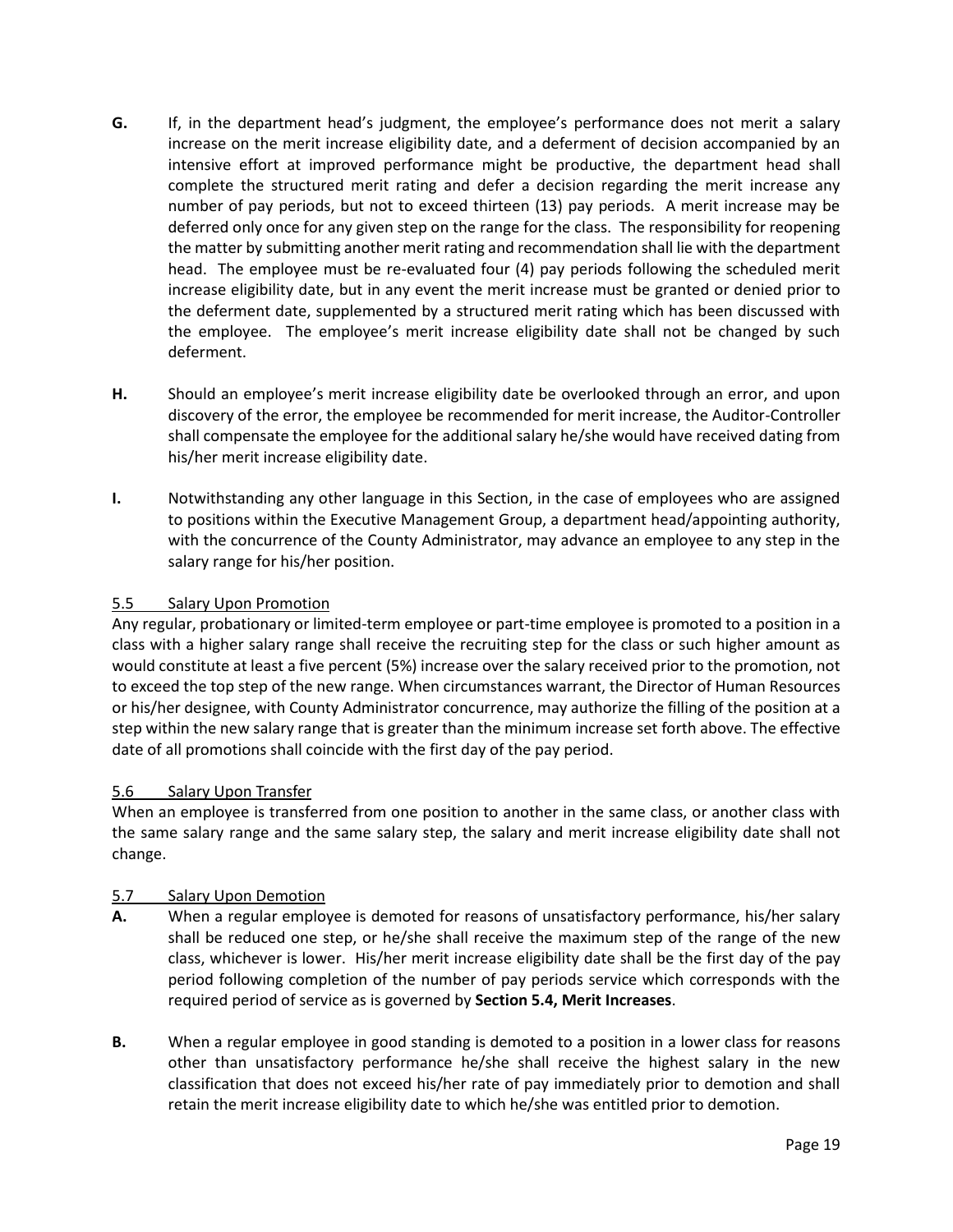- **C.** When a probationary employee is demoted to a class not previously occupied by the employee, he/she shall receive the recruiting salary for the lower class and shall receive a new merit increase eligibility date as provided by **Section 5.4, Merit Increases**. A promotional probationary employee demoted to a class he/she formerly occupied in good standing shall have the step status, probationary status and merit increase eligibility he/she would have achieved if he/she would have remained in the lower class throughout the period of his/her service in the higher class.
- **D.** An employee appointed in accordance with **Civil Service Rules Section VII, Classification, Appointments & Status, 7.03, Appointment Procedure** with the approval of the Board of Supervisors may be authorized by the Director of Human Resources to be Y-Rated.

#### <span id="page-19-0"></span>5.8 Salary Upon Reclassification

The salary of an incumbent regular, limited term or probationary employee who remains in a position which is reclassified shall be determined as follows:

- **A.** If the position is reclassified to a class with the same salary range, the salary and the merit increase eligibility date of the employee shall not change.
- **B.** If the position is reclassified to a class with a higher salary range, the salary of the employee shall be governed by **Section 5.5, Salary upon Promotion**.
- **C.** If the position is reclassified to a class with a lower salary range, the salary of the employee shall be designated as a Y-Rate and shall not change during continuous regular service until the maximum of the new classification exceeds the salary of the employee or until the period of calendar time indicated in the schedule below has elapsed, whichever is sooner. If, at the end of the calendar period indicated below, the salary of the employee still exceeds the maximum of the new salary range, the salary of the employee shall be reduced to the maximum salary for the new class.

| <b>Years of Continuous Regular Service</b> | <b>Effective Date of Salary Change</b> |
|--------------------------------------------|----------------------------------------|
| Less than 5                                | 2 years from date of reclassification  |
| 5 but less than 10                         | 3 years from date of reclassification  |
| 10 but less than 15                        | 4 years from date of reclassification  |
| 15 but less than 20                        | 5 years from date of reclassification  |
| 20 but less than 25                        | 6 years from date of reclassification  |
| 25 or more                                 | 7 years from date of reclassification  |

#### <span id="page-19-1"></span>5.9 Longevity Compensation

For the purpose of longevity, continuous service is defined as employment in a regular or limited term position which has not been interrupted by resignation, discharge, or retirement.

**A.** All employees employed in regular or limited-term full-time positions, including employees assigned to appointed or elected positions in the Executive Management Group, shall be entitled to longevity pay as follows: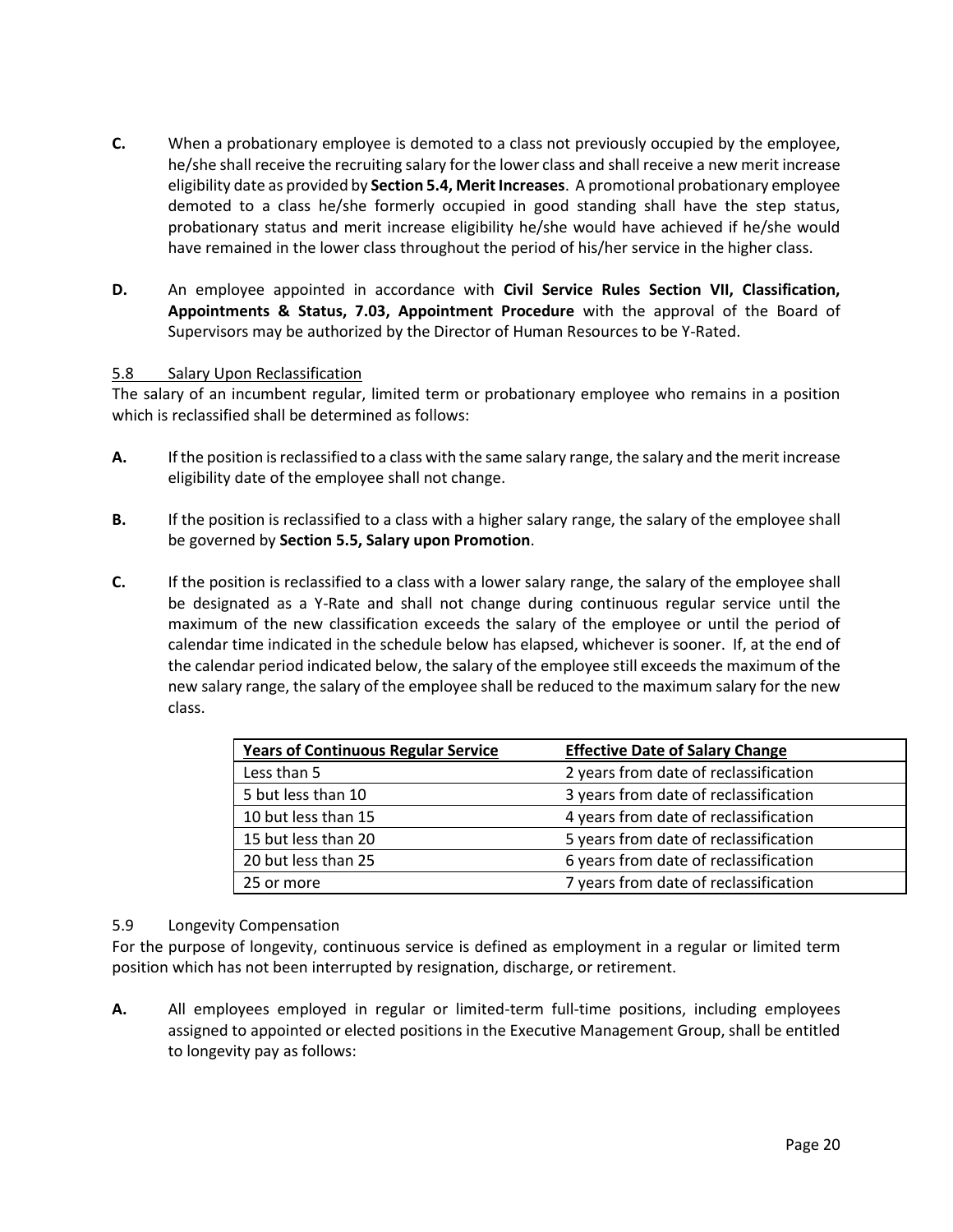Confidential Employees: Shall be entitled to a 2.5% increase in compensation upon the completion of ten (10) years of continuous full-time service; employees who complete twenty (20) years of continuous full-time service shall be entitled to an additional 2.5% increase in compensation (a total of 5%); employees who complete twenty-five (25) years of continuous fulltime service shall be entitled to an additional 2.5% increase in compensation (a total of 7.5%); employees who complete thirty (30) years of continuous full-time service shall be entitled to an additional 2.5% increase in compensation (a total of 10%); employees who complete thirty-five (35) years of continuous full-time service shall be entitled to an additional 2.5% increase in compensation (a total of 12.5%) over the rate for the class in which employed.

Executive Management, Legislative Management and Senior Management: Shall be entitled to a 2.5% increase in compensation upon the completion of ten (10) years of continuous full-time service; employees who complete fifteen (15) years of continuous full-time service shall be entitled to an additional 2.5% increase in compensation (a total of 5%); employees who complete twenty (20) years of continuous full-time service shall be entitled to an additional 2.5% increase in compensation (a total of 7.5%); employees who complete twenty-five (25) years of continuous full-time service shall be entitled to an additional 2.5% increase in compensation (a total of 10%); employees who complete thirty (30) years of continuous full-time service shall be entitled to an additional 2.5% increase in compensation (a total of 12.5%); and employees who complete thirtyfive (35) years of continuous full-time service shall be entitled to an additional 2.5% increase in compensation (a total of 15%) over the rate for the class in which employed. For Executive Management, Legislative Management and Senior Management, credit for prior years of service employed with California cities, counties, joint power authorities and other special districts as approved by the Director of Human Resources and the County Administrator shall be counted in the continuous full-time service.

- **B.** Upon qualifying for longevity increase, any further pay increase shall be in addition thereto, and not restricted or reduced by reason of the longevity increase.
- **C.** An employee who has completed his/her probationary period, is laid off, and subsequently reemployed in the same class in the same series, within twenty-four (24) months, by approval of the Director of Human Resources or his/her designee, will have continuous service credited to him or her for actual time worked prior to layoff for purposes of vacation and longevity pay eligibility.

#### <span id="page-20-0"></span>5.10 Working Out of Class

- **A.** It is the intent of this Section to provide appropriate compensation to employees working out-of-class from the first pay period of such assignments when it is known that the employee will work out-of-class for four (4) pay periods or more.
- **B.** With prior approval from the County Administrator and the Director of Human Resources, a department head may assign an employee the duties of another vacant position in a higher classification which (a) is specifically allocated to the department, and (b) will require the duties of the position to be performed by the individual for a period of not less than four (4) pay periods. Such temporary assignment shall not be considered a promotion. That individual shall receive the recruiting salary for the class or such higher amount as would constitute at least a one (1) step increase over the salary received prior to the assignment not to exceed the top step of the new classification.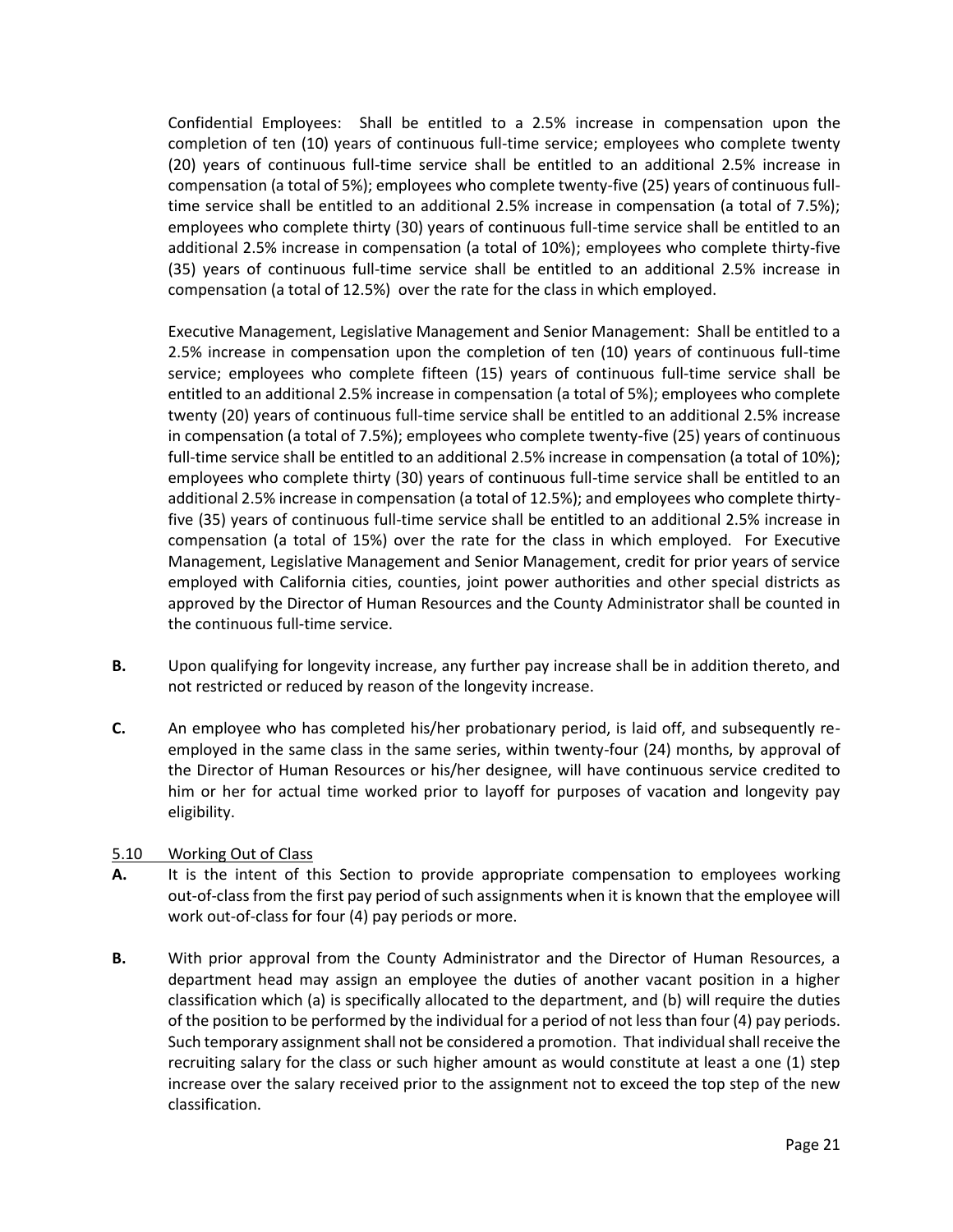**C.** If the employee is eligible for a merit increase in the class occupied prior to the temporary assignment, such employee will be eligible for a rate increase on the temporary assignment class range provided; however, such increase in the prior class would result in more than the rate being earned on temporary assignment.

#### <span id="page-21-0"></span>5.11 Changes in Salary Allocation

If a class is reassigned to a different salary range, each employee in the class shall be compensated at the same step in the new salary range as he/she was receiving in the range to which the class was previously assigned.

#### <span id="page-21-1"></span>5.12 Overpayments and Underpayments

- **A.** This provision applies when the Auditor-Controller determines that an error has been made to either the employee's earnings, taxes, deductions or accrued leaves. In such cases, the County, for purposes of future compensation, shall adjust such earnings, taxes, deductions or accrued leaves to the correct rate. The Auditor shall give written notice to the employee of the error. As used in this section:
	- **1.** "Earnings" means the biweekly rate of pay including additional pays, differentials, and overtime.
	- **2.** "Taxes" means payment of Social Security, Medicare or State Disability taxes; excluding federal and state withholding taxes.
	- **3.** "Deductions" means employee paid deductions, including but not limited to medical premiums and retirement deductions; excluding voluntary deductions (such as deferred compensation).
	- **4.** "Accrued Leave" means vacation, sick leave, compensatory time off and all other types of authorized leave with pay.
	- **5.** "Overpayment" means any compensation or accrued leave that has been overpaid or over-credited to an employee regardless of the reason, including but not limited to, administrative, clerical or system errors.
	- **6.** "Underpayment" means any compensation or accrued leave that has been underpaid or under-credited to an employee regardless of the reason, including but not limited to, administrative, clerical or system errors.
- **B.** In the case of an overpayment of earnings or under withheld taxes or deductions, the employee shall reimburse the County. The employee has the following options for reimbursement:
	- **1.** Full payment through a payroll adjustment if total amount of reimbursement does not exceed biweekly earnings.
	- **2.** Full payment by personal check, money order or cashier's check if total amount of reimbursement exceeds biweekly earnings.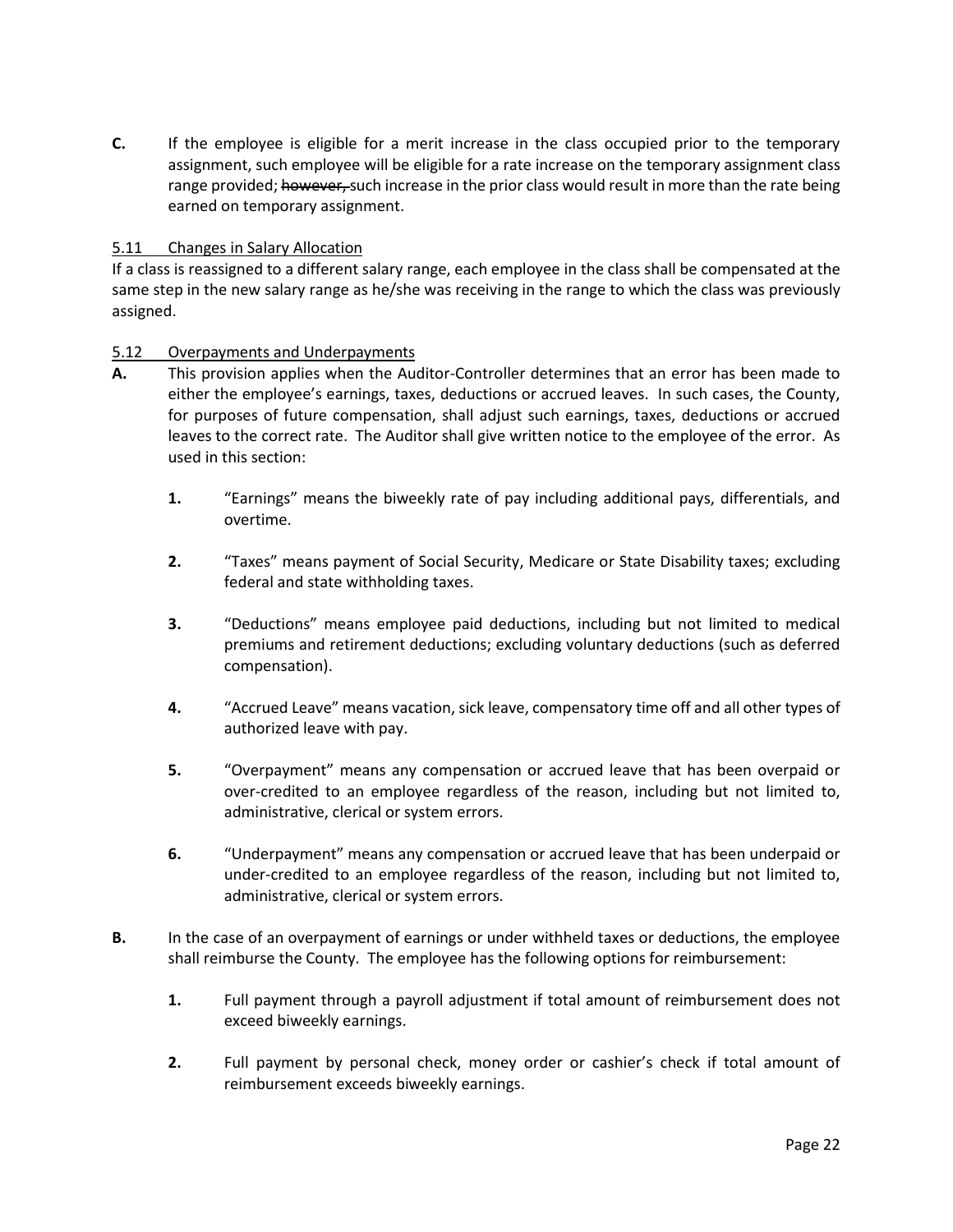- **3.** For installments made through payroll, the number of installments shall not exceed the number of pay periods over which the error occurred.
- **4.** A method mutually agreed upon by the employee and the Auditor-Controller.
- **C.** In the case of an underpayment, the County will pay the employee a one-time adjustment through payroll.
- **D.** In the case of a leave accrual error which results in an overpayment, reimbursement may be made through one (1) of the following methods as mutually agreed to by the employee and the Auditor-Controller:
	- **1.** Full payment through a payroll adjustment if total amount of reimbursement does not exceed biweekly earnings.
	- **2.** Full payment by personal check, money order or cashier's check if total amount of reimbursement exceeds biweekly earnings.
	- **3.** For installments made through payroll, the number of installments shall not exceed the number of pay periods over which the error occurred.
	- **4.** In the case of a leave accrual error, which results in an incorrect accrued leave balance, a one-time adjustment will be processed through payroll.
- **E.** An employee whose employment terminates prior to any reimbursements or adjustments being fully completed or satisfied; shall have the remaining balance withheld from any final compensation due to the employee, providing the final compensation is sufficient to provide for full reimbursement or adjustment. If the employee's final compensation is not sufficient to provide for full reimbursement or adjustment, the County retains the right to exercise other legal means to recover the remaining amount owed.
- **F.** Any amount of overpayment for a period earlier than three (3) years prior to the date of the Auditor's initial written notice to the employee shall be deemed waived and not reimbursable.
- **G.** The provisions of this section do not apply to grievance disputes which contend that the County has underpaid by misapplying or incorrectly interpreting the terms of this or any previous agreement. The time limits for the filing and processing of any grievance shall not be deemed to be excused, extended or otherwise modified by the provisions of this section. Nor shall the relief available through the grievance procedure be enlarged by or as a result of the provisions of this section.
- **H.** The provisions of this section apply only to errors involving earnings, taxes, deductions and accrued leave. No provision of this section shall preclude the correction or recovery of past errors (overpayments or other losses) which were the result of other matters.

#### <span id="page-22-0"></span>5.13 Assumption by County of Functions and Personnel of Another Governmental Agency

When the functions of other governmental agencies are assumed by the County, the employees who perform these functions may be included within this County's Civil Service. The Civil Service Commission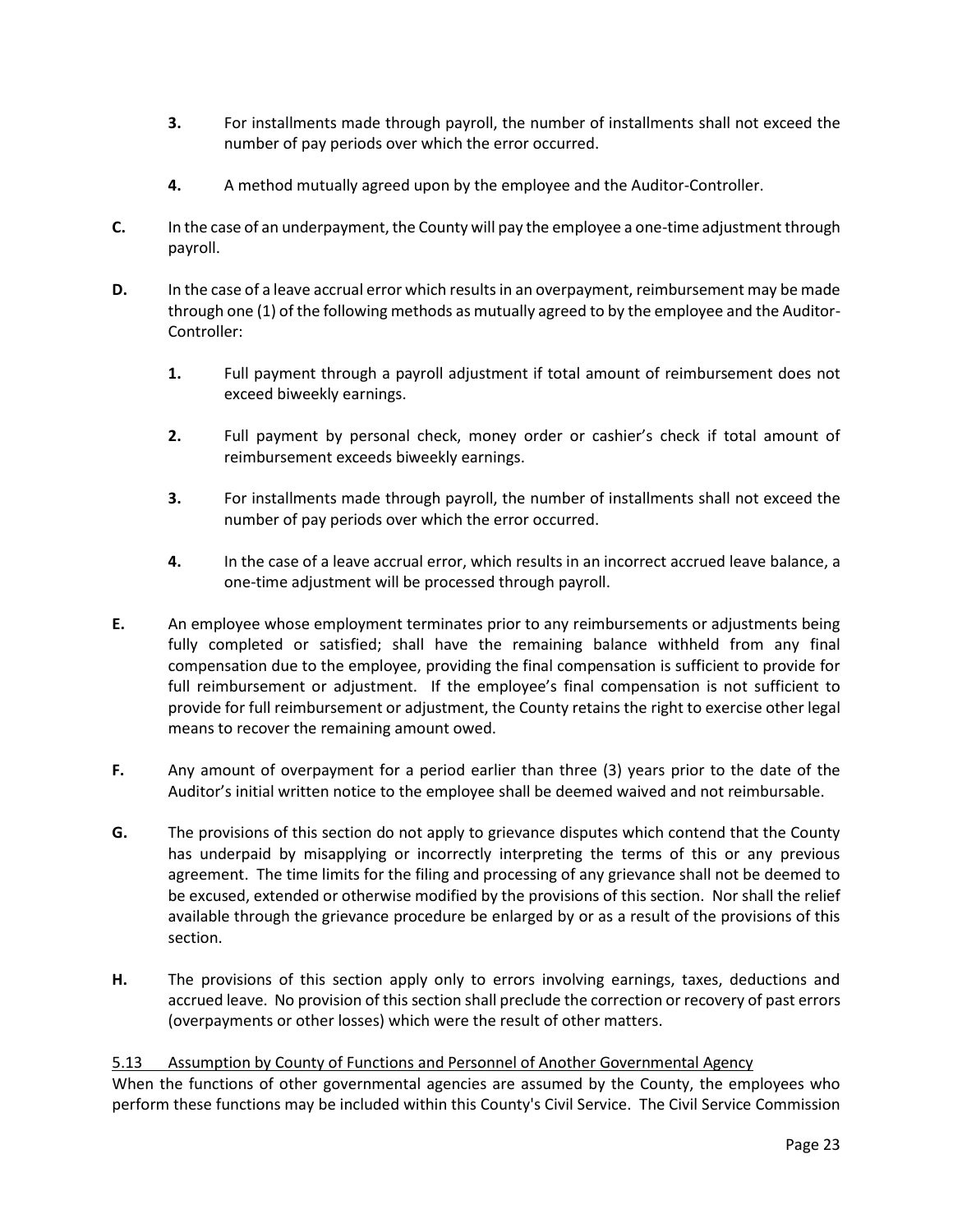shall determine their status in each instance and it shall be equivalent to the status the employees would have had, had they been a County employee during the term of their employment. If the salary of an employee is higher than that considered appropriate for the class in the County service, the salary of such employee shall be frozen at its current dollar amount until such time as it is equaled or exceeded by the salary for that class or until the period of calendar time indicated in the Y-Rate schedule has elapsed, whichever is sooner. If the governmental agency is a non-Merit System jurisdiction, the employees of that agency shall be required to take a non-competitive qualifying examination prior to inclusion in the County's Civil Service.

#### <span id="page-23-0"></span>5.14 Disposition of Additional Fees, Commissions, Etc., Received by Officers and Employees

The salaries, wages, fees, mileage, compensation and expenses provided for in the Solano County Code shall be paid in full for all official services performed, unless otherwise expressly provided in this Division, and all fees, mileage, expenses, commissions and compensation now or hereafter provided by law to be paid to any County officer or employee, either as such agent or as the agent of the State, or any officer thereof, or as the agent of any political subdivision thereof, or of any officer of any such political subdivision for any service, official or otherwise, except as otherwise provided in this Division, shall be paid into the County Treasury and placed to the credit of the proper fund.

#### <span id="page-23-1"></span>5.15 Permanent Expiration of Grant Funded Programs

Upon the expiration of any grant not in the County General Fund, any unexpended and available funds of the grant may be used to liquidate in whole or in part any reimbursable accrued leave of employees in limited-term positions who were directly funded thereunder whether they continue or leave County service. Those employees funded under more than one such grant fund shall have their liquidation of leave pro-rated in proportion to their source of wages and benefits. Employees who continue in the service of the County upon expiration of a grant (not in the General Fund), but whose grant source has insufficient unexpended and available funds to fully liquidate reimbursable accrued leave shall have their remaining leave maintained and assumed by the County department in whose employ they continue without interruption in County service.

Any employee who transfers to another department prior to layoff shall not be entitled to pay off benefits under this section.

#### <span id="page-23-2"></span>5.16 Employee Recognition

In addition to any other compensation provided to officers and employees of Solano County, officers and employees may be recognized for outstanding achievement and/or contributions towards excellence in the County through an employee recognition program adopted by the Board. This recognition may be in the form of additional compensation, a gift certificate or gift.

#### <span id="page-23-3"></span>**6. BENEFITS**

#### <span id="page-23-4"></span>6.1 Medical Insurance

Regular, limited-term, probationary employees and unrepresented Extra Help employees who qualify under the County's Administrative and Compliance Procedures of the Patient Protection and Affordable Care Act have the option of becoming members of the Public Employees' Medical and Hospital Care Acts ("PEMHCA" or "PERS Health") insurance program. The County's monthly contribution to provide health insurance benefits for the individual employee and the employee's eligible dependents shall be adjusted in accordance with the Minimum Employer Contribution ("MEC) established by PEMHCA.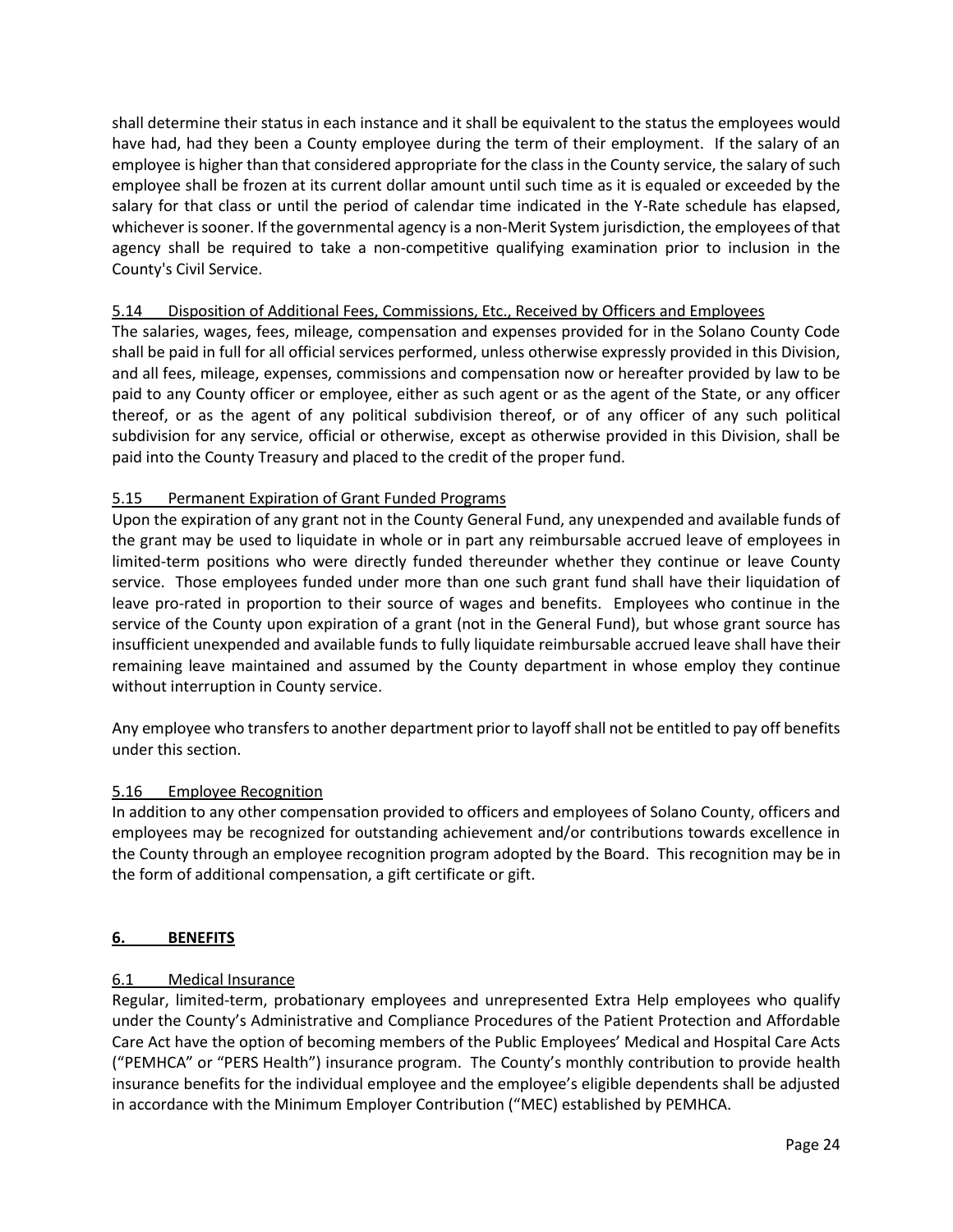#### <span id="page-24-0"></span>6.2 Retiree Medical Insurance

All regular, limited-term and probationary employees who have concurrently retired from the County and the California Public Employees' Retirement System ("PERS") may participate in the PERS Health Insurance program at their own expense. The County shall contribute the MEC established by PERS.

All unrepresented Extra Help employees who have concurrently retired from the County and the California Public Employees' Retirement System ("PERS") may participate in the PERS Health Insurance program at their own expense. The County shall contribute a monthly amount, set by PERS, which shall not exceed the MEC.

#### <span id="page-24-1"></span>6.3.1 Cafeteria Plan for Regular, Limited-Term and Probationary Employees This subsection applies to regular, limited-term and probationary employees.

The County's contribution toward the cafeteria plan, as historically administered, shall be set at 75% of the PEMHCA Bay Area Kaiser Permanente family rate minus the PEMHCA MEC.

An employee enrolled in PEMHCA for "employee plus two or more dependents" shall receive a County contribution of fifty dollars (\$50.00) per month into the Cafeteria Plan. Alternatively and in lieu of the fifty dollar (\$50.00) per month contribution, for an employee enrolled in PEMHCA for "employee plus two or more dependents" shall receive a County contribution of eighty dollars (\$80.00) per month into the Cafeteria Plan when the employee's job classification has a maximum monthly salary as listed in the table below.

| Maximum salary of: | For \$80 monthly contribution as of: |
|--------------------|--------------------------------------|
| \$6,487.00         | October 8, 2017                      |
| \$6,682.00         | November 17, 2019                    |
| \$6,882.00         | November 15, 2020                    |
| \$7,020.00         | November 14, 2021                    |
| \$7,090.00         | May 15, 2022                         |
| \$7,161.00         | September 4, 2022                    |

Said employee may use this County contribution for health insurance premium conversion, health care reimbursement account, and/or dependent care reimbursement account. In the absence of a cafeteria plan election form, the County contribution shall be used for health insurance premium conversion. The County contribution (\$50/\$80) shall sunset October 21, 2022.

An employee may use the County's contribution to the cafeteria plan toward the medical insurance plan to which s/he has elected to enroll.

An employee who has unused (unspent) cafeteria plan contributions shall retain those contributions as additional earnings (wages), but to a maximum of \$334.58 per month.

An employee who waives health insurance because the employee demonstrates to the County that s/he has alternate health insurance coverage shall receive \$500.00 per month minus the PEMHCA MEC.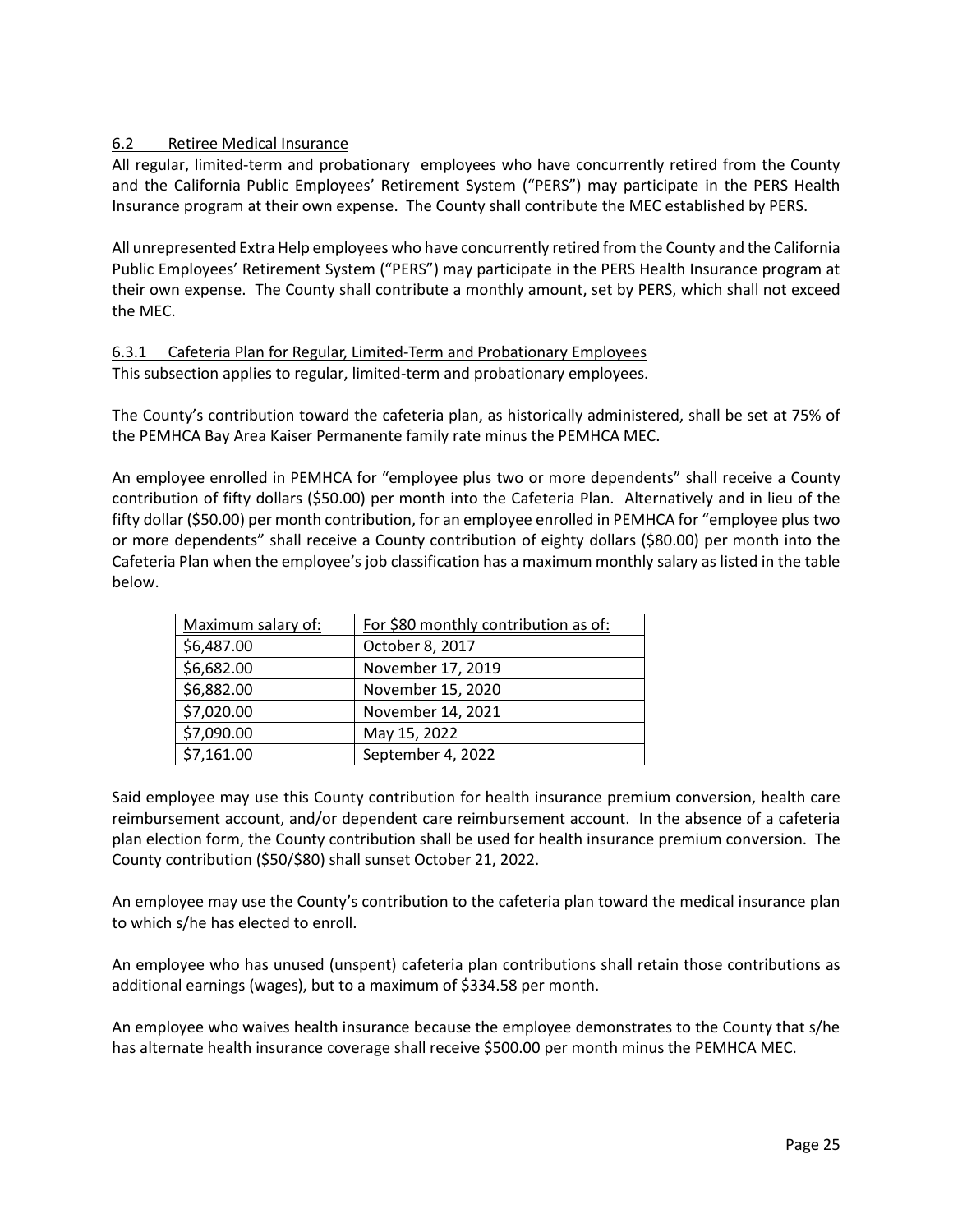A regular part-time or limited term part-time employee shall receive a pro-rata amount of the total sum of the PEMHCA MEC and the cafeteria plan contribution of the full-time employee in proportion to the relationship their basic workweek bears to forty hours. The total amount shall first be allocated to the PEMHCA MEC and any remaining employer contribution shall then be allocated to the cafeteria plan.

Health Care Reimbursement Account: During an annual open enrollment period, an employee may elect to enter into a salary reduction agreement with the County whereby the County will direct the amount of the salary reduction on a pre-tax basis into the employee's Health Care Reimbursement Account ("HCRA"). The employee's election is irrevocable until the next open enrollment period, exception on the occurrence of a qualifying event specified in the County's Plan Document. The employee will forfeit all unused funds remaining in his/her HCRA at the end of the plan year or at the end of the grace period, if any, allowed under the County's Plan Document, whichever is later. During the period allowed under the Plan Document, the employee may use the funds in his/her HCRA to obtain reimbursement for otherwise unreimbursed eligible medical expenses.

Dependent Care Reimbursement Account: During an annual open enrollment period, an employee may elect to enter into a salary reduction agreement whereby the County will direct the amount of the salary reduction on a pre-tax basis into the employee's Dependent Care Reimbursement Account ("DCRA"). The employee's election is irrevocable until the next open enrollment period, except on the occurrence of a qualifying event specified in the County's Plan Document. The employee will forfeit all unused funds in his/her DCRA at the end of the plan year or at the end of the grace period, if any, allowed under the County's Plan Document, whichever is later. During the period allowed under the Plan Document, the employee may use the funds in his/her DCRA to obtain reimbursement of eligible dependent care expenses.

#### <span id="page-25-0"></span>6.3.2 Cafeteria Plan for Unrepresented Extra Help Employees

This subsection applies to unrepresented Extra Help employees who qualify under the County's Administrative and Compliance Procedures of the Patient Protection and Affordable Care Act.

The County's contribution shall be set at 75% of the sum of the County's contribution to the full-time employee contribution toward health insurance (PSR Section 6.1) and contribution toward cafeteria plan (PSR 6.3.1). Of this Extra Help Employees County contribution, the full value of the PEMHCA MEC shall be allocated first and all remaining County contribution shall be allocated to the cafeteria plan second.

The County's contribution toward the cafeteria plan may be used toward the cost of medical insurance only.

#### <span id="page-25-1"></span>6.4 Dental Insurance

Regular, limited-term and probationary employees are eligible for dental insurance coverage for the employee and eligible dependents beginning the first of the month following appointment with the County."

The County pays one hundred percent (100%) of the monthly dental care insurance premium rate on behalf of each regular or limited-term full-time employee and his/her eligible dependents. The County's contribution will be a pro-rated amount of the full-time premium for regular or limited-term part-time employees in proportion to the relationship their basic workweek bears to forty (40) hours. Premium amounts in excess of the County contribution will be paid by the participating employee by payroll deduction.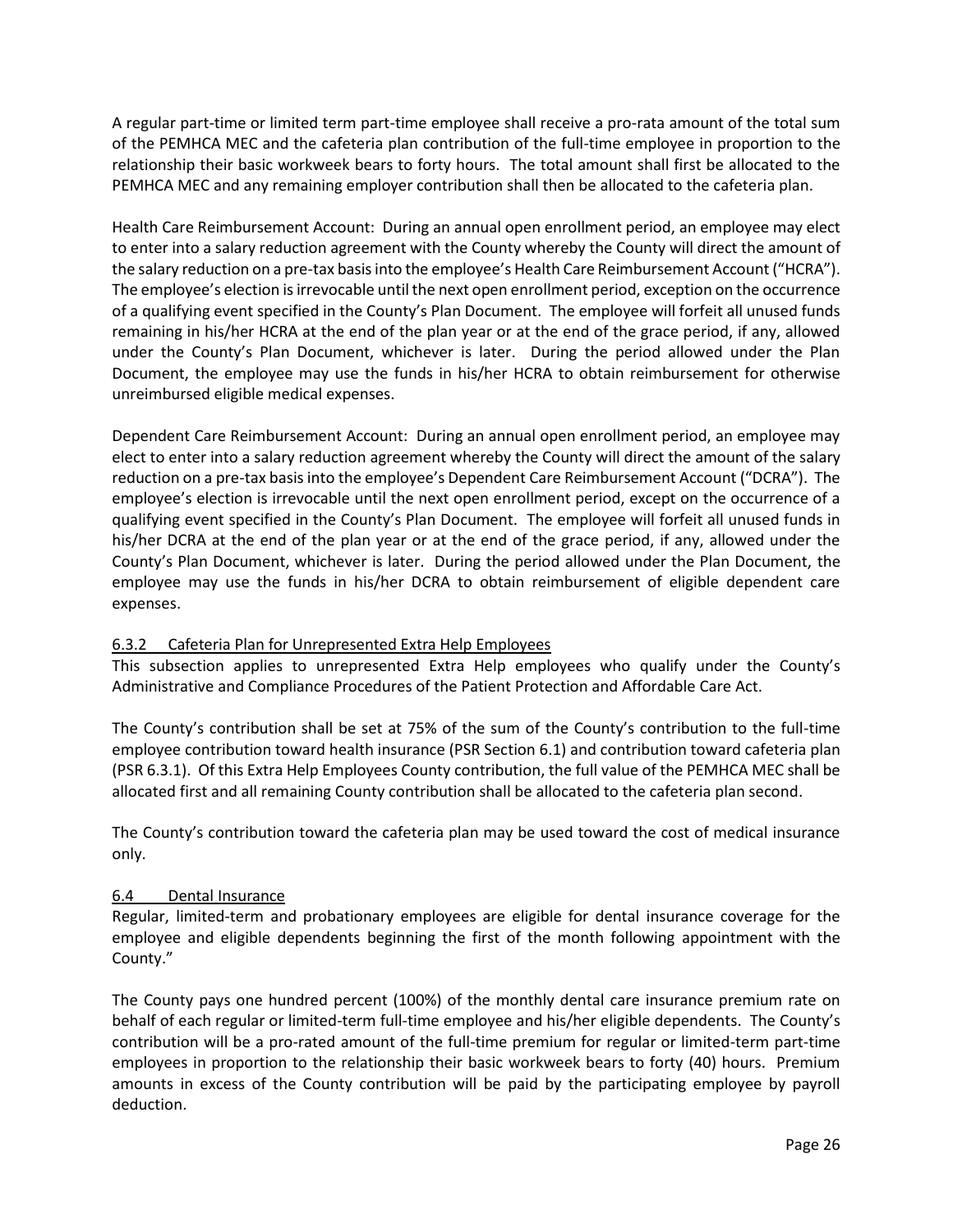The County shall maintain the existing dental insurance benefits; however, it is understood that insurance plan providers from time to time mandate changes in benefits and the County has no responsibility for replacement of benefits which may be eliminated or modified by any plan provider.

The County reserves the right to eliminate or provide additional dental insurance plans.

#### <span id="page-26-0"></span>6.5 Vision Insurance

Regular, limited-term and probationary employees are eligible for vision insurance coverage for the employee and eligible dependents beginning the first of the month following appointment with the County.

The County pays one hundred percent (100%) of the monthly vision standard plan insurance premium rate on behalf of each regular or limited-term full-time employee and his/her eligible dependents. The County's contribution will be a pro-rated amount of the full-time premium for regular or limited-term part-time employees in proportion to the relationship their basic workweek bears to forty (40) hours. Premium amounts in excess of the County contribution will be paid by the participating employee by payroll deduction.

The County shall maintain the existing vision insurance benefits; however, it is understood that insurance plan providers from time to time mandate changes in benefits and the County has no responsibility for replacement of benefits which may be eliminated or modified by any plan provider.

The County reserves the right to eliminate or provide additional vision insurance plans.

#### <span id="page-26-1"></span>6.6 Life Insurance

Regular, limited-term and probationary employees are eligible for life insurance coverage and accidental death and dismemberment insurance for the employee beginning the first of the month following appointment with the County.

The basic life insurance policy and the accidental death and dismemberment insurance policy are each valued at one and one-half times the employee's annualized monthly wage valued up to the next thousand dollars (e.g., if annualized wage equals \$21,100 then life insurance policy is valued at \$22,000) to a minimum policy of thirty-five thousand dollars (\$35,000) and a maximum policy of three hundred fifty thousand dollars (\$350,000), except for confidential employees where the maximum policy is one hundred thousand dollars (\$100,000). An employee may purchase supplemental life insurance under costs, terms and conditions specified by the insurance plan provider.

The County pays one hundred percent (100%) of the life insurance premium on behalf of each regular or limited-term full-time employee. The County will pay a pro-rated amount of the full-time premium for regular or limited-term part-time employees in proportion to the relationship their basic workweek bears to forty (40) hours.

The County shall maintain the existing life insurance benefits; however, it is understood that insurance plan providers from time to time mandate changes in benefits and the County has no responsibility for replacement of benefits which may be eliminated or modified by any plan provider.

The County reserves the right to eliminate or provide additional life insurance plans.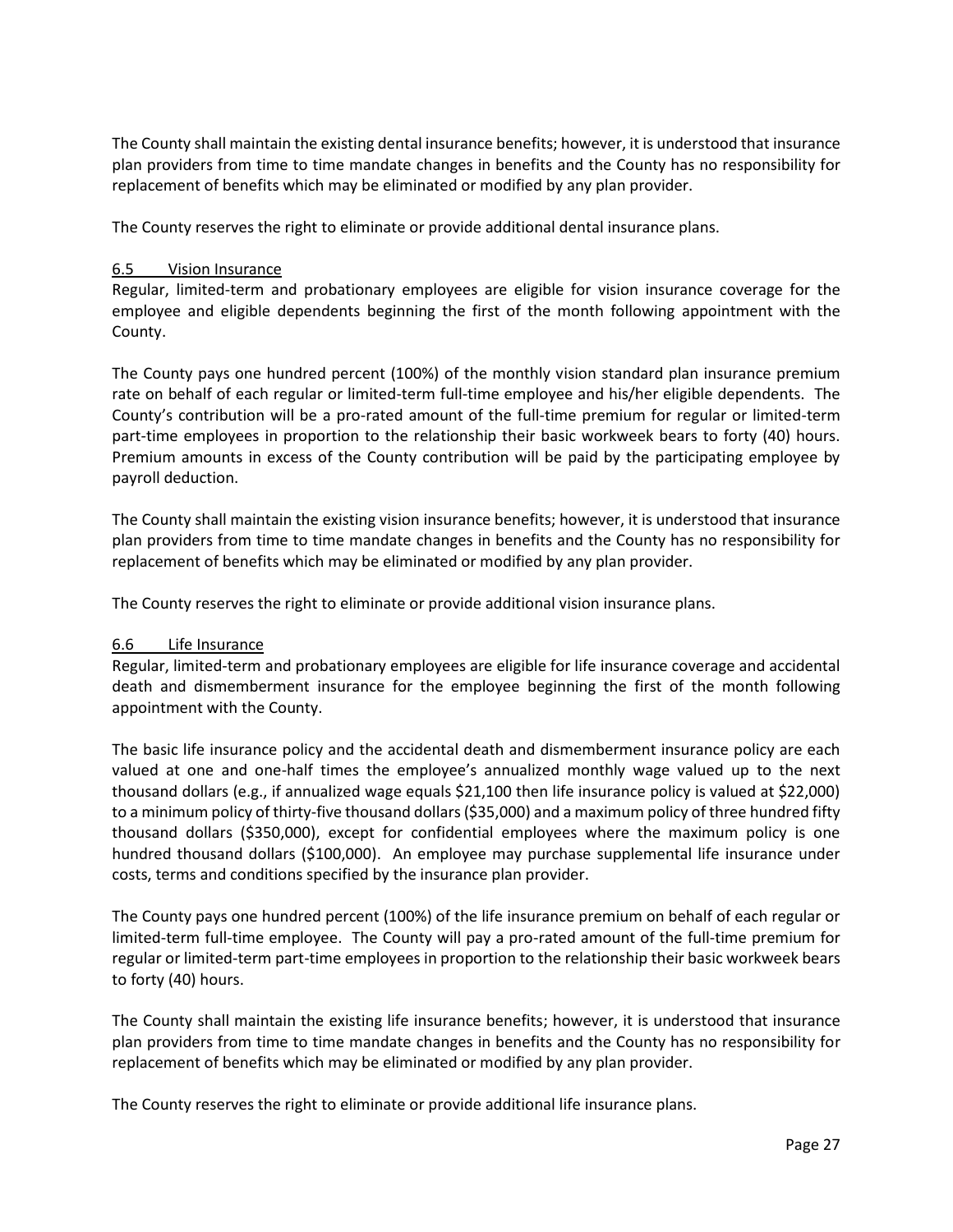#### <span id="page-27-0"></span>6.7 Deferred Compensation

A Deferred Compensation Program as established by the Board of Supervisors is available to all employees employed in regular or limited-term positions. Such program is hereby incorporated by reference.

To encourage County employee participation in the deferred compensation program, the County contributes a dollar for dollar match up to a maximum of five dollars (\$5.00) per pay period to the deferred compensation account of any County employee who is actively enrolled in the deferred compensation program.

#### <span id="page-27-1"></span>6.8 Short Term Disability Insurance

The State's Employment Development Department administers two programs for employees who need time off from work. Disability Insurance for time taken due to an employee's own non-work related illness or injury, and Paid Family Leave for time taken to care for a seriously ill family member or to bond with a new child. For the purposes of this section, both programs will be referenced as State Disability Insurance (SDI).

Except for elected officials, the County participates in the State Disability Insurance program and employees shall have deducted from their paychecks the cost of the State Disability Insurance program.

- **A.** In the event of a disability which is non-industrial or where industrial causation has yet to be determined, or for time taken to care for a seriously ill family member, or to bond with a new child, employees shall make timely application for SDI benefits. Failure to apply for and receive State Disability Insurance benefits will void continuation of health benefits as provided below.
- **B.** The County will continue to pay the employer share of the monthly premiums for medical, vision, dental and life insurance coverage on behalf of a qualified regular full or part-time employee who is receiving SDI benefits for the period of time that he/she has and utilizes leave accruals to fully integrate or for the period of time he/she is on approved FMLA or CFRA leave, whichever period is longer.
- **C.** Employees receiving SDI will not accrue sick or annual leave during any pay period in which the employee does not have sufficient leave accruals to fully integrate such leave accruals to achieve 100% integration. In the event of an employee who is working less than his/her position allocation while collecting SDI benefits, the employee will earn pro-rated accruals based on actual hours worked.
- **D.** SDI benefits shall be integrated with accrued County leaves as follows:
	- **1.** Employees must promptly inform department payroll clerks of their SDI benefit amount and provide documentation of receipt for which he/she is eligible.
	- **2.** Employees' pay, including accruals and/or SDI benefits shall not exceed the employee's regular gross pay. Gross pay is made up of regular base pay, differentials and longevity compensation, as applicable. Employees must integrate all required leave to equal 100% of their full-time equivalent position.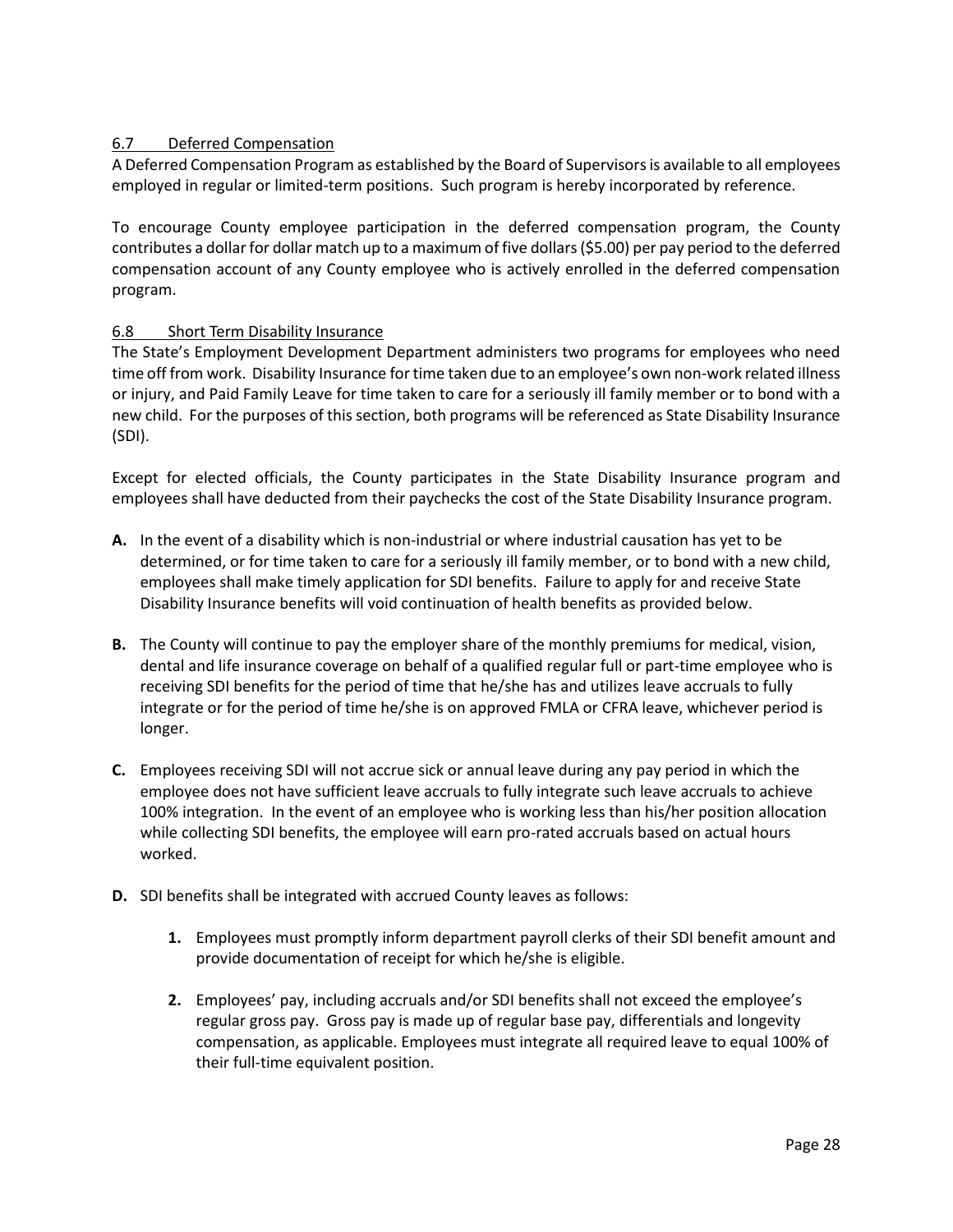- **3.** Upon exhaustion of available sick leave, other accumulated leave may be integrated with the weekly SDI benefits.
- **4.** Employees will provide the County with appropriate medical information which includes a prognosis for the return to work.

#### <span id="page-28-0"></span>6.9 Long Term Disability Insurance

Regular or Limited Term employees designated as members of the legislative group, executive management group or senior management group and who work at least 20 hours per week participate in a County-sponsored long term disability insurance program. Long Term Disability Insurance for the employee only, with a maximum monthly benefit of ten thousand dollars (\$10,000) is available to employees beginning on the first day of the month following the employee's date of hire, at no cost to the employee.

Employees who are not members of the legislative group, executive management group or senior management group do not participate in any County-sponsored long-term disability insurance program.

#### <span id="page-28-1"></span>6.10 Retirement

#### **A.** PERS Contract**.**

Subject to the terms of this **subsection 6.10**, the County will maintain its contract with the State Public Employees' Retirement System (PERS) and the benefits currently provided thereunder.

**B.** PEPRA Tier.

Effective January 1, 2013 the County implemented a new pension tier in accordance with and subject to the terms of the Public Employees' Pension Reform Act of 2013. The new pension tier is referred to as the "PEPRA tier."

**C.** PEPRA Basic Retirement Formula.

For non-safety (miscellaneous) employees required by law to participate in the PEPRA tier, the PEPRA established a pension formula of two percent (2%) of pensionable compensation for each qualifying year of service at the normal retirement age of sixty-two (62) years. For purposes of this formula, PERS will calculate an eligible retiree's pension based on the average annual pensionable compensation earned by the member during the thirty-six (36) consecutive month period immediately preceding retirement (or date of last separation from service if prior to retirement) or any other period of thirty-six (36) consecutive months during the member's applicable service that the member designates.

For County Peace Officer (e.g., "safety light") employees required by law to participate in the PEPRA tier, the PEPRA established a pension formula of two percent (2%) of pensionable compensation for each qualifying year of service at the normal retirement age of fifty-seven (57) years. For purposes of this formula, PERS will calculate an eligible retiree's pension based on the average annual pensionable compensation earned by the member during the thirty-six (36) consecutive month period immediately preceding retirement (or date of last separation from service if prior to retirement) or any other period of thirty-six (36) consecutive months during the member's applicable service that the member designates.

For Safety Sheriff (e.g., "full safety") employees required by law to participate in the PEPRA tier, the PEPRA established a pension formula of 2.7% of pensionable compensation for each qualifying year of service at the normal retirement age of fifty-seven (57) years. For purposes of this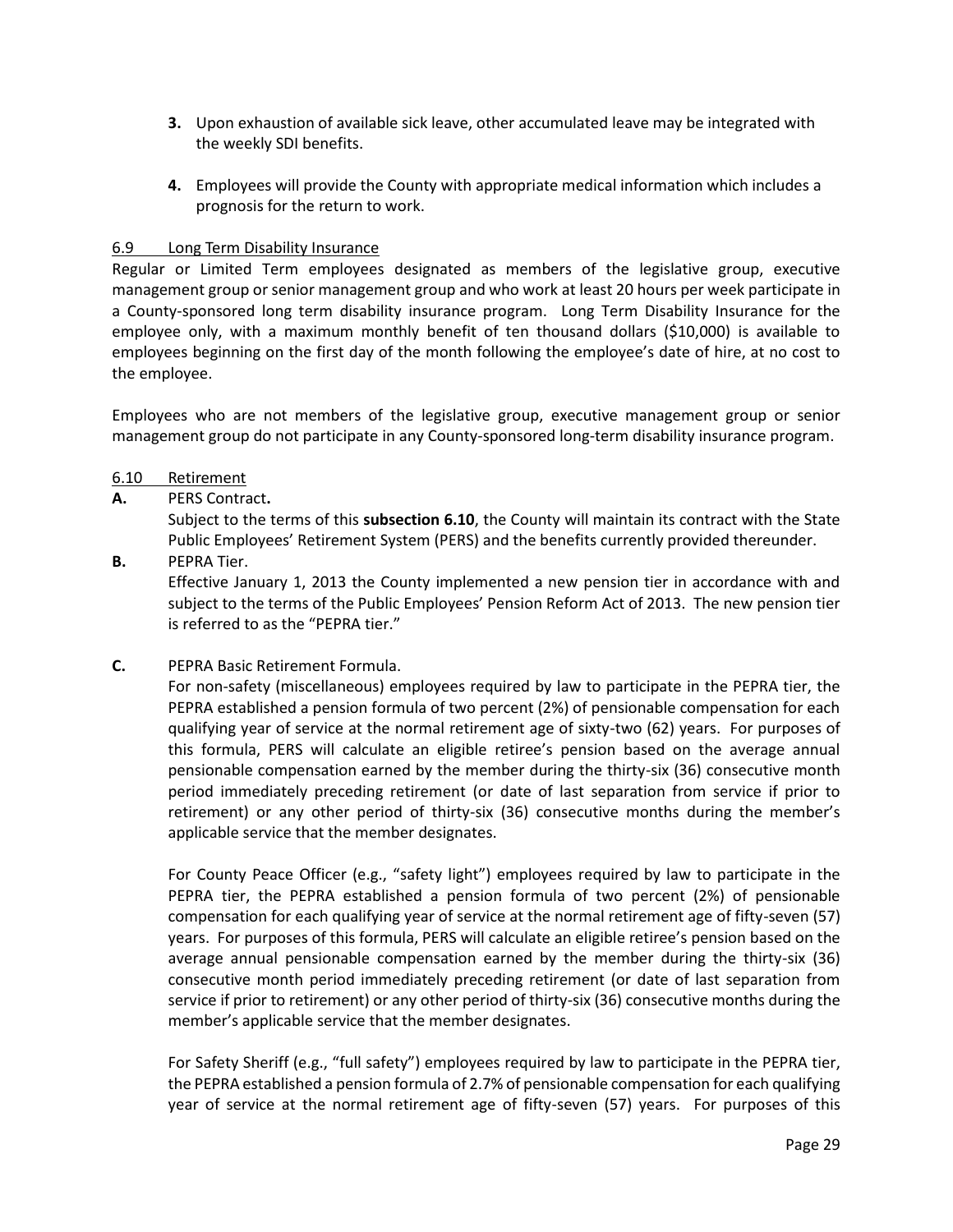formula, PERS will calculate an eligible retiree's pension based on the average annual pensionable compensation earned by the member during the thirty-six (36) consecutive month period immediately preceding retirement (or date of last separation from service if prior to retirement) or any other period of thirty-six (36) consecutive months during the member's applicable service that the member designates.

#### **D.** Disputes Over PEPRA.

The Grievance Procedure set forth in **Section 19** shall not apply regarding any dispute regarding the manner in which the County applies the PEPRA Tier. If any term of this **Section 6.10, Retirement**, conflicts with the PEPRA or any amendment thereto, the PEPRA or such amendment will prevail.

#### **E.** Pre-PEPRA Tier 1.

The County's contract with the Public Employees' Retirement System provides the Miscellaneous Retirement (2.7% @ age 55) for employees who are not required by law to participate in the PEPRA Tier and who are not participants in the formula described in **6.10.F** below.

The County's contract with the Public Employees' Retirement System provides Safety light Retirement (2% @ age 50) for employees who are not required by law to participate in the PEPRA Tier and who are not participants in the formula described in **6.10.F** below.

The County's contract with the Public Employees' Retirement System provides full Safety Retirement (3% @ age 50) for employees who are not required by law to participate in the PEPRA Tier and who are not participants in the formula described in **6.10.F** below.

#### **F.** Pre-PEPRA Tier 2

The County amended its contract with CalPERS to provide employees hired on or after May 4, 2012 for classifications with a Miscellaneous Retirement formula of 2%  $\omega$  age 60 in lieu of the 2.7% at 55 formula described in subsection **6.10.E** above. This provision applies to employees who are not eligible under the County's contract with PERS to participate in the pension tier described in paragraph **6.10.E** above and who are not required by law to participate in the PEPRA tier described in paragraph **6.10.C** above.

The County amended its contract with CalPERS to provide employees hired on or after May 4, 2012 for classifications with a Safety light Retirement formula of 2% @ age 55 in lieu of the 2% at 50 formula described in paragraph **6.10.E** above. This provision applies to employees who are not eligible under the County's contract with PERS to participate in the pension tier described in paragraph **6.10.E** above and who are not required by law to participate in the PEPRA tier described in paragraph **6.10.C** above.

The County amended its contract with CalPERS to provide employees hired on or after January 17, 2011 for classifications with a full Safety Retirement formula of 3% @ age 55 in lieu of the 3% at 50 formula described in subsection **6.10.E** above. This provision applies to employees who are not eligible under the County's contract with PERS to participate in the pension tier described in paragraph **6.10.E** above and who are not required by law to participate in the PEPRA tier described in paragraph **6.10.C** above.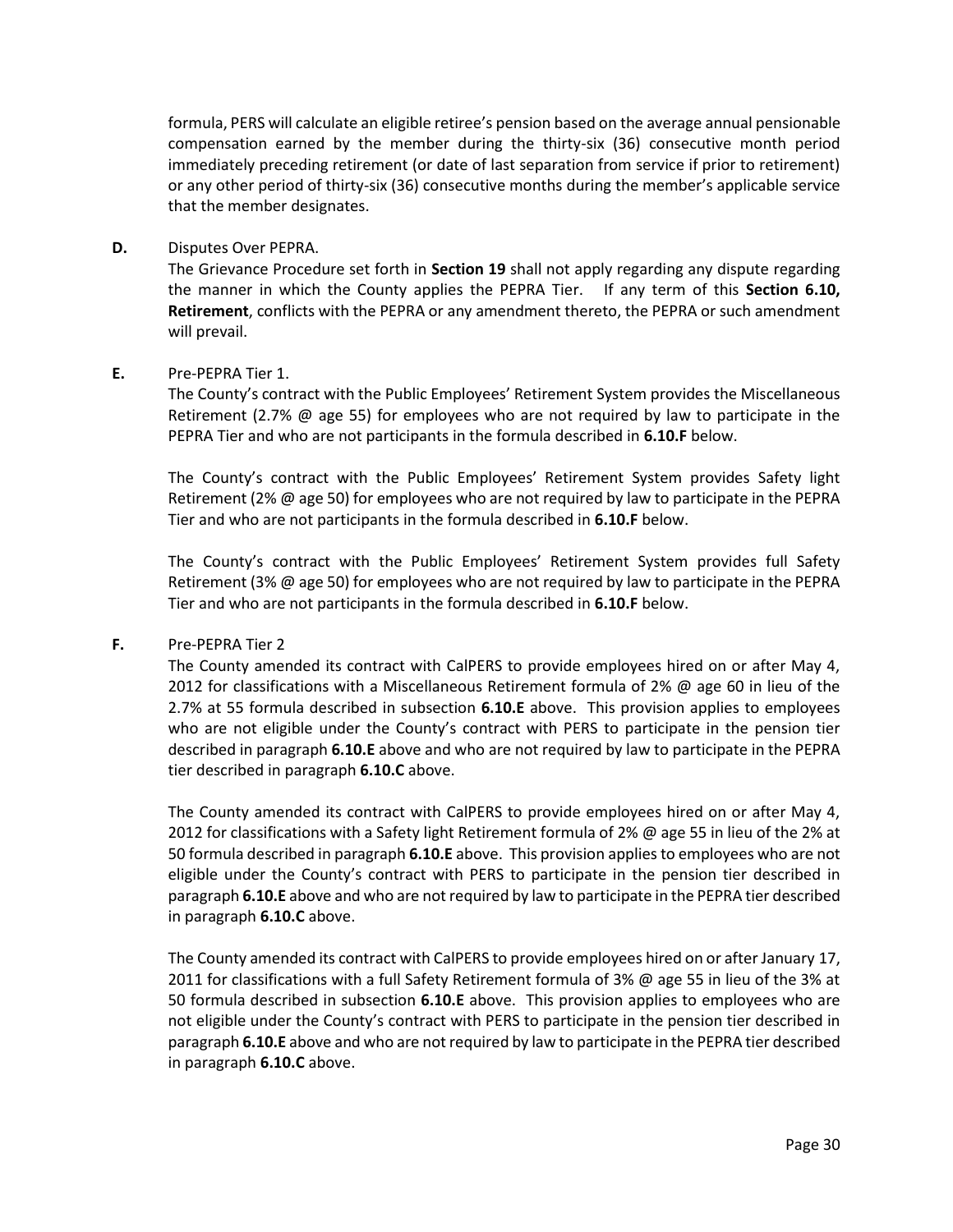- **G.** Employee Payment of PERS Member Contributions.
	- **1.** PEPRA Member Contributions**.**

Members of the PEPRA Tier will contribute toward the PEPRA Tier an employee contribution in an amount equal to not less than fifty percent (50%) of the normal cost of the new tier, as determined from time to time by PERS, or the amount of the contribution provided by this MOU for members of the PEPRA Tier, whichever is greater. Such contribution will be made by payroll deduction.

**2.** Non-PEPRA Member Contribution.

Employees subject to the Pre-PEPRA formulas described in paragraphs **6.10.C and 6.10.E** above contribution 100% (8% or 7% based on the Pre-PEPRA tier and as established by statute) of the applicable PERS member contribution by payroll deduction.

Effective June 23, 2013, employees subject to the Pre-PEPRA formulas described in paragraphs **6.10.C** and **6.10.E** above will contribute an additional three percent (3%) of the applicable PERS member contribution by payroll deduction. County payments toward the PERS employee member contribution will reduce by three percent (3%) on June 23, 2013, so that its payment of the member contribution is eliminated in its entirety.

**3.** Employee Payment For Pre-PEPRA Formula Enhancement.

In November 2002, the County amended its contract with PERS to provide for the abovereferenced 2.7% @ 55 retirement formula. The cost of this benefit was established by PERS (\$75,036,452) and employees throughout the County agreed that the cost would be the responsibility of employees. The county agreed to allow the employees to pay for that plan enhancement by payroll deduction with the cost amortized over twenty (20) years. That payment will continue to take the form of a percentage deduction made from the paycheck of each employee in the plan, until the above established cost has been recovered. Each year (January) the County will calculate the amount due for the subsequent 26 pay periods, based on the formula presented as **Appendix A**.

In July 2002, the County amended its contract with PERS to provide for the abovereferenced 2% @ 50 retirement formula. The cost of this benefit was established by PERS (\$10,150,111 and employees throughout the County agreed that the cost would be the responsibility of employees. The county agreed to allow the employees to pay for that plan enhancement by payroll deduction with the cost amortized over twenty (20) years. That payment will continue to take the form of a percentage deduction made from the paycheck of each employee in the plan, until the above established cost has been recovered. Each year (January) the County will calculate the amount due for the subsequent 26 pay periods, based on the formula presented as **Appendix B**.

In July 2004, the County amended its contract with PERS to provide for the abovereferenced 3% @ 50 retirement formula. The cost of this benefit was established by PERS (\$4,921,043) and employees throughout the County agreed that the cost would be the responsibility of employees. The county agreed to allow the employees to pay for that plan enhancement by payroll deduction with the cost amortized over twenty (20) years. That payment will continue to take the form of a percentage deduction made from the paycheck of each employee in the plan, until the above established cost has been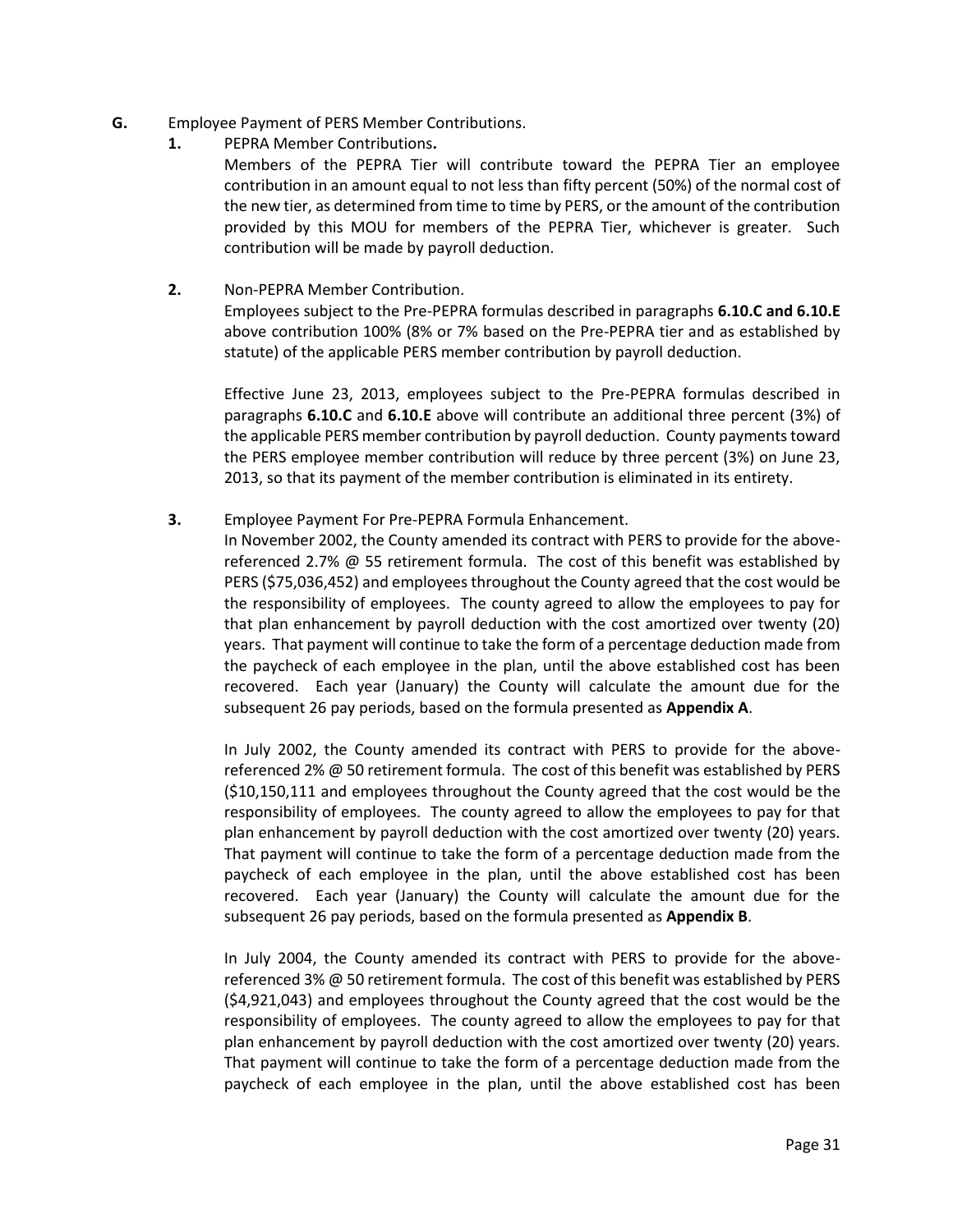recovered. Each year (July) the County will calculate the amount due for the subsequent 26 pay periods, based on the formula presented as **Appendix C**.

- **4.** Employee Payment of Employer Contributions.
	- **a.** Effective October 27, 2013 employees shall share in the PERS employer rate increases for employer rate costs between 14% - 16% as an additional employee deduction; however, the maximum employee contribution shall not exceed one-half of one percent (0.5%) through and including September 27, 2014.
	- **b.** Effective September 28, 2014, employees shall share in the PERS employer rate increases for employer rate costs between 14% - 16%. The maximum employee contribution shall not exceed one percent (1%).
	- **c.** Effective January 1, 2017, the employees share of payment toward the PERS employer rate, specified in Section 6.10 G (4) (a), shall sunset.
- **5.** Pre-Tax Treatment PERS Member Contributions. To the extent permitted by applicable law, employee contributions toward the Employee's and Employer's PERS contribution made pursuant to this Personnel and Salary Resolution will be deducted on a pre-tax basis pursuant to and in accordance with section 414(h)(2) of the Internal Revenue Code.

#### <span id="page-31-0"></span>6.11 Social Security and Medicare

Employees who receive their benefits under this Personnel and Salary Resolution and who participate in the non-safety (miscellaneous) PERS plan have coverage under the federal Social Security system. The Social Security system requires contributions by both the employee and the employer in accordance with schedules provided by the federal government.

Employees who receive their benefits under this Personnel and Salary Resolution and who participate in the safety PERS plan do not have coverage under, and do not contribute to, the federal Social Security system.

All other employees who are not represented under a collective bargaining agreement have coverage under the federal Social Security system. The Social Security system requires contributions by both the employee and the employer in accordance with schedules provided by the federal government.

All employees participate in the Medicare program. The Medicare program requires contributions by both the employee and the employer in accordance with schedules provided by the federal government.

#### <span id="page-31-1"></span>6.12 Tuition Reimbursement Program

#### **A.** Objective

The Tuition Reimbursement Program is designed to encourage employees to continue their self-development by enrolling in classroom courses which will educate them in new concepts and methods in their occupational fields and prepare them to meet the changing demands of their jobs.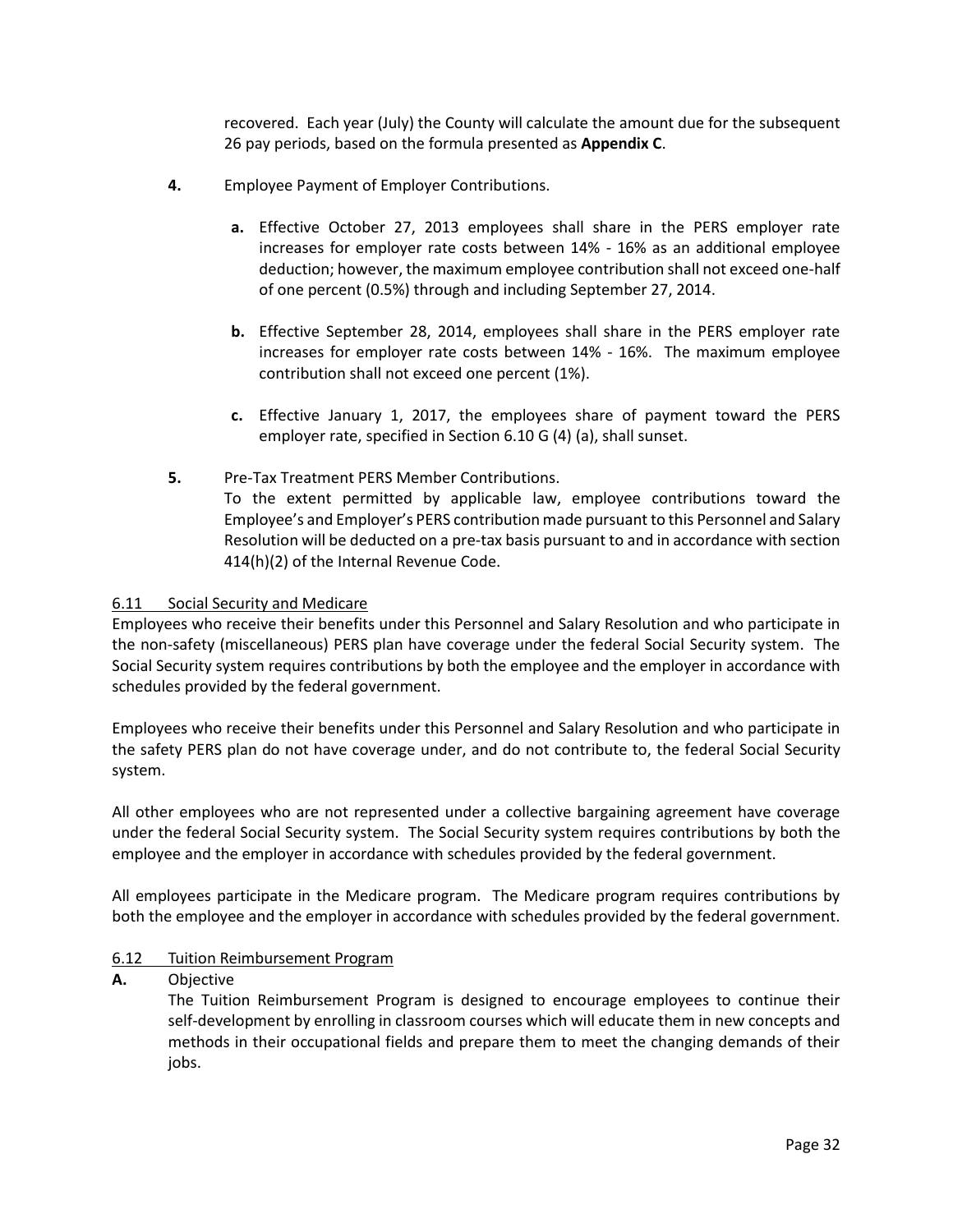#### **B.** Eligibility of Employees for Tuition Reimbursement

- Only full-time employees filling regular positions, on other than a limited-term basis, who have completed their initial County probationary period and who are performing their jobs satisfactorily are eligible to participate in the Tuition Reimbursement Program. Employees are not eligible for reimbursement if their educational costs are being defrayed by another agency such as the U.S. Veterans' Administration, the California State Department of Veterans' Affairs or the Commission on Peace Officer Standards and Training.
- **C.** Policy for Tuition Reimbursement
	- **1.** Courses must be related to the work of the employee's position or occupation in such a fashion as will offer substantial benefit to the County.
	- **2.** Each course must be taken on not more than fifty percent (50%) of the County's time. Employees taking approved courses which encroach on their regular scheduled working hours shall be entitled to paid time off for such encroaching hours up to a total maximum amount of paid time off from work equal to fifty percent (50%) of the class time.
	- **3.** Courses must be taken for credit; audited courses will not be reimbursed.
	- **4.** Courses must be taken at accredited institutions. Correspondence courses from reputable institutions will be considered only when equivalent courses are not available at local accredited schools, or when the employee's circumstances prevent him/her from attending local courses.
	- **5.** Prerequisite courses for eligible courses or courses which are required for the completion of a specific program are also eligible for tuition reimbursement. However, reimbursement shall not be made until the appropriate eligible courses have been satisfactorily completed.
	- **6.** Courses are not eligible for tuition reimbursement if they:
		- **a.** Are taken to bring unsatisfactory performance up to an acceptable level.
		- **b.** Are taken to acquire skills or knowledge which the employee was deemed to have when appointed.
		- **c.** Duplicate in-service training which is available.
		- **d.** Duplicate training which the employee already had.
	- **7.** Conventions, workshops, institutes, etc., are not included in the Tuition Reimbursement Program. Departments shall continue to use their conference and convention funds and make their requests in conformance with the policy of the Board of Supervisors.
	- **8.** Reimbursement shall be subject to certification by the department concerned that the course of study is directly related to the work of the employee and subject to the approval of the Director of Human Resources.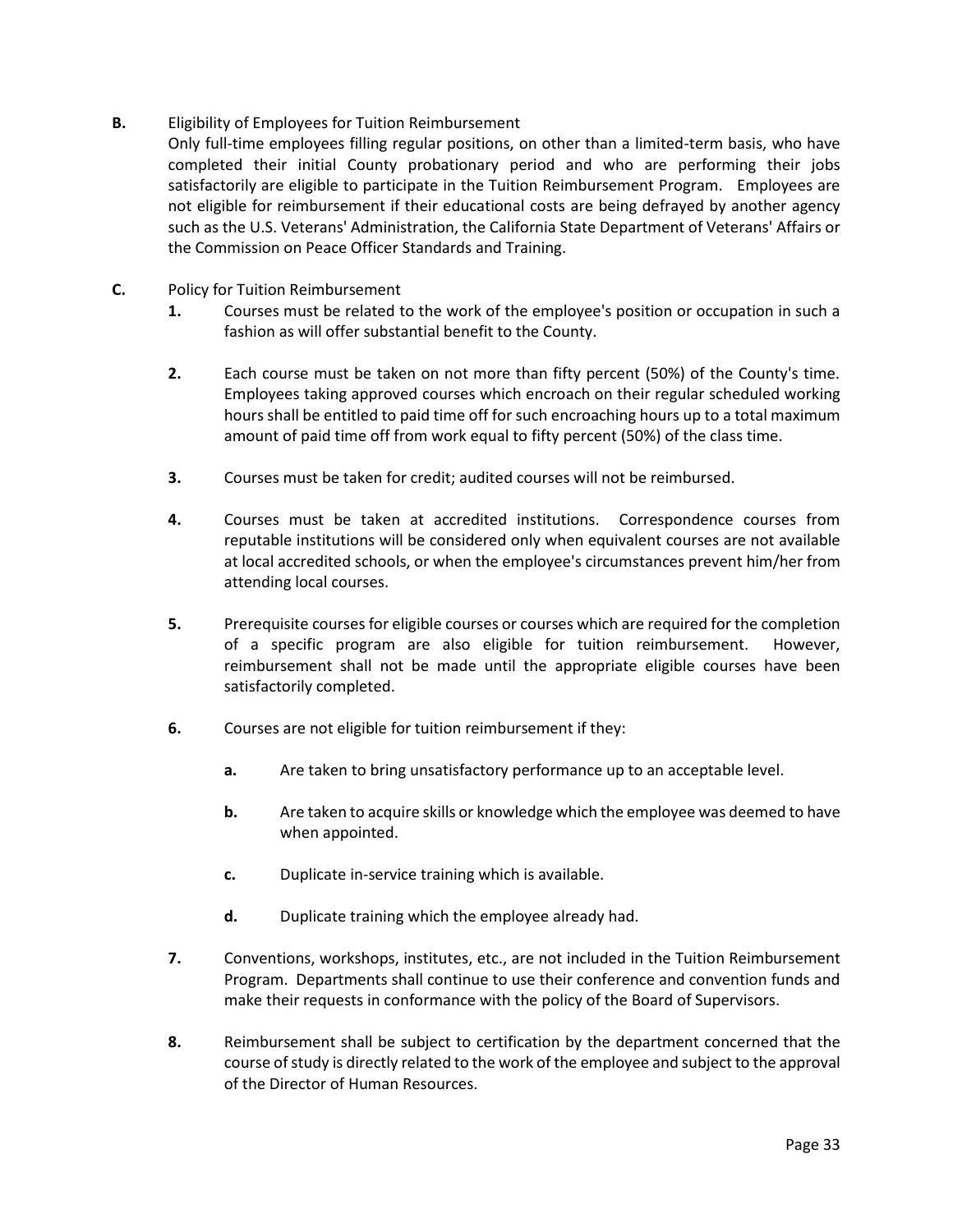- **9.** Requests for Reimbursement must be approved before the commencement of coursework.
- **10.** Reimbursement shall be made only upon presentation of evidence of payment for and successful completion of courses (as evidenced by a passing grade) and a satisfactory (standard or above) current performance evaluation. Reimbursement is made for the same fiscal year in which the course is completed and documentation must be presented to the Department of Human Resources within ninety (90) calendar days after the course completion date.
- **D.** Nature of Reimbursement
	- **1.** Reimbursement in the amount of fifty (50) percent may be made for tuition, registration fees, laboratory fees and required textbooks. Other related expenses and incidental costs are not reimbursable.
	- **2.** Reimbursement shall be limited as follows:
		- **a.** No employees shall be reimbursed for more than two (2) courses in a single semester or quarter.
		- **b.** The maximum reimbursement that may be received by any employee in one fiscal year shall be one thousand one hundred (\$1,100) dollars. Effective July 1, 2020, the maximum reimbursement that may be received by an employee in one fiscal year shall be two thousand dollars (\$2,000).
		- **c.** An employee shall be reimbursed for expenses totaling five (\$5.00) dollars or more for a single course. Expenses less than five dollars (\$5.00) for a single course are not reimbursable.
		- **d.** No employee shall be reimbursed for non-resident fees above the normal resident fees.
- **E.** Procedure for Tuition Reimbursement
	- **1.** The employee shall apply for Tuition Reimbursement through such supervisory channels as are designated by the head of his/her department, on forms provided by the Director of Human Resources.
	- **2.** The employee's department head shall either recommend approval of the request or deny it, based on the criteria set forth in this policy. If the department head recommends approval, he/she shall forward the application to the Director of Human Resources.
	- **3.** The Director of Human Resources shall evaluate the request for reimbursement and approve or deny the request.
	- **4.** An employee may appeal denial of the request by the department head to the Director of Human Resources and the Director of Human Resources' decision (unless the reason for denial is lack of funds) to the grievance procedure as set forth in **Section 19, Grievances**.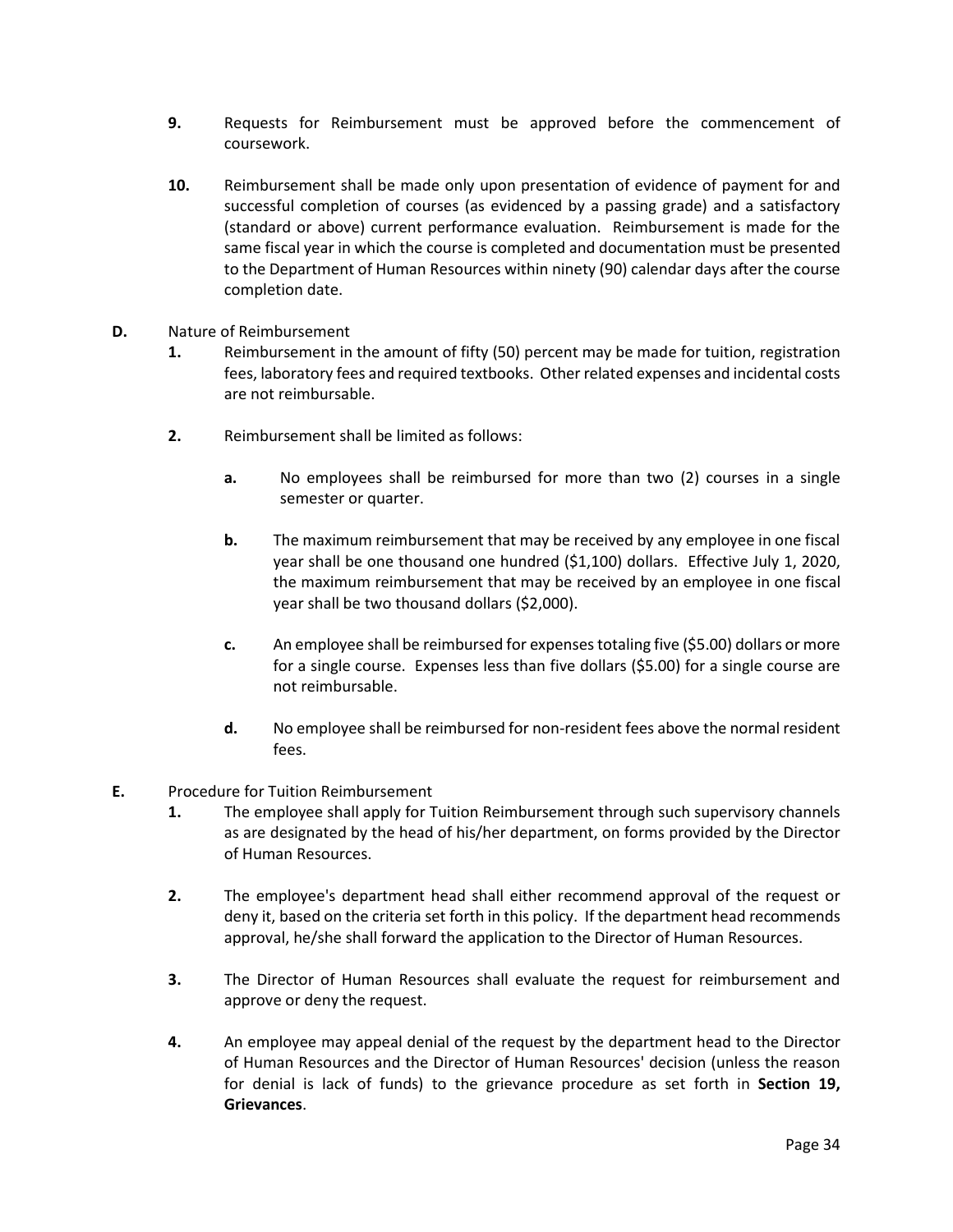- **5.** Upon completion of an approved course, the employee shall request the institution to certify fees paid and grade achieved, and to send certification to the Human Resources Department. The employee shall also present evidence of payment of required textbook costs.
- **6.** The department head may require that the employee evaluate the course in writing and forward such evaluation to the Human Resources Department through normal supervisory channels.
- **7.** Upon being informed of certification by the Human Resources Department, the Auditor-Controller shall issue a warrant to the employee for reimbursement.

#### **F.** Continued Service Requirement

An employee must continue in a full-time, regular position in the County service for one (1) year from the date of last receipt of a tuition reimbursement warrant. Failure to continue in the County service, through resignation or discharge (excluding layoff), will result in the forfeiture of any tuition reimbursement payments received less than one (1) year prior to separation. In such situation, the Auditor-Controller is authorized to make a deduction from the employee's final payroll warrant for the appropriate amount of tuition reimbursement to be forfeited.

#### <span id="page-34-0"></span>6.13 Limited Extra Help Benefits

Extra-help employees shall not receive employee benefits, except as specifically provided in the following sub-sections:

- **A.** Employees appointed to extra-help positions created with the intent that said positions will become full-time regular positions may, upon approval by the Director of Human Resources, receive up to a maximum of one year accrual, the following benefits granted to full-time employees.
	- **1.** Vacation accrual
	- **2.** Sick leave accrual
	- **3.** Merit increases as per Section 5.4, Merit Increases
- **B.** Employees in extra-help positions which later become full-time regular positions, may, upon approval by the Director of Human Resources, retroactively to a maximum of one year, receive the following benefits granted to regular full-time, limited term and probationary employees:
	- **1.** Vacation accrual
	- **2.** Sick leave accrual
	- **3.** Merit increases as per Section 5.4, Merit Increases

#### <span id="page-34-1"></span>6.14 Unemployment Benefits

Solano County employees are covered under the State of California Unemployment Insurance Benefits Program.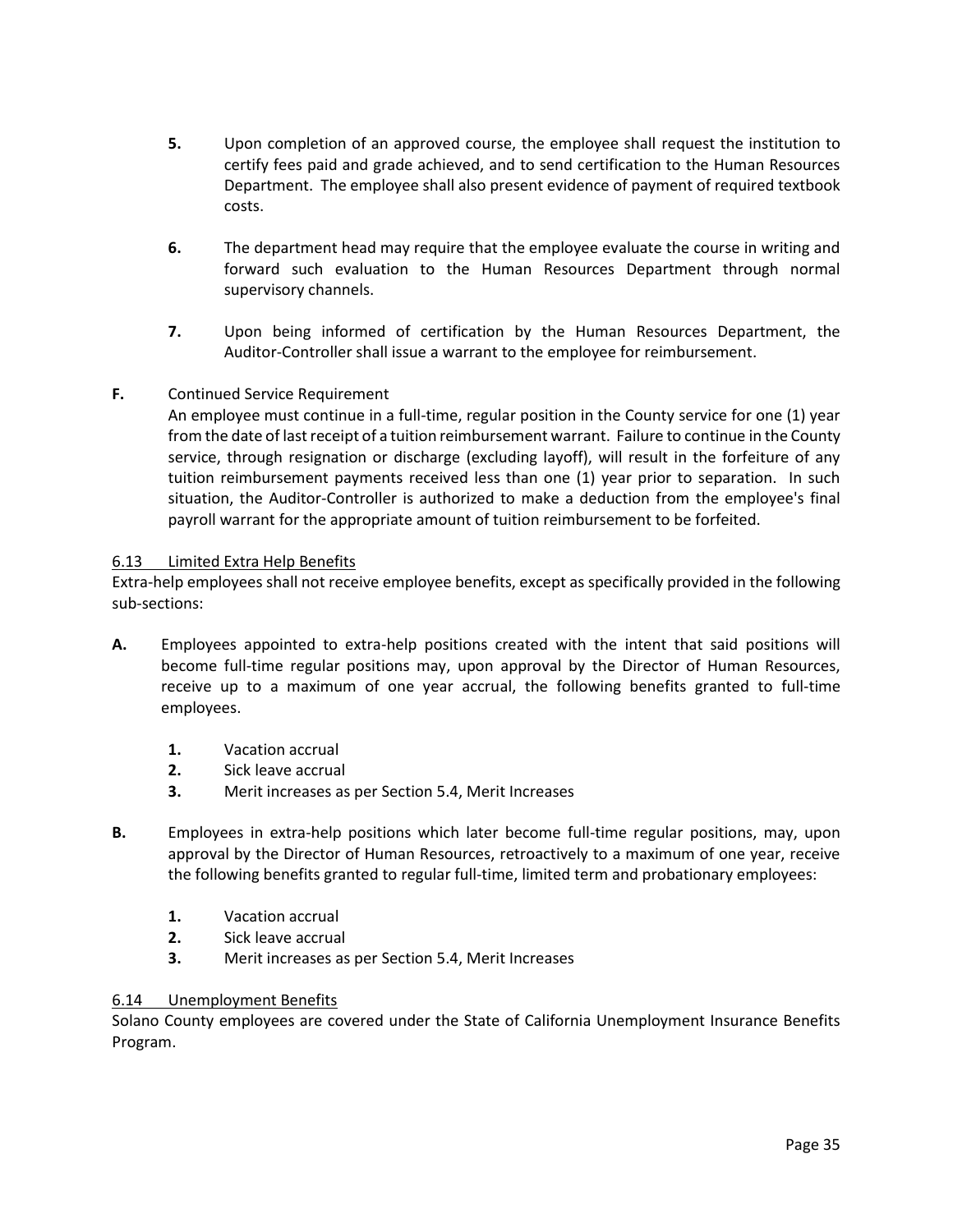#### <span id="page-35-0"></span>6.15 Exempt Employees – Exhaustion of Leave

Regular employees designated as exempt from the Fair Labor Standards Act (FLSA) shall be entitled to "salaried leave". "Salaried leave" shall provide for paid absences to cover authorized time off work of less than one day for personal reasons or sickness if the employee has exhausted all of his/her accrued leaves. Such leaves include Administrative Leave, compensatory time off, vacation, sick leave, and holidays. "Salaried leave" shall be deducted from subsequent paid leave/time off accruals in the following order: Administrative Leave (if available to the employee), compensatory time off (if available to the employee), vacation, sick leave, floating holidays.

Should a negative balance for "salaried leave" exist upon separation from an FLSA exempt position no recovery will be made from the employee.

Should Federal regulations under the Fair Labor Standards Act be amended to not require payment for time off from work for less than one day, this section is no longer applicable.

#### <span id="page-35-1"></span>6.16 Administrative Leave – Management and Unrepresented Employees

**A.** Administrative Leave Benefit

In recognition that their responsibilities occasionally require work in excess of the normal 40 hour week, Appointed Department heads, Assistant Department heads, Management employees, and Unrepresented employees who are exempt from FLSA regulations shall receive an Administrative Leave benefit. This will be in lieu of any payment or compensatory time off for work performed in excess of 40 hours per week. The above referenced full-time regular employees shall be granted eighty (80) hours of Administrative Leave effective July 1 of each year. Any employee incumbent in an eligible position for less than a full fiscal year shall be eligible for a pro-rata lump sum number of Administrative Leave hours at a rate of 3.0769 hours times the number of full pay periods remaining in the fiscal year. Employees working in regular positions on a less than fulltime basis shall accrue Administrative Leave on a pro-rata basis, proportional to the number of authorized hours employed.

Use of Administrative Leave is subject to the approval of the Department head. Administrative Leave may be taken in increments of not less than one (1) hour. In the event it is the Department head's determination that an employee covered by this provision has worked an extraordinary number of hours over the forty (40) hour workweek, the Department head may approve additional informal administrative leave for that employee.

No eligible employee shall carry over Administrative Leave from one fiscal year to another. Eligible management employees who have unused Administrative Leave at the end of the fiscal year shall be paid for those remaining hours at the employee's base rate of pay in effect on the last full pay period in the outgoing fiscal year in the following manner:

Convert all unused Administrative Leave to their Retirement Health Savings Account in July of each year.

- **B.** Restrictions Regarding the Use of Administrative Leave by Management and Unrepresented Employees
	- **1.** Subject to advance approval by the Department head, Administrative Leave may be taken at any time during the fiscal year, but must be taken within the fiscal year in which it is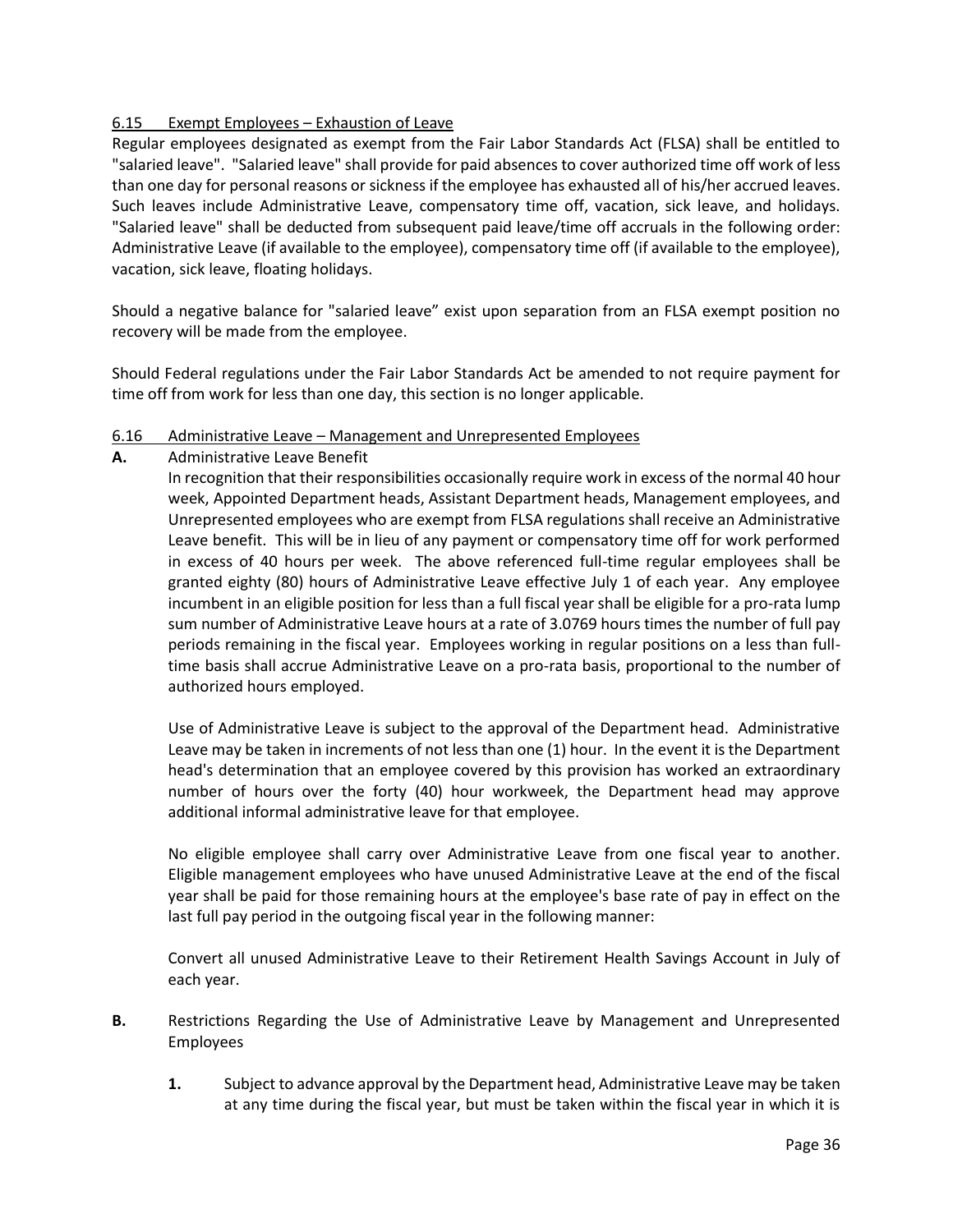given. Administrative Leave may be used as sick leave, but only after all accrued sick leave has been exhausted.

- **2.** No person shall be permitted to work for compensation for the County in any capacity while on Administrative Leave.
- **3.** No eligible employee shall carry over Administrative Leave from one fiscal year to another. Termination of an employee's continuous service, except by reason of regular or disability retirement, shall cancel all unused Administrative Leave. Employees terminating employment because of regular or disability retirement shall be paid for unused Administrative Leave in the following manner:

Convert all to the Retirement Health Savings Account to pay for retiree health in accordance with County policy.

- **4.** A Department head may require employees covered in this section to work beyond the official forty (40) hour workweek. Administrative Leave will constitute full compensation for such overtime work.
- **5.** Because State law does not require elected officials to observe the standard County workweek, they are not eligible to receive Administrative Leave benefits.

#### 6.17 401(a) Defined Contribution Plan

- **A.** Elected officials may elect to participate in the 401(a) plan. Elected officials shall voluntarily contribute at their own cost an amount equal to 1.2% of salary with a 50% County match of .6% for a total of 1.8%.
- **B.** Eligible employees in the Executive and Senior Management groups elected to redesignate the County's contribution to the 401(a) plan to the CalPERS Employer Paid Member Contribution. The County's contribution to the 401(a) plan was a result of converting three (3) floating holidays to a County contribution.
- **C.** Eligible employees in the Executive Management Group and the Senior Management Group may elect to participate in the 401(a) plan up to a maximum of twenty-five percent (25%) of salary, not to exceed the maximum deferred compensation contribution allowed under the Internal Revenue Code. This plan is solely funded with employee contributions.

## **7. WORKERS' COMPENSATION**

#### 7.1 Workers' Compensation

- **A.** In accordance with the California Labor Code, the County provides all statutory workers' compensation benefits for County employees who sustain work-related injuries or illnesses. Pursuant to Labor Code Section 3700 et seq., the County is self-insured for workers' compensation at no cost to the employee.
- **B.** In lieu of the statutory three (3) day waiting period for temporary disability payments pursuant to Labor Code Section 4652, whenever an employee is compelled by direction of a physician to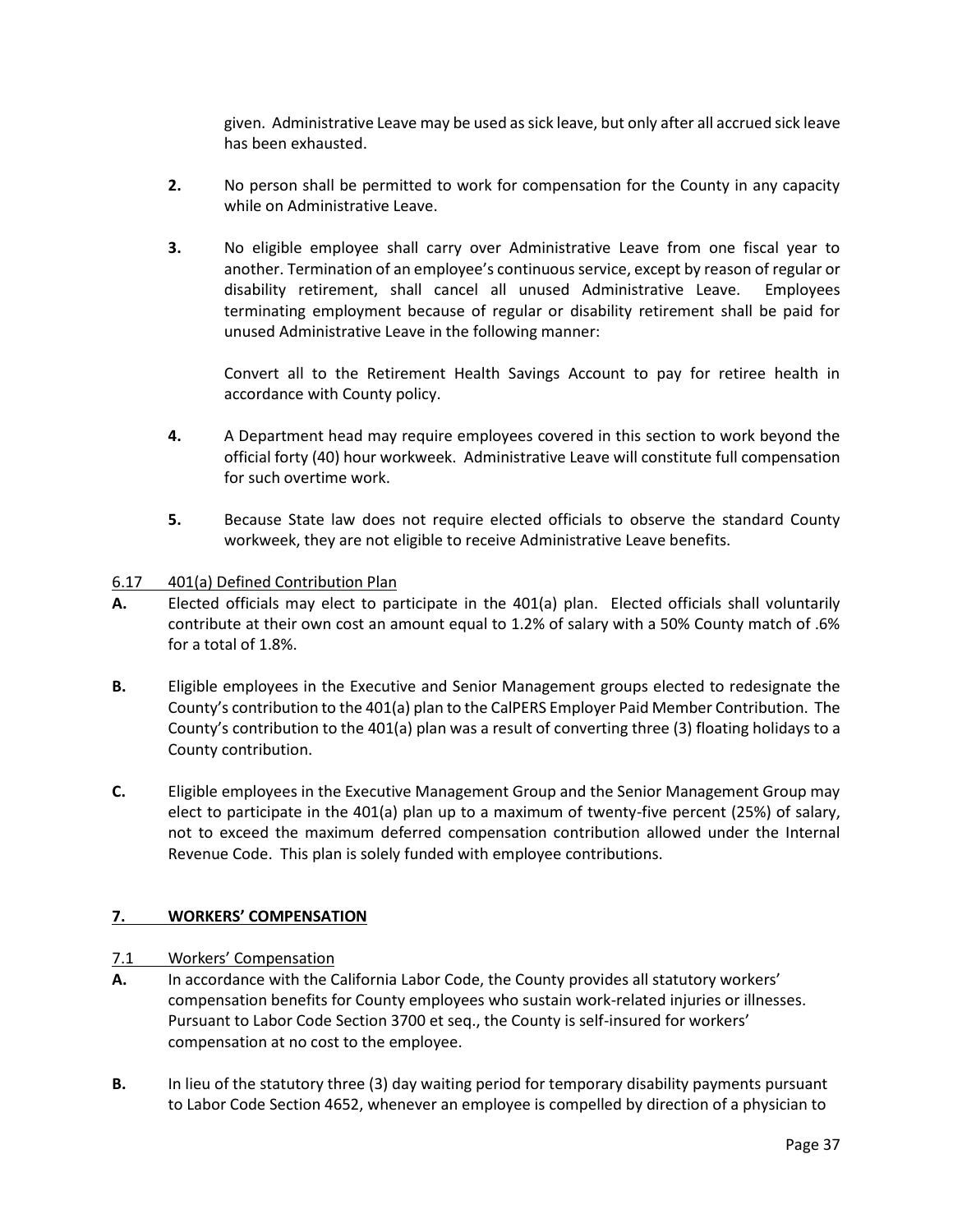be absent from duty due to an injury or illness determined to be work-related by the County, the employee shall receive full compensation for his/her scheduled work days and paid holidays falling during the first three (3) days of such absence. Thereafter, accrued leave shall be integrated with workers' compensation temporary disability benefits pursuant to subsection **7.1.H**, below.

- **C.** In the event the County is unable to determine if the injury or illness is work-related, the employee shall use sick leave and upon exhaustion of sick leave may utilize any other accumulated leave benefits. Once the injury or illness is determined to be work-related, leave benefits shall be restored in accordance with subsection **7.1.B**, above. Thereafter, an employee shall integrate accrued leave with workers' compensation temporary disability benefits pursuant to subsection **7.1.H**, below.
- **D.** The County will continue to pay the employer share of the monthly premium for medical, vision, dental and life insurance coverage on behalf of a qualified regular full or part-time employee who is receiving temporary disability benefits from Workers' Compensation for a maximum of nine (9) months.
- **E.** Sick leave and vacation shall accrue during any pay period in which the employee is receiving Workers' Compensation temporary disability.
- **F.** In accordance with **Section 10, Sick Leave**, sick leave may be used for any medical appointments due to a work-related injury or illness. Up to two (2) hours paid County time-off may be used to attend repeat medical appointments due to a work-related injury or illness. Sick leave may be used for medical appointments due to work-related injuries or illnesses beyond two (2) hours.
- **G.** Service credit provided in this Resolution toward longevity compensation, seniority, and merit step increase eligibility shall not be affected by any pay period during which an employee received both County paid leave and temporary disability benefits from Workers' Compensation.
- **H.** Workers' compensation temporary disability benefits shall be integrated with accrued County leave as follows:
	- **1.** Employees must promptly inform department payroll clerks of their Workers' Compensation temporary disability benefit amount and provide documentation of receipt for which he/she is eligible.
	- **2.** Employee's pay, including leave accruals and Workers' Compensation temporary disability benefits shall not exceed the employee's regular gross pay. Gross pay is made up of regular base pay, differential pay, and longevity compensation, as applicable. Employees must integrate all required leave to equal 100% of their full-time equivalent position.
	- **3.** Upon exhaustion of available sick leave, other accumulated leave will be integrated with the weekly Workers' Compensation temporary disability benefits.
- **I.** Employees employed in Safety classes covered by Section 4850 of the Labor Code are not subject to the provisions of this Section.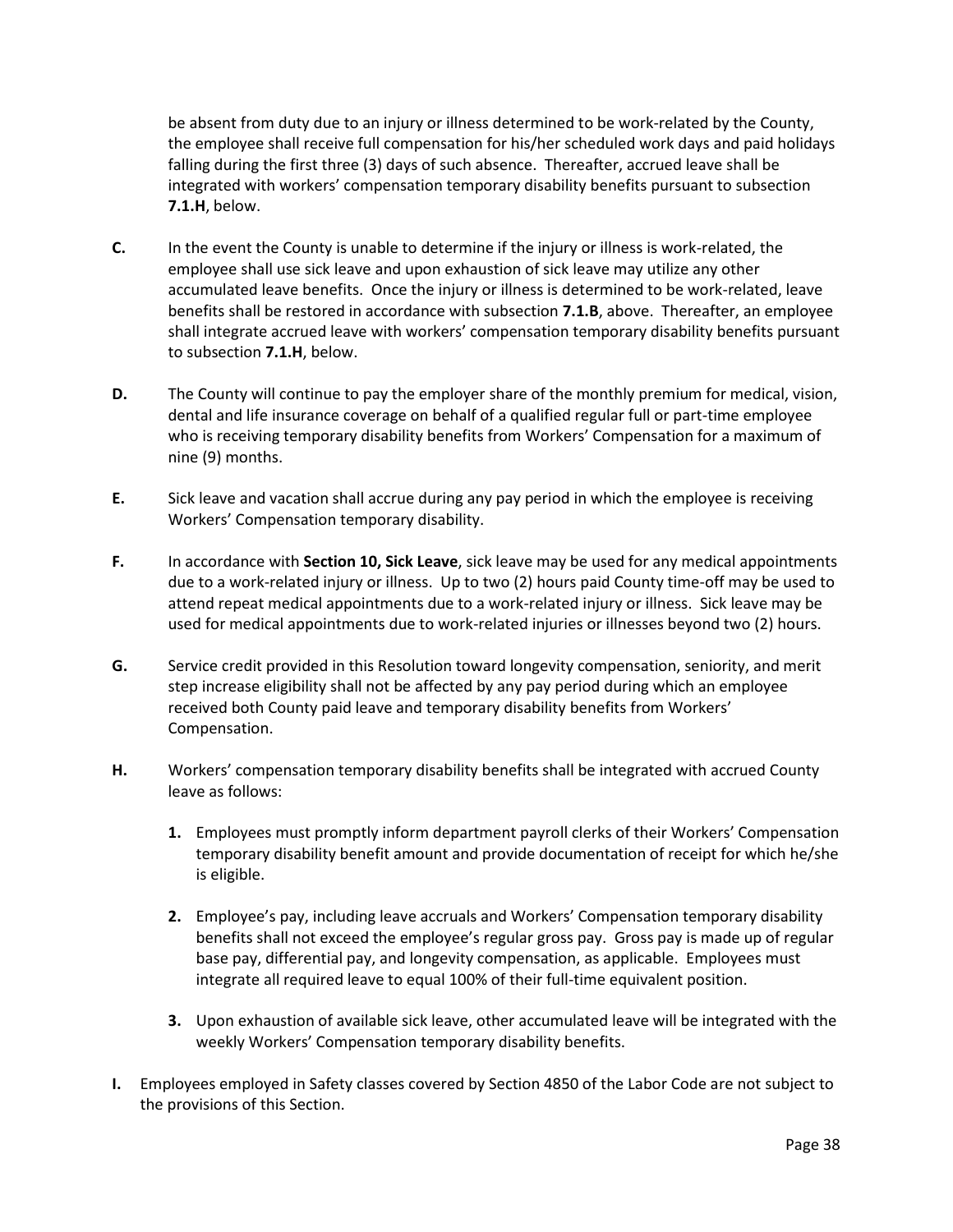# 7.2 Temporary Modified Duty Assignments

- **A.** If an assignment exists which the department head, in conjunction with the Director of Human Resources, deems may be filled on a temporary basis, first consideration shall be given to those industrially disabled employees within the department:
	- **1.** Whose authorized treating physician has indicated in writing that the employee is able to perform the duties of the temporary assignment; and
	- **2.** Who has the capability and qualifications to perform the temporary assignment.
- **B.** The remuneration will be the employee's regular salary.
- **C.** The employee's department head will determine the assignment and its duration, but the employee shall return to his/her normal job as soon as released by his/her treating physician or is no longer temporarily disabled. Light duty is available for a maximum of eighteen (18) weeks. Department heads may extend light duty assignments which are a result of a work related injury, beyond eighteen (18) weeks, on a case by case basis.
- **D.** If there is more than one industrially disabled employee eligible for a light duty assignment, first consideration shall be given to the employee with the most pertinent qualifications, skills, and abilities who has been off work the longest period of time without pay.
- **E.** After industrially injured employees have been considered, non-industrial disabled employees will be given a second consideration on the same basis as provided above.

## **8. INCENTIVES AND DIFFERENTIALS**

## 8.1 Bilingual Pay

- **A.** Eligibility
	- **1.** Any bilingual person employed in a designated public contact position which has been assigned duties involving regular and frequent use of bilingual skills shall be eligible to receive the additional compensation.
	- **2.** Regular and frequent use shall mean using the skill on the average of once per work day and/or fifty percent (50%) of the time. However, exceptions can be made at the discretion of the department and concurrence of the Director of Human Resources for unique circumstances.
	- **3.** Any bilingual employee who has been assigned duties involving the use of bilingual skills (e.g., interpreter) may be eligible to receive the additional compensation provided in this Section.
	- **4.** The provisions of this Section shall be limited to those employees occupying permanent, probationary or limited-term full-time positions.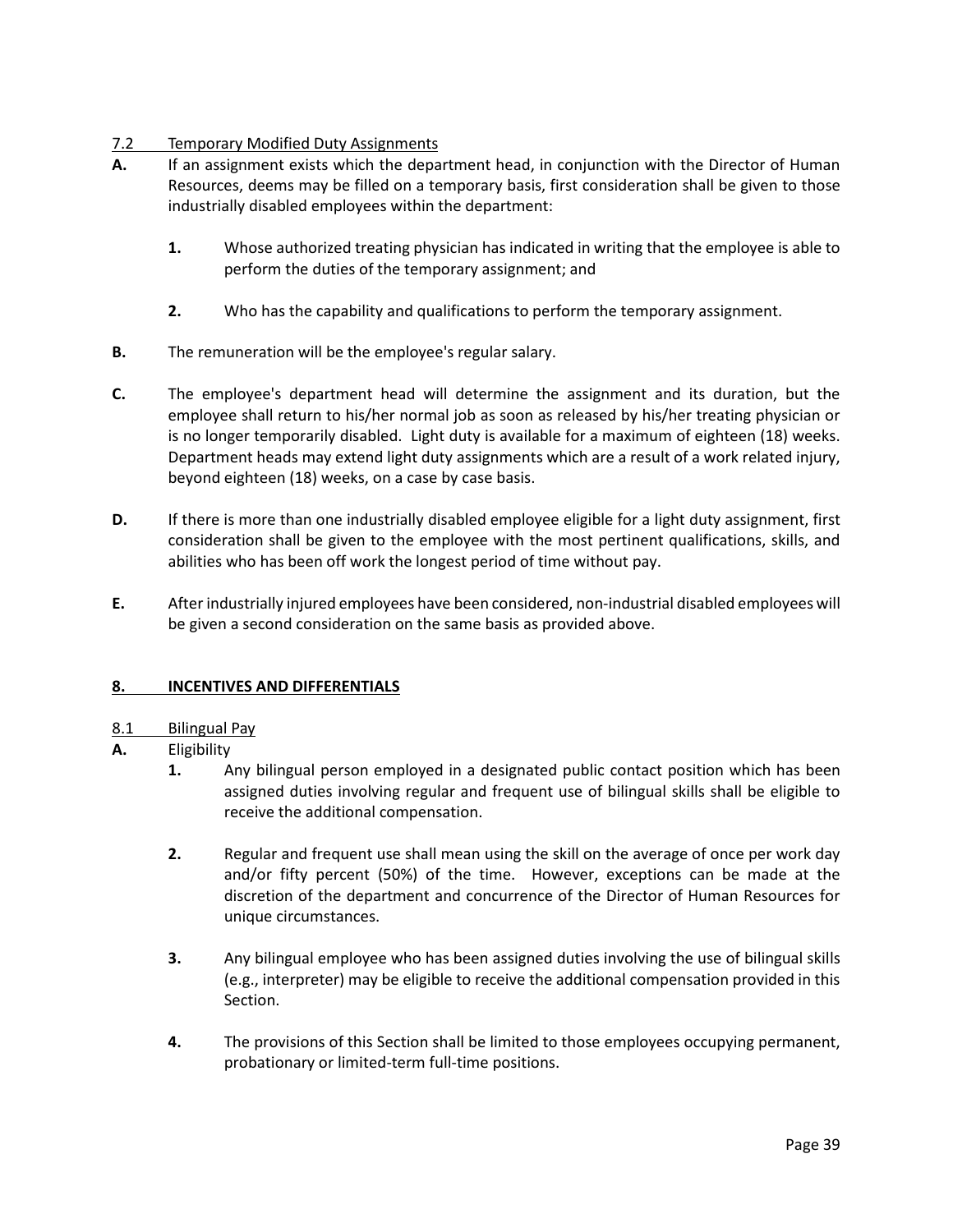- **5.** The provisions of this-Section shall not apply to supervisory positions with the exception of working supervisors who spend at least 50 percent (50%) of their time in direct contact with the public.
- **6.** The compensable second languages shall be limited to those required in the delivery of public services to the various target groups within the County (e.g., Spanish, Tagalog).
- **B.** Bilingual Pay Differential Allowance
	- **1.** Designated employees shall be eligible to receive additional compensation at the rate of sixty-five dollars (\$65.00) per pay period (approximately \$1,690.00 per year).
	- **2.** Such compensation shall be effective the first day of the payroll period following certification by the Department of Human Resources that the employee is eligible to receive the bilingual differential.
- **C.** Termination of Bilingual Pay Differential Allowance The bilingual differential allowance shall cease when any of the following occurs:
	- **1.** The employee terminates his/her employment with the County.
	- **2.** The position is determined to no longer require bilingual skill.
	- **3.** The employee is assigned to a position not requiring the bilingual ability.

An employee who is on leave of absence without pay during a pay period shall receive the bilingual differential in proportion to the relationship the time worked during that pay period bears to eighty (80) hours.

- **D.** Procedures for Requesting the Bilingual Pay Differential Allowance
	- **1.** Recommendations for bilingual appointments shall be submitted by the department head to the Department of Human Resources and shall include:
		- **a.** Name and class of each employee recommended for duties requiring bilingual skills.
		- **b.** A description of the bilingual duties to be performed by each employee in sufficient detail to indicate second language to be utilized, purpose, nature and frequency of use.
		- **c.** Location of assignment.
	- **2.** An employee may appeal the recommendation of the department head to the Director of Human Resources who shall approve or deny the request.
	- **3.** For classified employees, an employee or a department head may appeal denial of the request by the Director of Human Resources to the Civil Service Commission which shall make the final decision to approve or deny the request.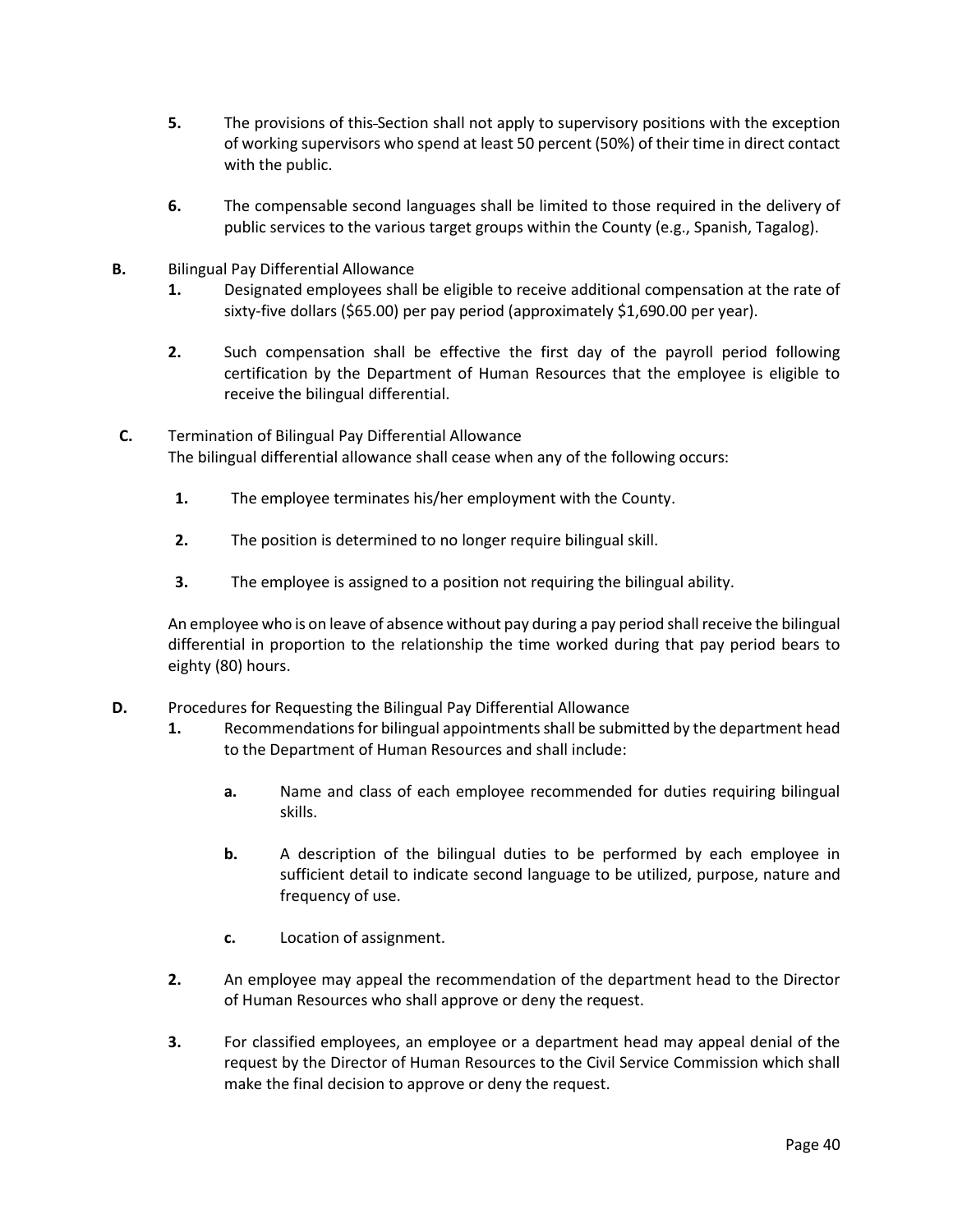# 8.2 Call Back and Standby Pay Differential

# **A.** Call Back

Any employee who is called back to work shall be paid for call back duty at his/her straight time hourly rate, (subject to the provisions of **Section 8, Hours of Work and Overtime**, not to exceed the maximum step of the working level classification, with a guaranteed payment equivalent to three (3) hours straight time pay when the call back time worked is less than three (3) hours.

# **B.** Standby

Standby is any time other than time when the employee is actually on duty during which an employee is not required to be on County premises but stand ready to immediately report for duty and must arrange so that his/her supervisor can reach him/her on ten (10) minutes notice or less.

If an employee is placed on standby duty, such employee shall be compensated for the time spent on assigned standby at two dollars and fifty cents (\$2.50) per hour. If such standby is spent on weekends or holidays, the employee shall be compensated at three dollars (\$3.00) per hour. No employee shall be paid for standby duty and call back work simultaneously.

Employees in professionally licensed medical, psychiatric and dental classifications shall be compensation for the time spent on assigned standby at four dollars (\$4.00) per hour.

Classes used as standby and call back must be approved by the County Administrator both as to authorized classes and authorized numbers.

## 8.3 Shift Differential

- **A.** All Management and unrepresented employees who work an assigned swing or graveyard shift, shall, in addition to his/her regular salary, be paid a shift differential for each swing or graveyard shift actually worked.
- **B.** For the purposes of this Section, swing shift shall mean a work shift of eight (8) consecutive hours or more which includes at least four (4) hours of work between the hours of 5:00 p.m. and 10:00 p.m. Graveyard shift is defined as a work shift of eight (8) consecutive hours or more which includes at least four (4) hours or more of work between the hours of 10:00 p.m. and prior to 5:00 a.m. Overtime which is worked as an extension of an assigned day shift shall not qualify an employee for shift differential.
- **C.** The rate of shift differential shall be five and one half percent (5.5%) over the employee's hourly rate for each hour actually worked on a swing shift and six and three-quarters percent (6.75%) over the employee's hourly rate for each hour actually worked on a graveyard shift.

## 8.4 Management Business Expense

# **A.** Eligibility for Management Business Expense County department heads, assistant department heads, and management employees who are incumbent in positions not represented by a recognized employee organization shall be eligible for the management business expense benefit.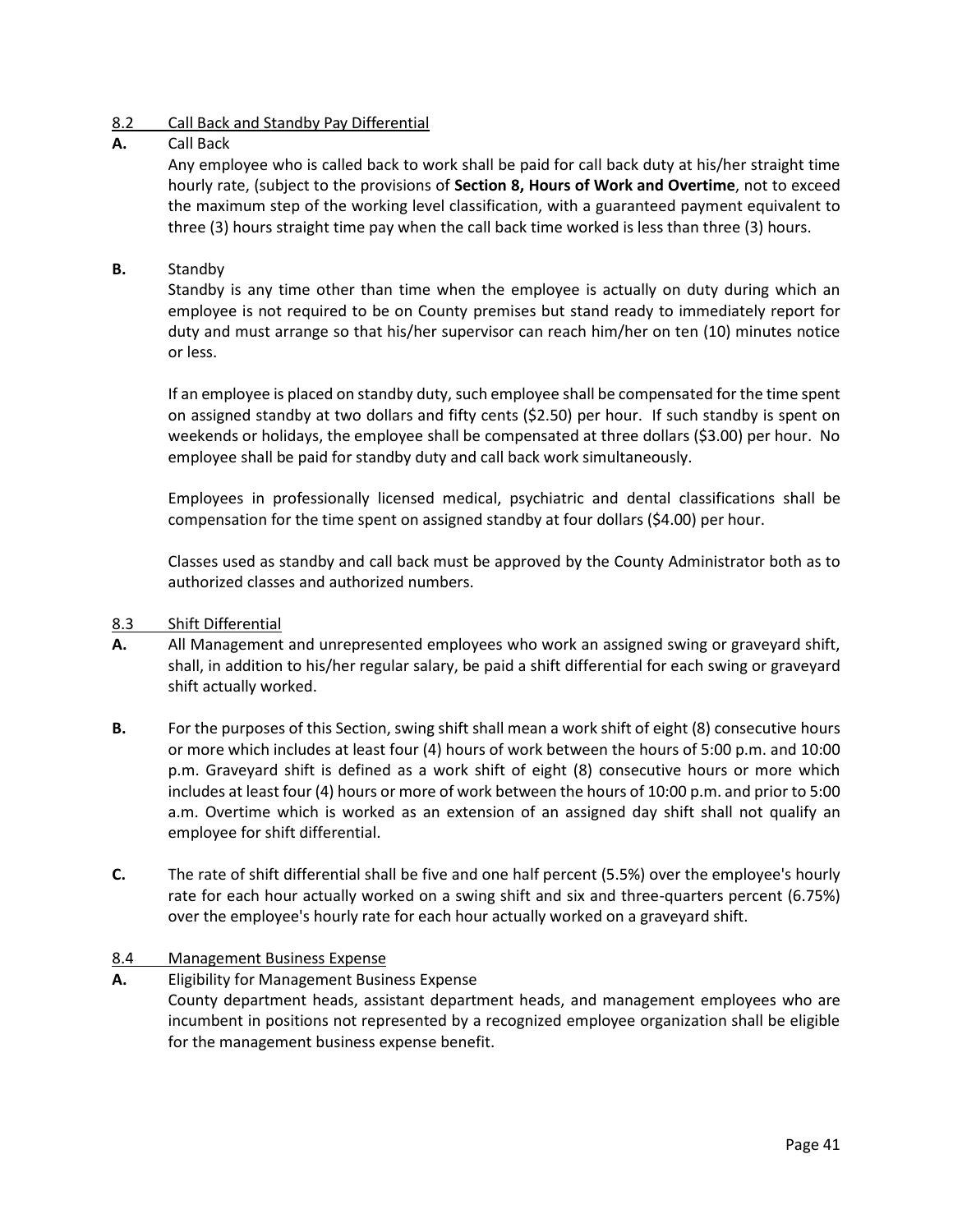# **B.** Reimbursement of Management Business Expenses

Reimbursement for business expense shall be made in accordance with the following:

- **1.** Designated County officials and employees, as defined by the Board of Supervisors and/or County Administrator, shall be reimbursed for actual out-of-pocket payments up to twenty-five dollars (\$25.00) in any month for business meals, and/or for other authorized expenditures, including business meals, and aggregate total of three hundred dollars (\$300.00) for the fiscal year.
- **2.** Other eligible employees shall be reimbursed for actual out-of-pocket payments up to ten dollars (\$10.00) in any month for business meals, and/or for other authorized expenses, including the business meals, an aggregate total of one hundred twenty dollars (\$120.00) for the fiscal year.
- **3.** For purposes of this Section, business meals are defined as those for which the primary purpose is the conduct of County business. Such expense may include the cost of meals for others when costs are incurred in the conduct of County business. Authorized expenses other than business meals shall be limited to professional organizations, education expenses exceeding the County tuition reimbursement allowance amounts, professional publication subscriptions and related expenses approved by the appointing authority.
- **4.** Each department head will be responsible for the control of the Management Business Expense Reimbursement.
- **5.** Claims for reimbursement shall be made in accordance with procedures prescribed by the Auditor-Controller.
- **6.** Any employee incumbent in an eligible position described in paragraphs **8.4.B1 and 8.4.B2** above, for less than a full fiscal year shall be eligible to receive an aggregate total reimbursement for expenses multiplied by the number of full calendar months the employee was an incumbent in that position.
- **7.** Failure of an employee to continue in County service through resignation or discharge will result in the forfeiture of any allowance received in excess of the amount to which the employee is entitled under paragraph **8.4.B5** above. In such situations, the Auditor-Controller is authorized to make a deduction from the employee's final payroll warrant for the appropriate amount over-claimed.

# 8.5 Executive Management Business Expense Allowance

Effective July 1, 2017, County officials and employees in the following positions will be provided a business expense allowance to cover incidental expenses incurred in the performance of their duties:

| County Administrator    | \$50 biweekly |
|-------------------------|---------------|
| <b>Department Heads</b> | \$50 biweekly |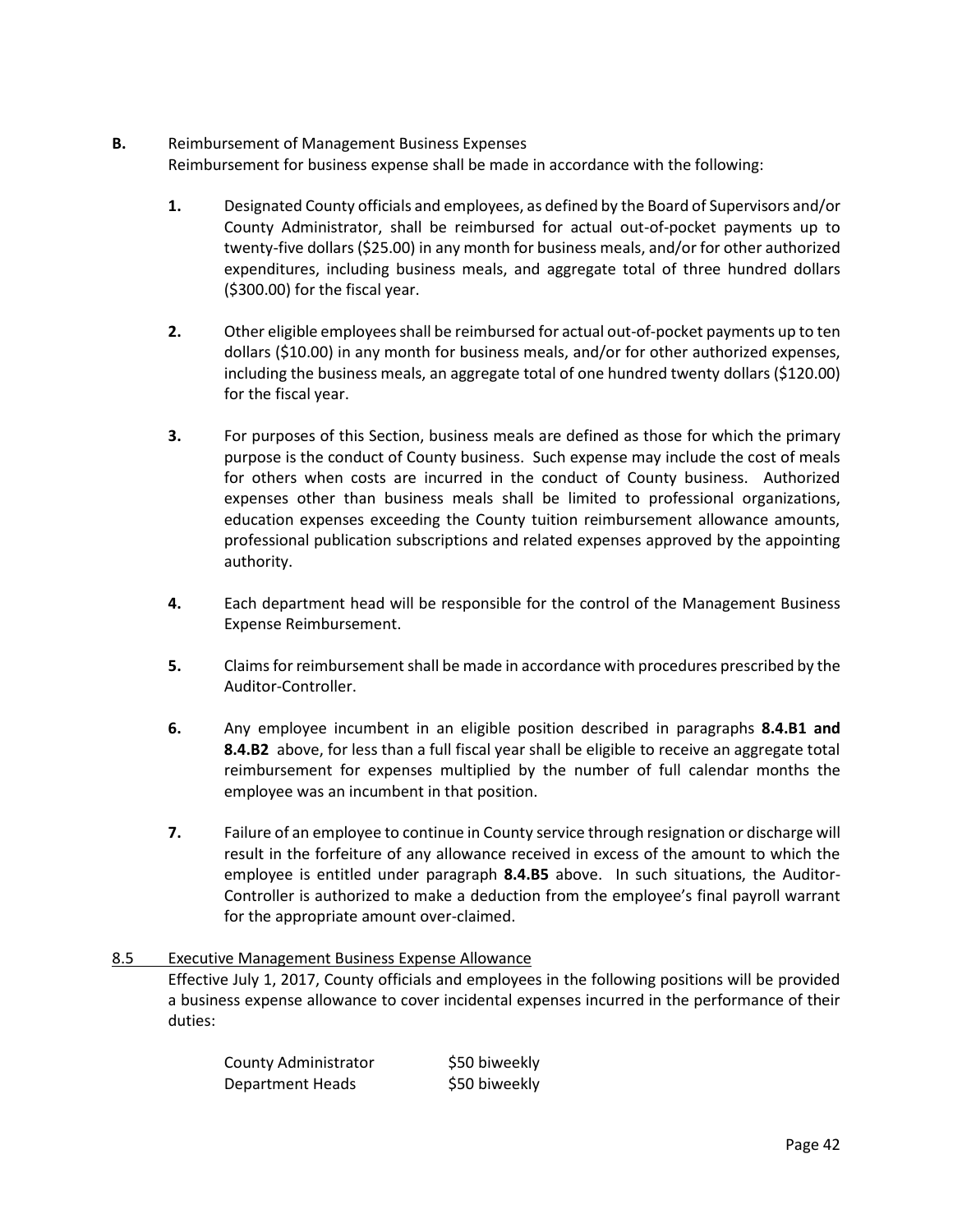#### 8.6 Automobile Allowance

Effective July 1, 2017, all Department Heads will receive a biweekly automobile allowance at either Level 1 (\$250) or Level 2 (\$150). The County Administrator, in consultation with the Auditor-Controller has the authority for establishing or modifying the level of the allowance for affected individuals. This allowance covers travel expenses in lieu of the use of any County vehicle or mileage reimbursement. The County Administrator shall periodically review and validate or modify all automobile allowances.

In addition, at the request of the Department Head, the County Administrator, in consultation with the Auditor-Controller may approve an automobile allowance in an amount up to the Level 1 amount of \$250 for certain County employees when it is deemed appropriate due to the travel requirements of the position.

#### 8.7 Professional Allowance

Each attorney in the classes of Chief Deputy Public Defender and Chief Deputy District Attorney will receive \$25.00 per pay period as a professional business allowance to cover costs of work related items including, but not limited to training (registration fees, lodging, etc.), reference materials or other professional expenses. Plans for expenditure of this allowance must be submitted to the appointing authority for approval.

## **9. VACATION**

**A.** Every employee in a regular or limited-term position shall receive vacation benefit for each pay period of continuous service according to the following schedule:

| <b>Continuous Service</b>  | Period of Continuous Service | Vacation Accrual |
|----------------------------|------------------------------|------------------|
| 0 through 78 pay periods   | 3.08 hours                   | 160 hours        |
| 79 through 260 pay periods | 4.62 hours                   | 240 hours        |
| Over 260 pay periods       | 6.16 hours                   | 320 hours        |

Vacation accrual shall date from the first of the pay period following the pay period in which the employee commenced such continuous service. If such commencement date was the first working day of the pay period, vacation accrual shall start from such commencement date. Vacation accrual is credited at the end of each pay period and may be taken in the following pay period.

- **B.** Every employee in a regular part-time or limited-term position shall receive vacation benefits and maximum earnable vacation accrual in the same ratio to the vacation benefits received by an employee in a regular full-time or limited-term position with like pay periods of consecutive service, as the number of hours in the part-time work schedule is to the numbers of hours in the full-time work schedule.
- **C.** Vacation time taken shall not be counted as time worked for purposes of overtime computation.
- **D.** Absence without pay for more than sixteen (16) working hours in a pay period shall cause the pay period's service not to be counted toward earning vacation credit.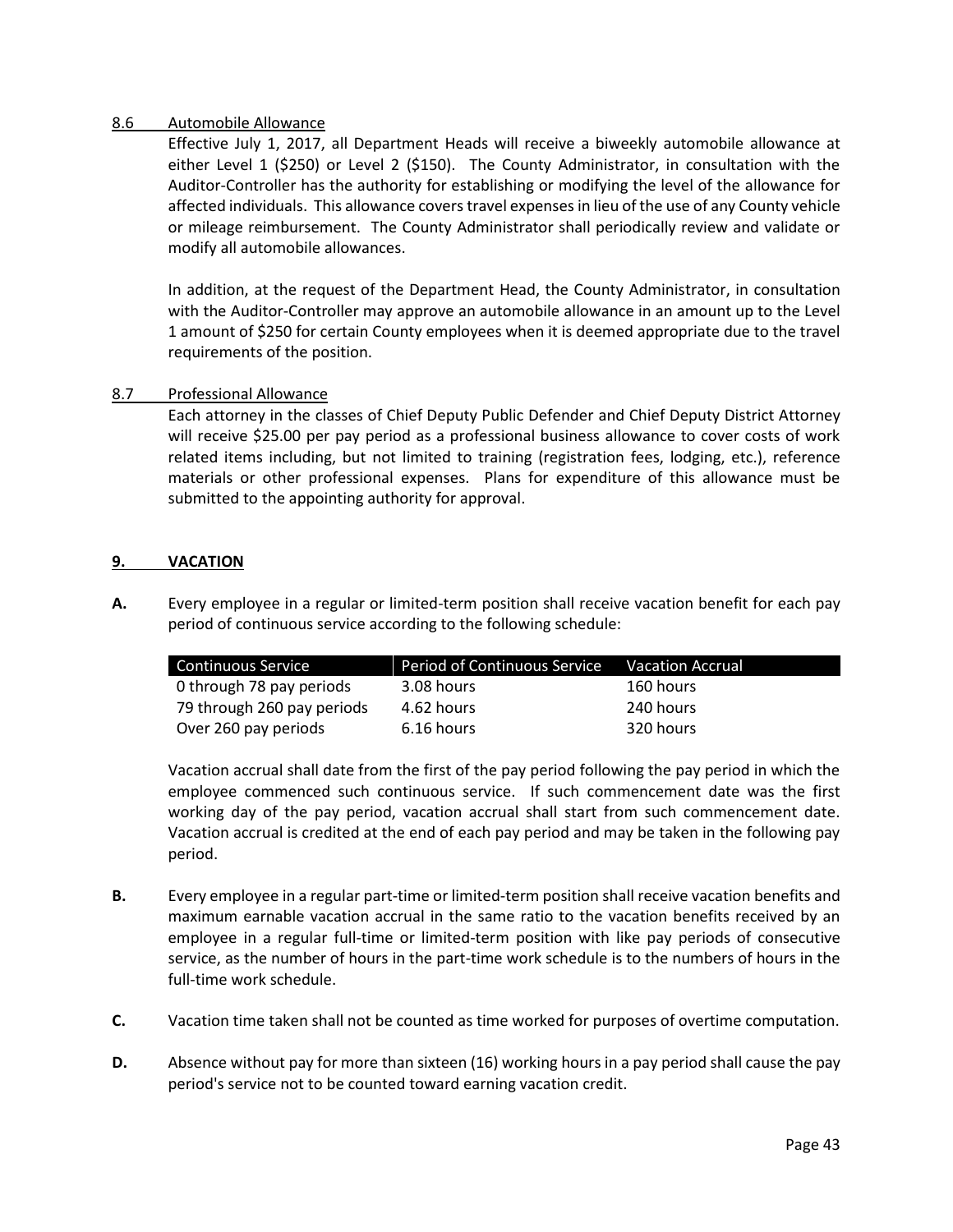- **E.** Employees who are terminating their employment for reasons other than paid County retirement shall not use vacation or comp time as their termination date (e.g., requesting vacation or comp time to begin 3-7 and the actual termination date to be 3-13, etc.).
- **F**. Employees with a probationary period do not become eligible to take their earned vacation until they have completed thirteen (13) pay periods of continuous service and, thereafter, employees then become eligible to take vacation as it is earned. Employees without a probationary period and remain in an at-will status are eligible to take their earned vacation as it is earned. Once an employee becomes eligible to take earned vacation, he/she may use this vacation as an extension of sick leave when the sick leave balance is exhausted.
	- G. Notwithstanding any other provision of this resolution, department heads, assistant department heads, and other employees in positions assigned to the Executive Management Group, employed full time in a full time regular position, shall receive vacation benefits of 6.16 hours per pay period of continuous service to a maximum accrual of 440 hours. Persons employed on a less than full time basis shall receive vacation benefits on a pro rata basis, proportional to their authorized hours, to a maximum accrual of 440 hours. Elected officials are not subject to this provision.
	- H. Newly hired employees in the Senior Management Group employed full time in a regular or limited term position, shall receive vacation benefits according to the following schedule:

|                            | Per Pay Period        | Maximum Earnable        |
|----------------------------|-----------------------|-------------------------|
| Pay Periods                | of Continuous Service | <b>Vacation Accrual</b> |
| 0 through 78 pay periods   | 4.62 hours            | 280 hours               |
| 79 through 260 pay periods | 4.62 hours            | 360 hours               |
| Over 260 pay periods       | 6.16 hours            | 440 hours               |

Persons employed on a less than full time basis shall receive vacation benefits on a pro rata basis, proportional to their authorized hours.

- I. Each department head shall be responsible for scheduling the vacations of his/her employees in such a manner as to achieve the most efficient functioning of the department and of the County service. No person shall be permitted to work for compensation for the County in any capacity during the time of his/her paid vacation from County service.
- J. Any person separating from County service who has not taken his/her earned vacation, if any, shall receive the hourly equivalent of his/her salary for each hour of earned vacation, up to the end of the last full pay period worked, based on the pay rate in effect for each person on the last day actually worked. Such payment shall be to the nearest one tenth of an hour. Employees terminating from County service prior to becoming eligible to take earned vacation shall be paid for earned (accrued) vacation. For purposes of this Section, sick leave and compensatory time off with pay shall be counted as days worked. When separation is caused by death of an employee, payment shall be made to the estate of such employee, or in applicable cases, as provided by Section 630 of the Probate Code.
- K. With Department Head approval and authorization by the Director of Human Resources, a person who has separated service from the County and who was receiving pay in lieu of unused vacation may be re-employed by the County of Solano.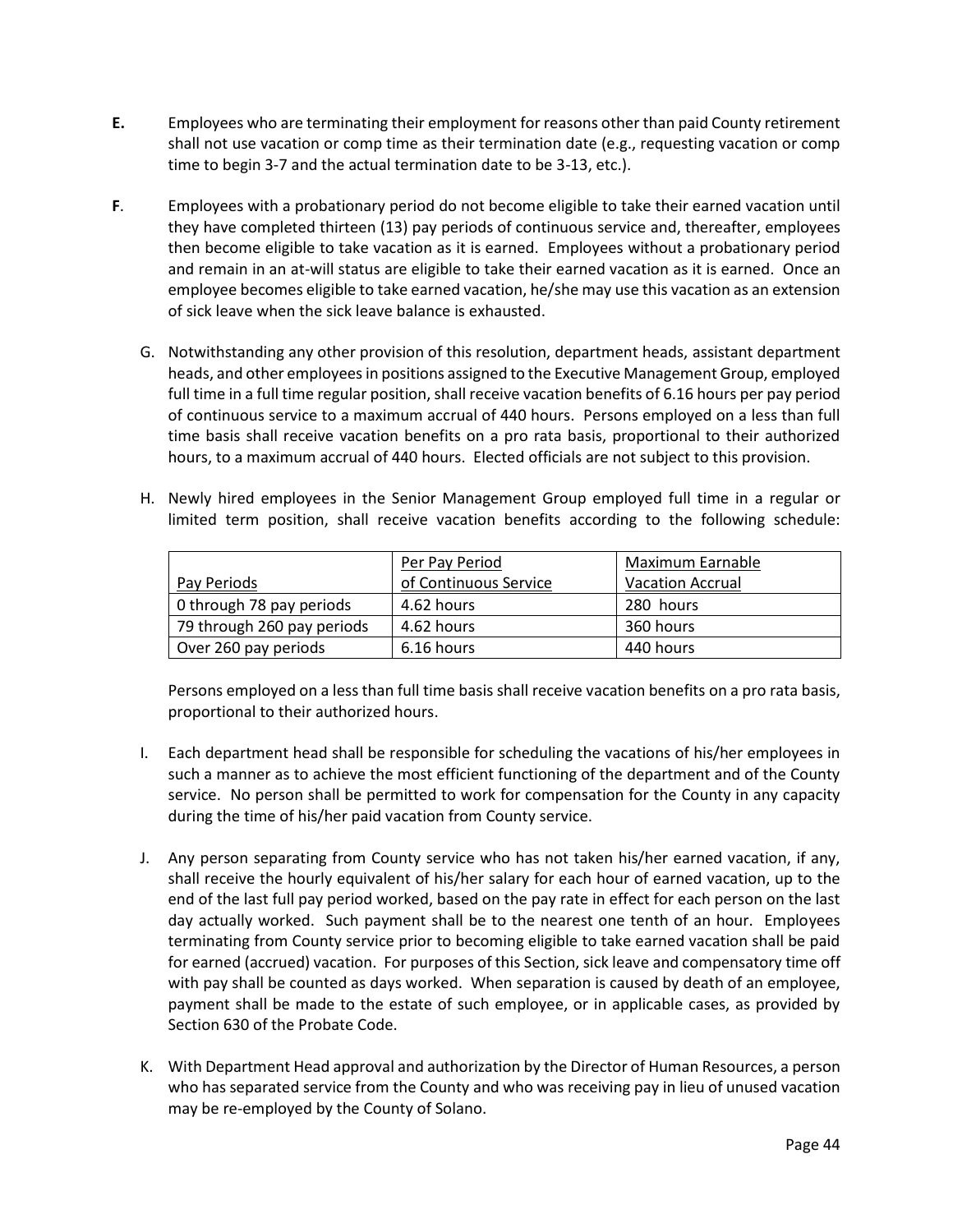- L. Regular County employees appointed to fill an unexpired term of an elected County official or elected to office while holding a regular County position shall have their unused accrued vacation paid off at the hourly rate of their regular County position held immediately prior to their appointment to the elected position. An elected County official may defer receipt of his/her unused accrued vacation payout until his/her current term of office ends; provided, the elected County official was in his/her position as of the date this amendment became effective [12-06- 2016].
- M. Prior to the beginning of each calendar year, an employee wishing to cash out up to eighty (80) hours of vacation accruals, may make such a request between November 1st and by no later than December 20th of the preceding year. This election shall be irrevocable. Payment will be made before December 31st of the next calendar year. Approval of such a request will be conditional upon:
	- **1**. The requirement for the employee to have accrued the requested number of hours to be cashed out; and
	- **2**. The requirement that the employee has taken at least eighty (80) hours of vacation during the calendar year in which the irrevocable election is made.

# **10. SICK LEAVE**

 $\overline{\phantom{a}}$ 

- **A.** Every employee holding a regular or limited-term full-time position shall accrue 3.70 working hours sick leave with pay for each full pay period of service or a pro-rata amount for a partial pay period of service. It shall be computed to the nearest hundredth of an hour. Sick leave accrual is credited at the end of each pay period and may be taken in the following pay period.
- **B.** Every employee holding a regular or limited-term part-time position shall accrue sick leave with pay in proportion to the relationship his/her basic workweek bears to forty (40) hours. No such employee shall earn sick leave credit during a pay period in which he/she is absent without pay more than fifteen (15) percent of the regularly scheduled working hours for the position.
- **C.** With the exception of a CalPERs retired annuitant<sup>1</sup>, Extra Help employees who are not represented under a collective bargaining agreement shall accrue sick leave at the rate of 0.034 (three one-hundredths and four one-thousandths) for every full hour worked, and a pro-rata amount for each partial hour worked.
- **D.** An employee who enters the service of Solano County in a regular or limited-term position shall begin earning sick leave dating from the first of the pay period following the pay period in which the employee commenced such continuous service, unless such commencement date was the first working day of a pay period, in which case, the first day of sick leave accrual shall date from the first of the pay period in which the service began.

<sup>&</sup>lt;sup>1</sup> Under Labor Code section 245.5(a)(5), a CalPERS retired annuitant shall not accrue sick leave unless that individual reinstates to active employment status (and temporarily discontinues receipt of retiree benefits).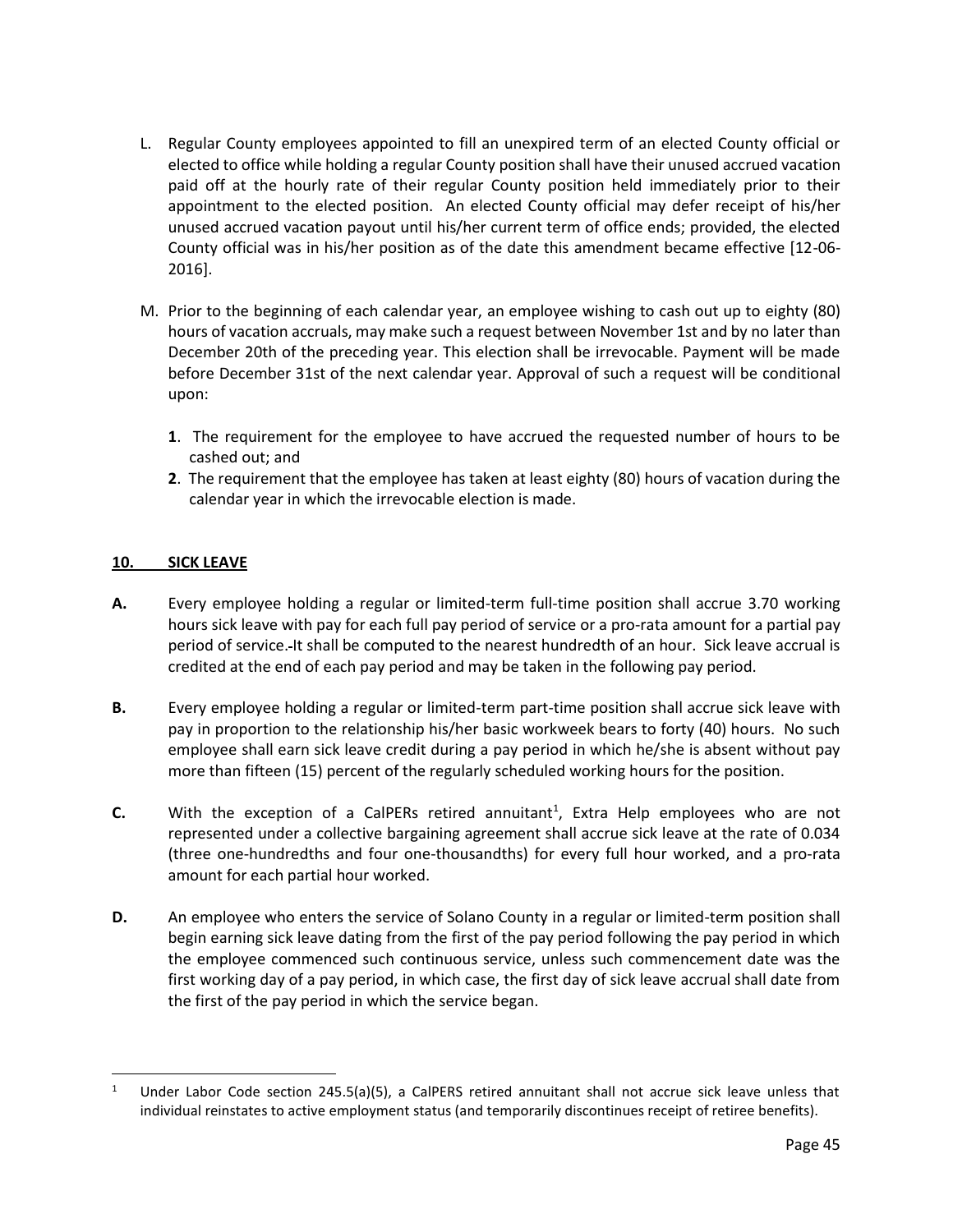- **E.** Not more than eighty (80) hours of sick leave annually may be granted to an employee for absence due to the care or attendance of ill or injured members of his/her immediate family. Not more than one hundred twenty (120) hours of sick leave annually may be granted to an employee in the Executive Management Group or the Senior Management Group for absence due to the care or attendance of ill or injured members of his/her immediate family.
- **F.** Sick leave shall not be used in lieu of vacation, but vacation or compensatory time off may be used in lieu of sick leave, after accrued sick leave has been exhausted. Sick leave taken shall not be counted as time worked for purposes of overtime computation.
- **G.** Elected County Officials shall not themselves be subject to the limitations of **Section 10, Sick Leave** however, regular County employees who are appointed to fill an unexpired term of an elected County official or elected to office while holding a regular County position shall have their unused accrued sick leave paid off at the hourly rate of their regular County position held immediately prior to taking the elected position. An elected County official may defer receipt of his/her unused accrued sick leave payout until he/she separates from the County; provided, the elected County official was in his/her position as of the date this amendment became effective.
- **H.** Termination of an employee's continuous service, except by reason of temporary layoff for lack of work or funds, shall cancel all sick leave accrued to the time of such termination, regardless of whether or not such person subsequently re-enters the County service. No payment shall be made to any employee for unused sick leave accumulated to his/her credit at the time of termination of employment, except for reasons of regular or disability retirement, death, release from County employment as a result of a permanent reduction in the number of authorized regular help positions, or taking office as an elected County official. Employees terminating employment because of regular or disability retirement, death, release from County employment as a result of a permanent reduction in the number of authorized regular help positions, or to take office as an elected County official and the limitations provided in **paragraph H** (above), shall be paid for accumulated unused sick leave in the following manner:

Convert all to the Retirement Health Savings Account to pay for retiree medical in accordance with County policy.

The date of termination of employment shall be considered as the date certified by the Department head as the last day worked, or the last day in an authorized leave without pay status, and shall not include the equivalent time involved in any overtime or vacation payoff made at the time of termination.

**I.** An employee who is rehired into a regular or limited term position within one year from his/her date of employment separation shall, upon rehire, have his/her previously accrued and unused sick leave added back to his/her sick leave accrued leave balance. For the purposes of this paragraph, the term "unused sick leave" means those sick leave hours which were accrued and not used in any fashion (e.g., hours used, paid out or converted as provided elsewhere within this chapter).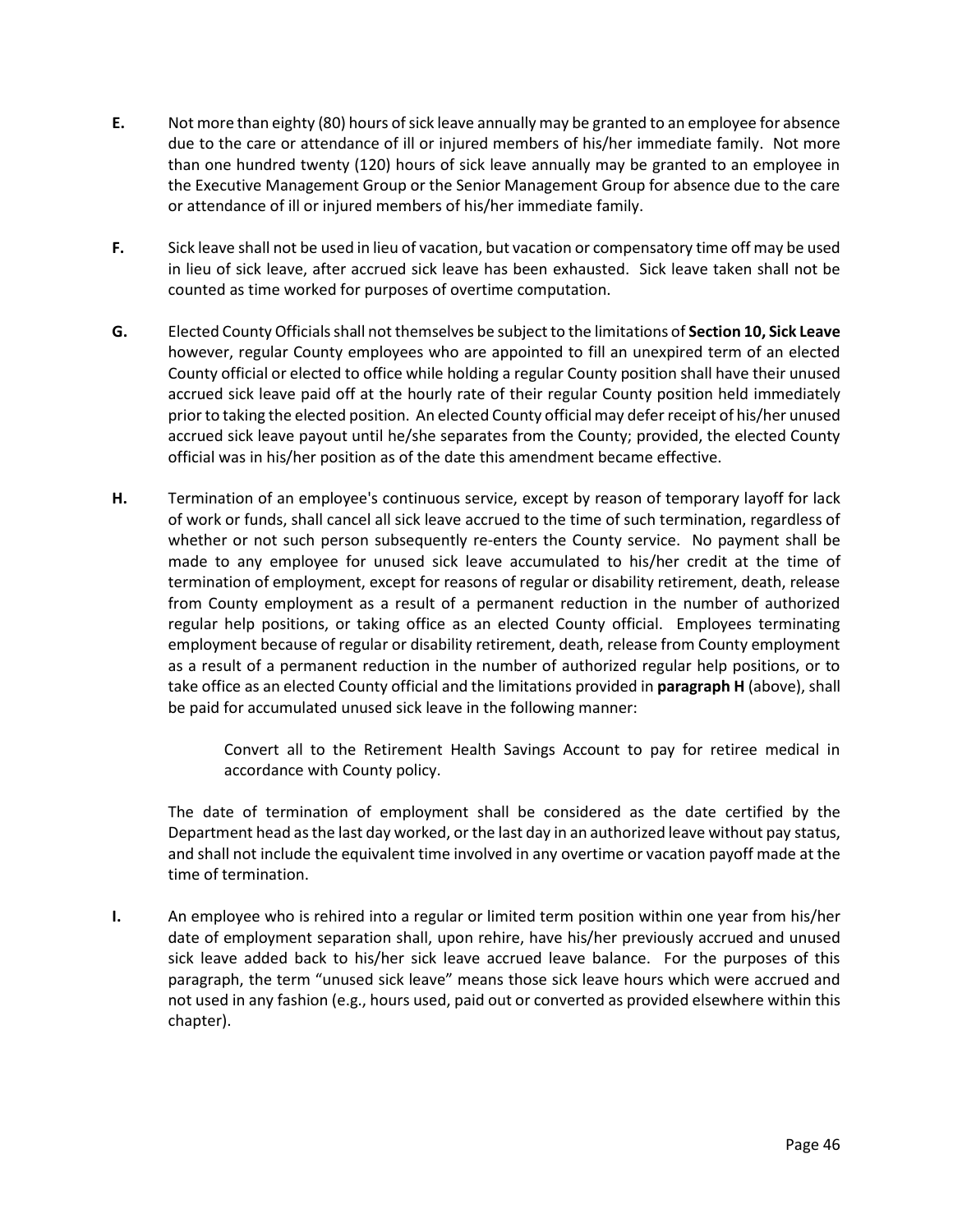- **J.** For the purposes of this Section, a member of the immediate family is construed to mean the employee's:
	- Grandparent
	- Parent (biological, adopted, foster, step, legal guardian, or person who stood in loco parentis when the employee was a minor child)
	- Spouse
	- Registered domestic partner
	- Person assuming the role of the employee's spouse (two persons regardless of their gender who satisfy the following conditions and intend to do so indefinitely: a) the two parties reside together and intend to reside together indefinitely and share the common necessities of life; b) the two parties are not married, eighteen years or older, not related by blood closer than would bar marriage in the State of California, and mentally competent to consent to contract; and c) not married or in a domestic partnership with someone else)
	- Child (biological, adopted, foster, step, legal ward, or a child to whom the employee stands in loco parentis, regardless of the child's age or dependency status)
	- Sibling
	- **Grandchild**
- **K.** Hospitalization of a member of the immediate family is a valid reason for sick leave under the following conditions:
	- **1.** A day's absence may be authorized for the employee to be at the hospital on the day of an operation, on the day of a birth of his child or in the event of a critical illness of a member of the immediate family. Absences for these reasons for more than one day may be authorized on sick leave only if a doctor provides a written statement that the employee's presence, away from work, is required.
- **L.** The Auditor-Controller shall maintain sick leave records of all personnel.

#### **11. LEAVE CONTRIBUTION PROGRAM**

The Leave Contribution Program assists employees who have exhausted accrued leave time due to a serious or catastrophic illness or injury or other circumstances. The Program allows other employees to donate time to the affected employee so that he/she can remain in a paid status for a longer period of time, thus partially ameliorating the financial impact of the illness, injury, condition or circumstance.

## 11.1 Eligibility for Leave Contribution Program

To be eligible for this benefit, the receiving employee must: 1) Be a regular full time or regular part time employee who has passed his/her initial County probationary period, 2) Have exhausted all accumulated leave including, vacation, sick leave (unlessthe leave involves the care of another and the six days of family sick leave have been used or involves other circumstances), administrative leave and/or compensatory time off, 3) Be unable to return to work for at least 30 days, and 4) Have applied and received approval for a Leave of Absence Without Pay.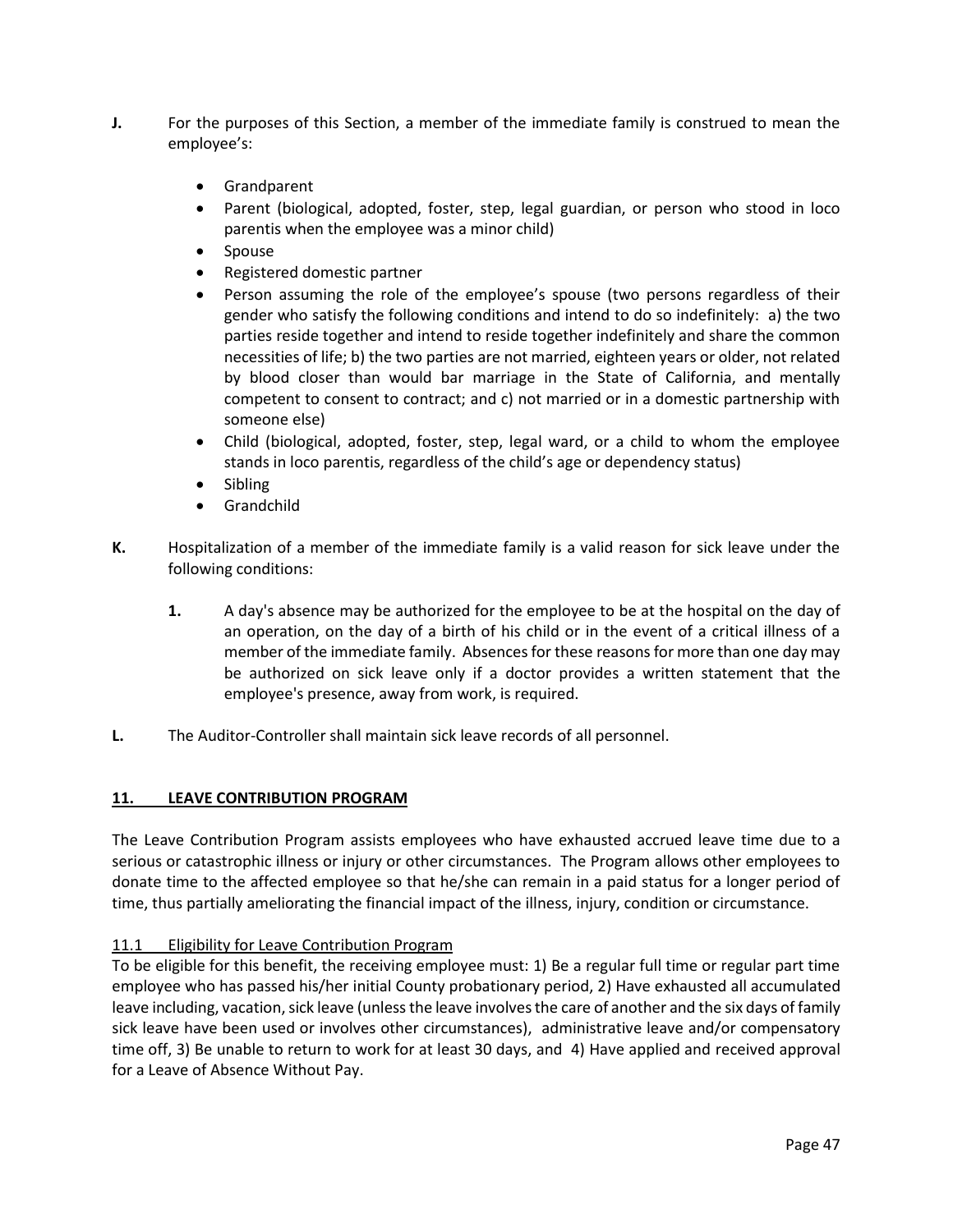# 11.2 Benefits of the Leave Contribution Program

Accrued vacation, compensatory time off (CTO), and/or Administrative Leave hours donated by other employees will be converted to sick leave and credited to the receiving employee's sick leave time balance on an hour-for-hour basis and shall be paid at the rate of pay of the receiving employee. For as long as the receiving employee remains in a paid status, seniority, and all other benefits will continue, with the exception of sick leave and vacation accrual. The total leave credits received by an employee will not normally exceed three months. However, if approved by the department head and the Director of Human Resources, the total leave credits may be extended on a case by case basis.

If the leave is for reasons other than the employee's own illness or injury, the donated leave will be converted to vacation and credited to the employee's vacation accrual on an hour-for-hour basis.

While an employee is on leave using donated leave hours, no vacation or sick leave hours will accrue.

- 11.3 Guidelines for Donation of Leave Credits to the Leave Contribution Program
- **A.** Accrued vacation and compensatory time off, and/or Administrative Leave hours may be donated by any regular or regular part time employee who has completed his/her initial County probationary period.
- **B.** Time donated will be converted from vacation, CTO, or Administrative Leave hours to sick leave hours and credited to the receiving employee's sick leave balance on an hour-for-hour basis and shall be paid at the rate of pay of the receiving employee. For employees who are using leave, for circumstances other than their own injury or illness, the donated hours will be converted to vacation.
- **C.** The total amount of time donated to one employee by another employee shall not exceed forty (40) hours. The total leave credits received by the employee shall not normally exceed three months; however, if approved by the Department head, the Director of Human Resources may approve an extension to six months total time.
- **D.** Initial leave time donations must be a minimum of eight (8) hours and thereafter, in four hour increments. An employee cannot donate leave hours which would reduce his/her vacation balance to less than 40 hours.
- **E.** The use of donated leave hours will be in consecutive one shift increments (i.e., 8 hours for a full time employee working five eight hour days/week).
- **F.** Under all circumstances, time donations made by the employee are forfeited once made. In the event that the receiving employee does not use all transferred leave for the catastrophic illness/injury, any balance will remain with that employee until that employee's separation from County service.
- **G.** Payment for unused sick leave at the time of termination of employment shall be in accordance with **Section 10, Sick Leave, paragraph J**.
- **H.** In accordance with Internal Revenue Service Ruling 90-29, leave transferred for medical reasons will not be considered wages for the employee who surrenders the leave and will therefore not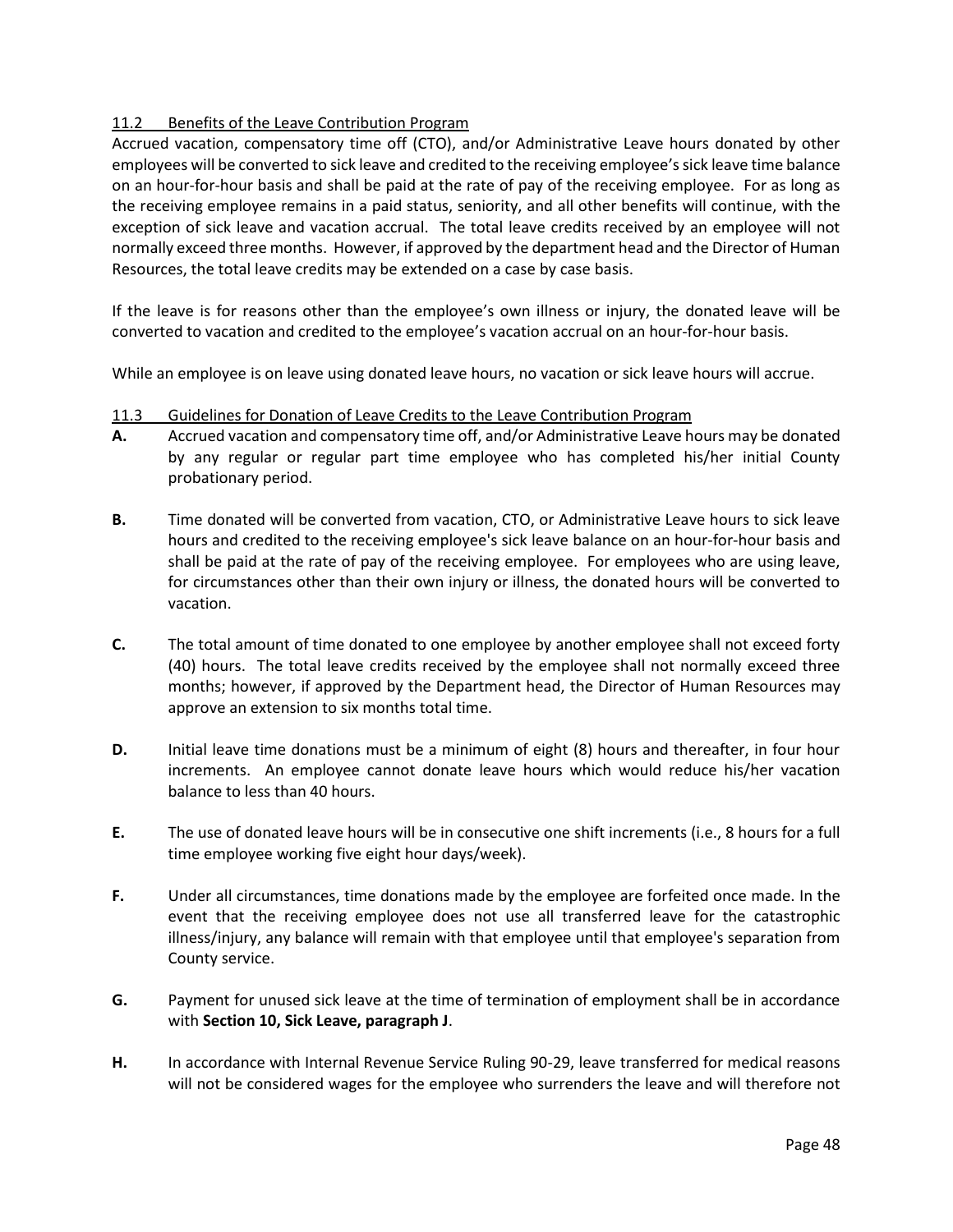be included in gross income or subject to withholding. An employee who donates leave incurs no deductible expense or loss either upon the donation or use by the recipient.

#### **12. BEREAVEMENT LEAVE**

Employees shall be entitled to a bereavement leave, not chargeable to vacation or sick leave, in the event of the death of one of the following members of the employee's family:

- natural, step, adoptive parents and grandparents of the employee;
- a person acting in loco parentis for the employee;
- natural, step, adopted children and grandchildren of the employee;
- natural and step brothers and sisters of the employee;
- present spouse of the employee;
- a person assuming the role of the employee's spouse;
- ex-spouse who is a natural parent of a minor child in the custody of the employee;
- natural parents and grandparents of the employee's spouse;
- grandchildren of the employee's spouse;
- natural brothers and sisters of the employee's spouse;
- present spouses of the employee's natural brothers and sisters;
- son-in-law and daughter-in-law of the employee.

A female employee who has a miscarriage or who gives birth to a stillborn child shall be eligible for bereavement leave. This provision shall be applicable only to the employee having the miscarriage and not for any other family members.

Such leave shall be a maximum of forty (40) hours within ten (10) consecutive calendar days, whether services are within the State or outside the State of California. Leave benefits will be prorated for part-time employees based upon the number of hours worked (for example, a halftime employee has a maximum of twenty (20) hours). Employees desiring more time off under these circumstances may request vacation or other appropriate leaves which may or may not be granted at the sole discretion of the department head. The department head may require an affected employee to submit proof of qualifying relationship in order to be eligible for bereavement leave.

#### **13. OTHER LEAVES**

#### 13.1 Maternity Leave

Sick leave may be used during pregnancy when the employee's physician has certified that, due to her pregnancy, she is no longer able to perform the duties of her position. Sick leave may be used after the birth of the baby if the employee's physician certifies that the employee is not yet able to perform the duties of her position. Employees who have been cleared to return to work by their physicians after pregnancy, but who wish to delay their return to work may request use of vacation, comp time or a leave without pay following normal departmental procedures. However, sick leave is only available if there is a medical reason for the employee's continued absence from work.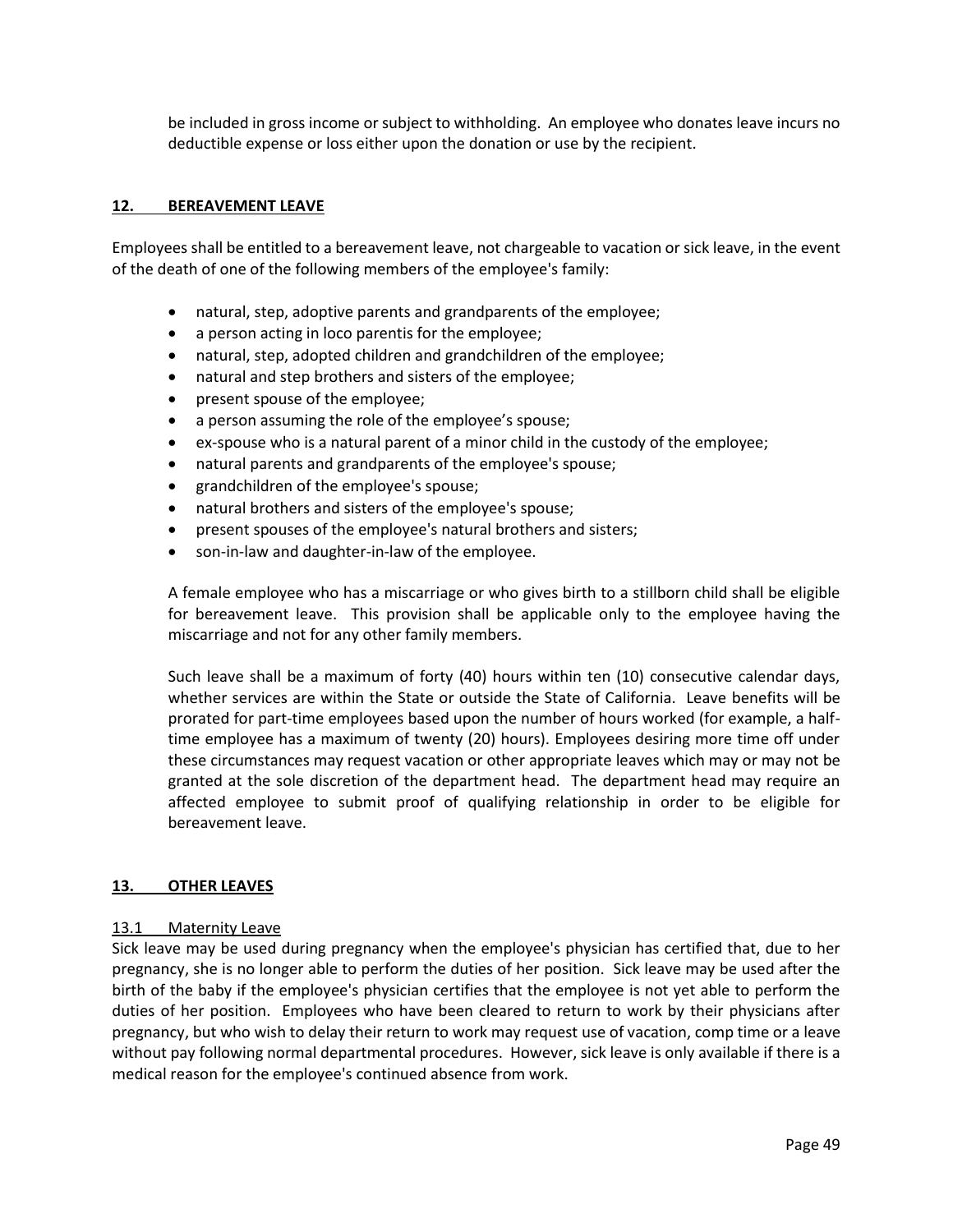## 13.2 Family and Medical Leave

- **A.** In accordance with the Family Rights Act of 1991, a permanent full-time or permanent part-time employee who has been continuously employed by the County for one year may take up to a total of four (4) months in a 24-month period as an unpaid leave of absence for the purpose of caring for members of the employee's immediate family. The request for Family Leave shall be made in writing and is subject to the approval of the department head.
- **B.** Immediate family is defined as a dependent child (including a foster child), spouse or parent of the employee. Family Leave may be used for the birth or adoption of a child, to care for a child with a serious illness or to care for a spouse or parent with a serious health condition. The County may require that a request for a Family Leave be supported by a certification issued by a health care provider or by proof of adoption.
- **C.** In the case of a birth or adoption of a child or in the case of the need to care for a seriously ill child, if both parents are employed by the County, both parents may not take Family Leave at the same time without the expressed consent of the employees' department heads. In addition, the leave taken by both parents shall not total more than four (4) months in a twenty-four month period.
- **D.** A female employee who wishes to use Family Leave in conjunction with the birth of a child may use one month of Family Leave in addition to the period of time the employee is considered disabled on account of pregnancy, childbirth, or related medical conditions, or four (4) months, whichever is greater, unless the employee and the department head agree otherwise.
- **E.** If the employee's need for a leave is foreseeable, the employee shall provide their department head with reasonable advance notice. A request for Family Leave may be denied if granting such a leave would present an undue hardship to the operation of the department.
- **F.** Upon returning from Family Leave, the employee will be employed in the same or a comparable position that has the same or similar duties and pay, which can be performed at the same or similar geographic location as the position held prior to the leave.

#### 13.3 Jury Duty

- **A.** Any regular or limited term employee ordered to appear as a witness in court other than as a litigant, to serve on a jury or to respond to an official order from another governmental jurisdiction for reasons not brought about through the connivance or misconduct of the employee shall be entitled to his/her regular County pay provided the employee deposits fees received for such services, exclusive of mileage, with the County Treasurer within thirty (30) calendar days after his/her excused absence for such duty. Requests for Jury Duty leave should be made by presenting the official court summons to the employee's immediate supervisor as soon as possible after receipt. Jury Duty is not considered as time worked for purposes of overtime compensation.
- **B.** Employees assigned to day shift, and who are released from jury duty, must return to work if there is at least one (1) hour of work time remaining in the work shift, exclusive of travel time.
- **C**. An employee assigned to swing shift shall not be required to be on jury duty and at work a combined total of more than twelve (12) hours. An employee assigned to grave shift is not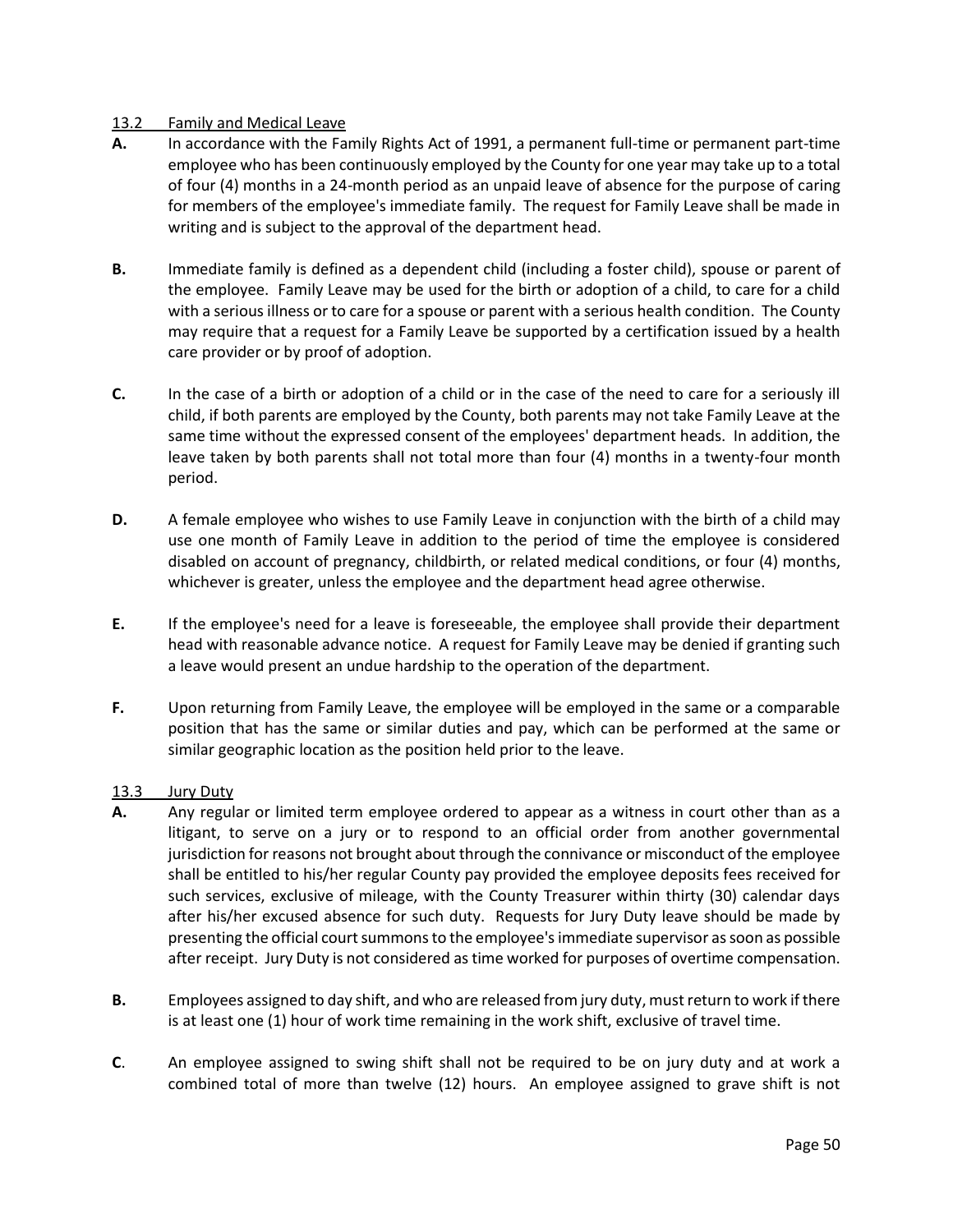required to report to work the day before he or she was committed for jury duty or served on a jury past 12:00 noon.

**D**. Verification of time of release from jury duty is required.

# 13.4 Time Off for Blood Donation

Employees will be allowed to take the last two (2) hours of their workshift off without loss of pay and allowances for the purpose of donating blood. The employee will be required to provide proof that he/she did in fact donate blood during this time. This provision shall not be exercised more frequently than once in any three (3) month period. Time provided under this provision shall not be cumulative and advance approval for each donation period shall be obtained from the appropriate department supervisor.

## 13.5 Time Off for Promotional Examinations

All persons in the classified service shall be entitled to necessary time off with pay for the purpose of taking promotional examinations for the County. This shall include resulting hiring interviews for which they may be eligible.

# 13.6 Military Leave of Absence

- **A.** A request for military leave of absence shall be made upon forms prescribed by the Director, shall include a copy of the employee's military orders, and shall include the date such military leave is to begin and the probable date of return. All employees shall be entitled to military leave of absence and compensation as provided in the California Military and Veterans' Code Section 395, et. seq., and California Government Code Section 20892.5, 20892 and Title 38 USCS 2021, et. seq. to the greater of either said law/code or one hundred ninety (190) hours per fiscal year.
	- **1.** In addition to the benefits provided pursuant to Section 395 of the California Military and Veterans' Code, any permanent employee of the County of Solano who qualifies for the benefits described in Section 395 of the California Military and Veterans' Code and who, as a member of the California National Guard or a United States Military Reserve organization, is called to active duty shall have their benefits extended as follows:

For a period not to exceed sixty (60) days following the date on which all paid military leave ceases, the County will continue to contribute the County's share of monthly premiums for health, dental and vision insurance for the employee and dependents for the plans the employee was enrolled in at the time he/she was activated. In order for this to occur, the employee is responsible for submitting payment to the County for the employee's share of the monthly premium.

The level of benefits may change due to labor agreements or resolutions adopted by the Board of Supervisors. In addition, the employee shall not be eligible to receive or participate in certain life, disability, health, medical, dental and/or vision insurance benefits which are limited because of contract language in the various contracts of insurance maintained by the County.

This section does not apply to employees ordered to active or temporary military duty for purposes of military training encampment, naval cruises, special exercises or like activity for which the employee is entitled to temporary leave of absence pursuant to Section 395.01.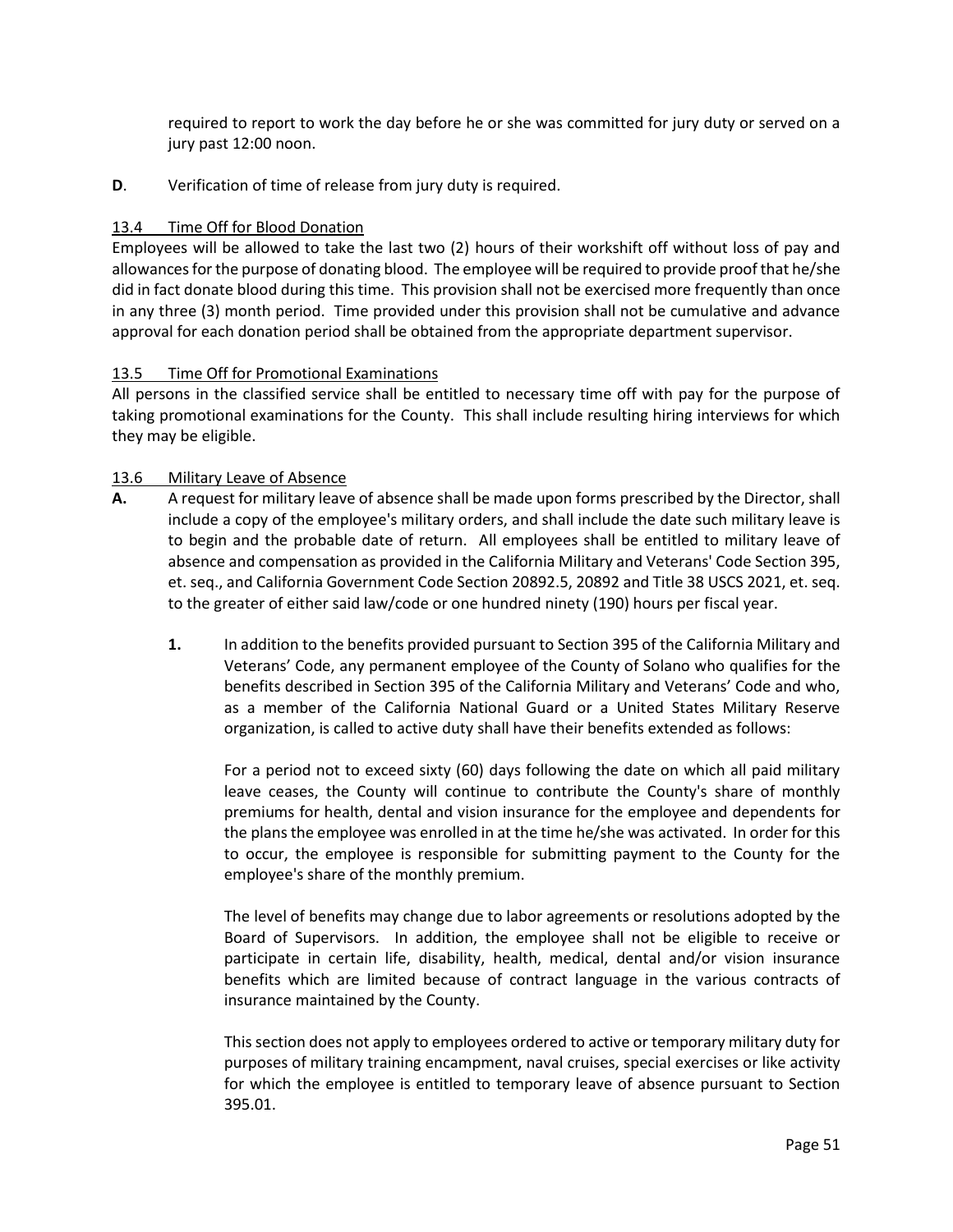- **2.** An eligible employee on active military leave on or after November 19, 2019 may opt into this program for the entirety of current active military leave, subject to the Maximum Duration of Time limitation.
	- a) Military Leave

All employees shall be entitled to military leave of absence and compensation as provided in California Military and Veterans Code Section 395-395.02 to the greater of either said law/code or one hundred ninety (190) hours of paid Temporary or Active Duty Military Leave (excludes Inactive Duty such as weekend drills) per fiscal year for each hour in which the employee was otherwise scheduled to work.

Employees on Active Duty exceeding one hundred ninety (190) hours may receive "Supplemental Military Pay" up to the "Maximum Duration of Time," as defined in this Section. Supplemental Military Pay for time past 190 hours can be used for only one deployment under this Section.

The eligible employee must elect to receive Supplemental Military Pay. There is not a defined deadline for the employee to elect into this supplemental military pay.

b) Eligibility

To be eligible for this benefit, the employee must have been employed by Solano County for a period of not less than one year immediately prior to the date upon which his/her military leave of absence begins. In determining the one-year of public agency service, all recognized military service is considered as public agency service.

c) Compensation

Any eligible employee who is on military leave of absence, shall be entitled to compensation as provided in California Military and Veterans Code Section 395- 395.02 to the greater of said law/code or one hundred ninety (190) hours of paid Temporary or Active Duty Military Leave (excludes Inactive Duty such as weekend drills) per fiscal year for each hour in which the employee was otherwise scheduled to work.

Following exhaustion during the fiscal year of the greater of Military and Veterans Code Section 395-395.02 compensation or one hundred ninety (190) hours of paid Temporary or Active Duty Military Leave, the eligible employee may receive "Supplemental Military Pay."

"**Supplemental Military Pay**" is defined as the difference in the employee's (Higher Paid) base County salary and the employee's (Lower Paid) base military salary. The employee's base County salary shall be identified by referring to the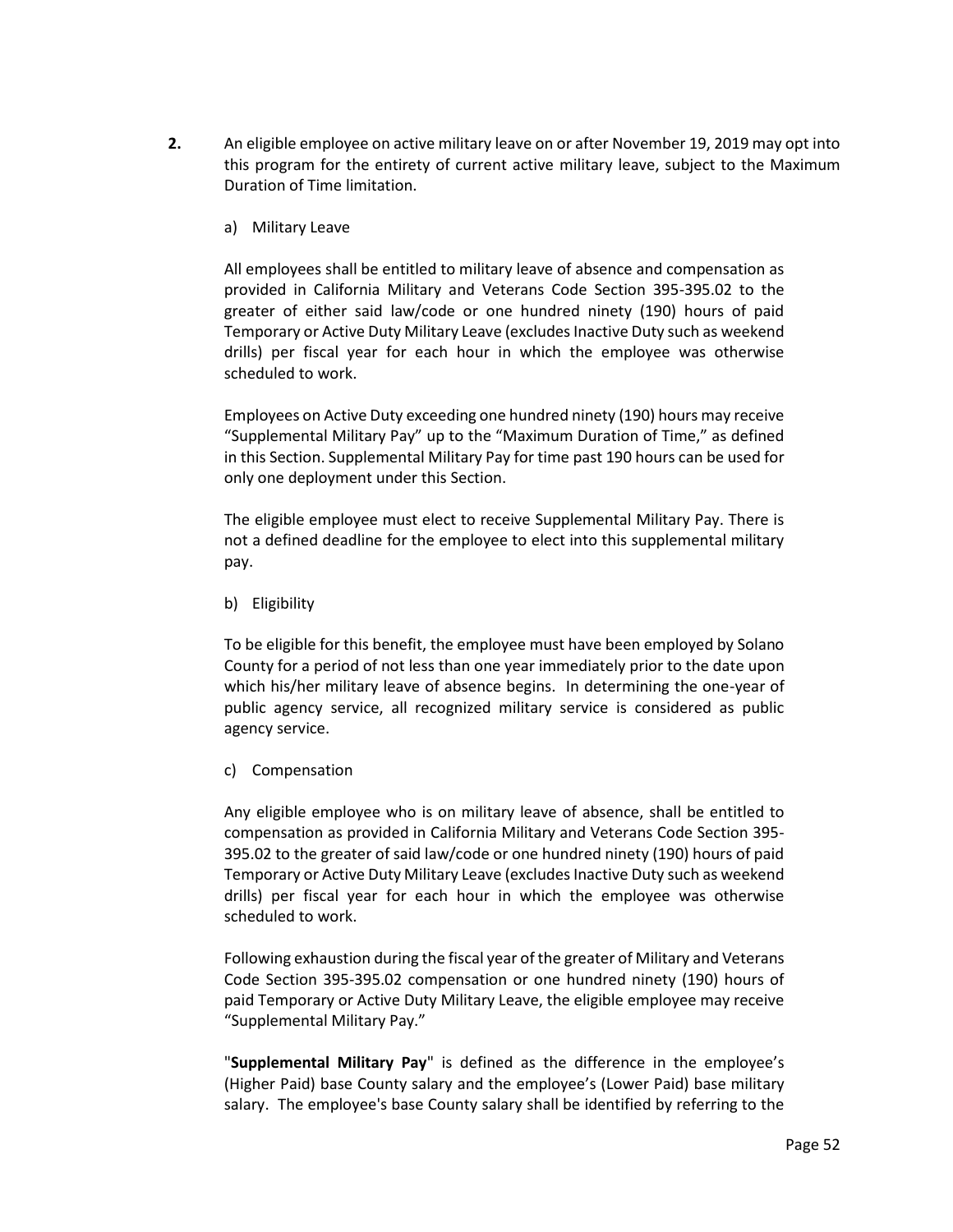County's "Listing of Classes and Salaries" in effect on the first day of active military leave, and no incentive pays such as POST Pay, bilingual differential, or similar factors shall be considered. This calculation is made as of the first day of the employee's active military leave for that particular deployment and shall not be adjusted during the deployment.<sup>2</sup> The employee must furnish to his/her department a copy of his/her military pay (e.g., through a military pay stub which documents the base pay rate) within thirty (30) calendar days of his/her deployment.

Supplemental Military Pay is earnings and subject to payroll taxes (e.g., Medicare, Social Security, income taxes), recognized employee association/union dues, deferred compensation contributions, garnishments, and all other deductions in effect on the calendar day immediately prior the start of Supplemental Military Pay with the exception of CalPERS retirement (see Benefits).

At the beginning of the next fiscal year, the eligible employee will again receive the greater of California Military and Veterans Code Section 395-395.02 or one hundred ninety (190) hours of paid Temporary or Active Duty Military Leave.

The "**Maximum Duration of Time**" for Supplemental Military Leave is defined as eighteen (18) months<sup>3</sup> less those periods of the greater of California Military and Veterans Code Section 395-395.02 or one hundred ninety (190) hours of paid Temporary or Active Duty Military Leave.<sup>4</sup> The 18 month period continues to run

 $\overline{\phantom{a}}$ 

Example B: Employee begins Active Duty military leave on April 1, 2020 and receives the greater of M&VC395-395.02/190 hours, begins Supplemental Military Pay on approximately May 1, 2020 for approximately 2 months, receives Active Duty military leave on July 1, 2020 and receives the greater of M&VC395-395.02/190 hours, begins Supplemental Military Pay on approximately August 1, 2020 for approximately 11 months, receives M&VC395-395.02/190 hours again on July 1, 2021, continues Supplemental Military Pay on approximately August 1, 2021 and the Supplemental Military Pay stops on approximately November 30, 2021 as the total of M&VC395-395.02/190 hours + Supplemental Military Pay + M&VC395-395.02/190 hours +

 $2$  For example, a general wage increase which occurs during the deployment shall not cause a recalculation of the difference in pay.

 $3$  As an example, if an employee's military orders state that the employee will be deployed for eleven (11) months, then the Maximum Duration of Time is eleven (11) months. Or, as an example, an employee's military orders state that the employee will be deployed for twenty (20) months, then the Maximum Duration of Time is eighteen (18) months.

<sup>4</sup> Example A: Employee begins Active Duty military leave on July 1, 2020 and receives the greater of M&VC395-395.02/190 hours, begins Supplemental Military Pay on approximately August 1, 2020 for approximately 11 months, receives M&VC395-395.02/190 hours again on July 1, 2021, continues Supplemental Military Pay on approximately August 1, 2021 and the Supplemental Military Pay stops on approximately January 31, 2022 as the total of M&VC395-395.02/190 hours + Supplemental Military Pay + M&VC395-395.02/190 hours + Supplemental Military Pay equals 18 months.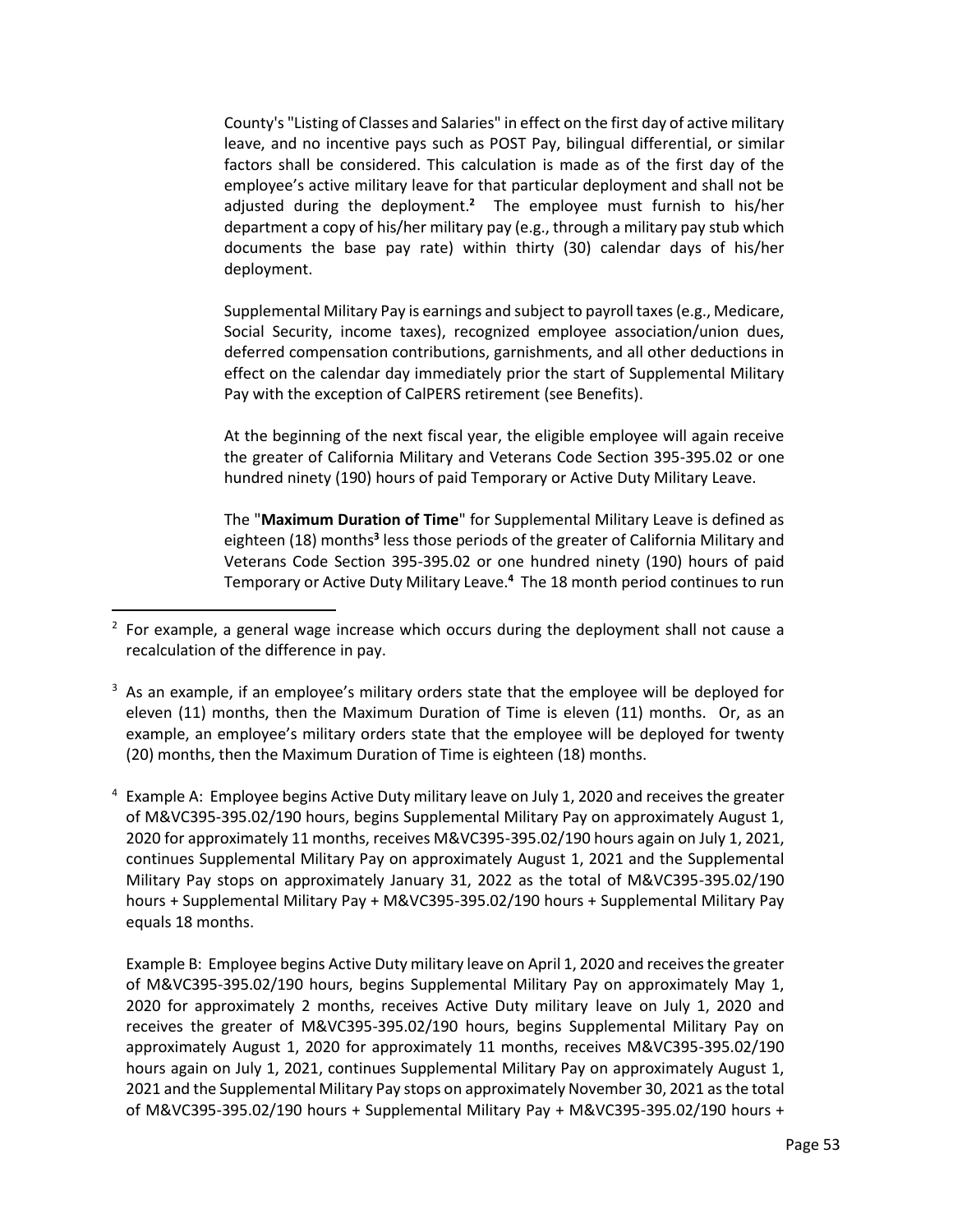during times when an employee is not receiving Supplemental Military Pay but is instead receiving the greater of California Military and Veterans Code Section 395-395.02 or one hundred ninety (190) hours of paid Temporary or Active Duty Military Leave.

An employee not receiving pay under the greater of Military and Veterans Code Section 395-395.02 or one hundred ninety (190) hours of paid Temporary or Active Duty Military Pay, or the Supplemental Military Pay may use his/her eligible accrued leaves (e.g., vacation, compensatory time off, administrative leave, attorney time off) (sick leave is not an eligible leave).

d) Benefits

During periods of pay during the greater of Military and Veterans Code Section 395-395.02 or one hundred ninety (190) hours of paid Temporary or Active Duty Military Leave, the employee's benefits which were active on the prior calendar day shall continue (with the County and employee continuing to pay their own respective share of said continued benefits).

During periods of Supplemental Military Pay, health insurance coverage will continue, with both the County and the employee contributing their own respective shares. During periods of Supplemental Military Pay employees are not eligible to receive cafeteria plan "waive money" or "cash back." The employee may elect to continue other benefits which are subject to COBRA provisions by enrolling in said benefits during the COBRA election/enrollment period.

During periods of pay of Supplemental Military Pay, the employee shall not receive County paid holidays, and not receive accrued time off (such as vacation, sick leave, administrative leave, attorney time off, nor any accruals).

Unless otherwise directed by CalPERS law or regulation, during periods of Supplemental Military Pay, the employee does not receive CalPERS service credit and neither the County nor the employee pay into the CalPERS retirement system.

e) Other

 $\overline{\phantom{a}}$ 

A probationary employee or a promotional probationary employee on military leave shall be required to complete the balance of his/her probationary period upon his/her return to work.

An eligible employee who is receiving pay under this program shall continue to receive service credit for the purposes of determining duration of County service. An eligible employee who is receiving pay not under this program but rather

Supplemental Military Pay + M&VC395-395.02/190 hours + Supplemental Military Pay equals 18 months.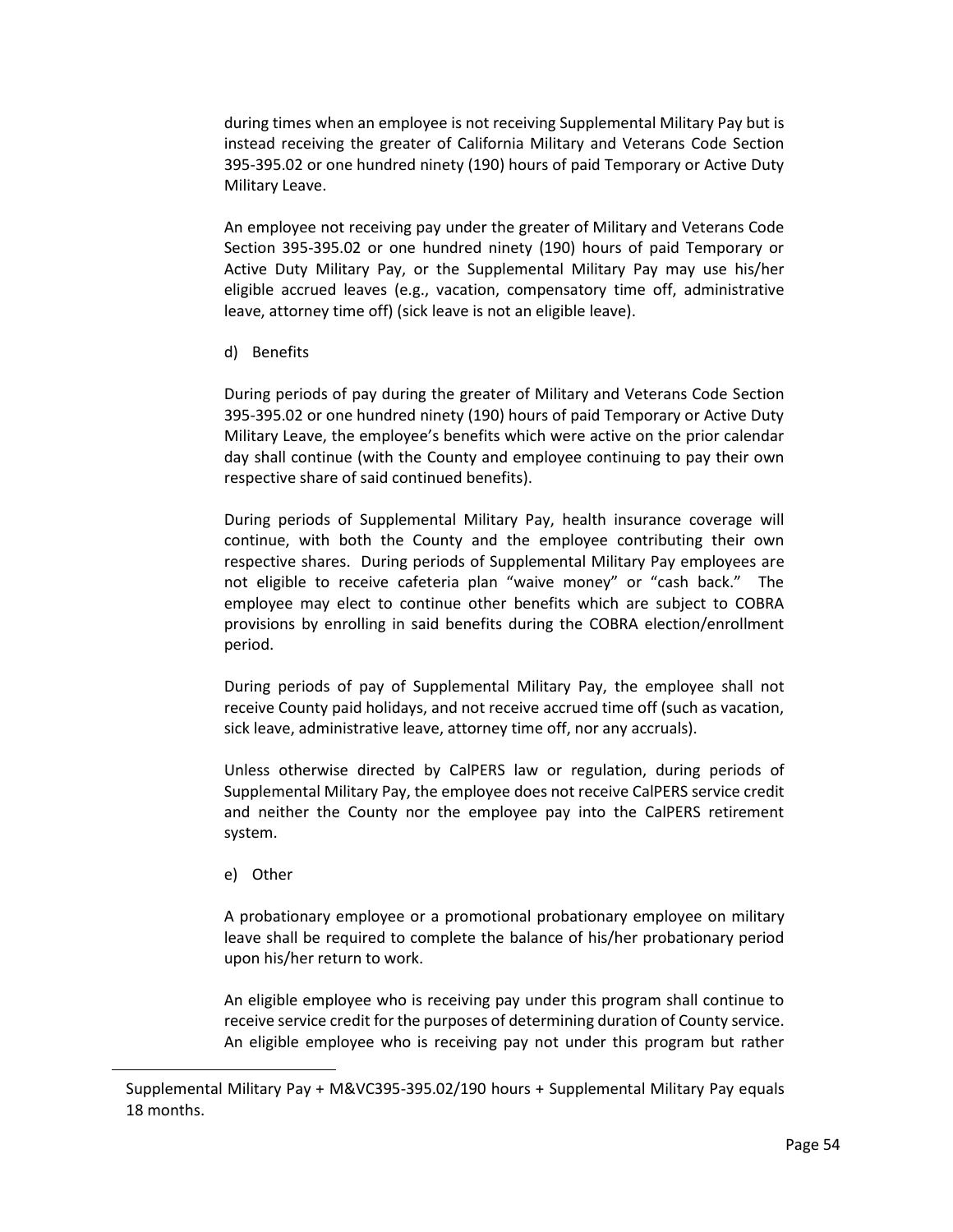through the use of his/her accrued leaves shall receive service credit for the purposes of determining duration of County service. An employee who is not receiving pay does not receive service credit for the purpose of determining duration of County service.

**B.** An employee who resigns in order to enter active duty military service shall have the right to return to County employment after the termination of his/her active military service as provided by Section 395.3 of the California Military and Veterans' Code and Title 38 USCS 2021, et., seq. (Veterans' Reemployment Right).

#### 13.7 Leave of Absence Without Pay

- **A.** A leave of absence may be granted only to an employee having a satisfactory record, and only upon the exhaustion of all other appropriate leave balances. Department heads may authorize a leave of absence without pay for a regular, limited term, or probationary employee for a period of time not to exceed thirty (30) calendar days. Successive leaves may not be granted by department heads. The department head shall immediately notify the Director of Human Resources by the use of forms prescribed by the Director of Human Resources and shall state specifically the reason for the request, the date when it is desired to begin and the probable date of return.
- **B.** A leave of absence request shall normally be initiated by the employee, but may be initiated by his/her department head. The department head shall indicate on the request form his/her recommendation as to whether the request should be granted, modified or denied and shall promptly transmit the request to the Director of Human Resources.
- **C.** A leave of absence without pay either approved by the department head or approved by the department head and the Director of Human Resources, shall be transmitted by the Director of Human Resources to the Auditor-Controller for appropriate action.
- **D.** A leave of absence without pay may be for a period not to exceed one (1) year. Such leave may be extended for an additional year provided the request for the extension, processed as the original request, is made at least ten (10) days prior to the end of the original leave. The Director of Human Resources shall be promptly notified at the return of any employee from a leave of absence without pay.
- **E.** Neither leave accruals nor benefits shall accrue while an employee is on leave of absence without pay, except as required under the Federal Family and Medical Leave Act.
- **F.** Immediately prior to or at the time of return from leave of absence to active duty the employee may be required by his/her department head to submit a statement from his/her physician certifying as to his/her physical and/or mental ability to resume the duties of his/her position.
- **G.** Whenever an employee has been granted a leave without pay and desires to return before expiration of such leave, the department head may require that reasonable notice not in excess of fifteen (15) calendar days be given.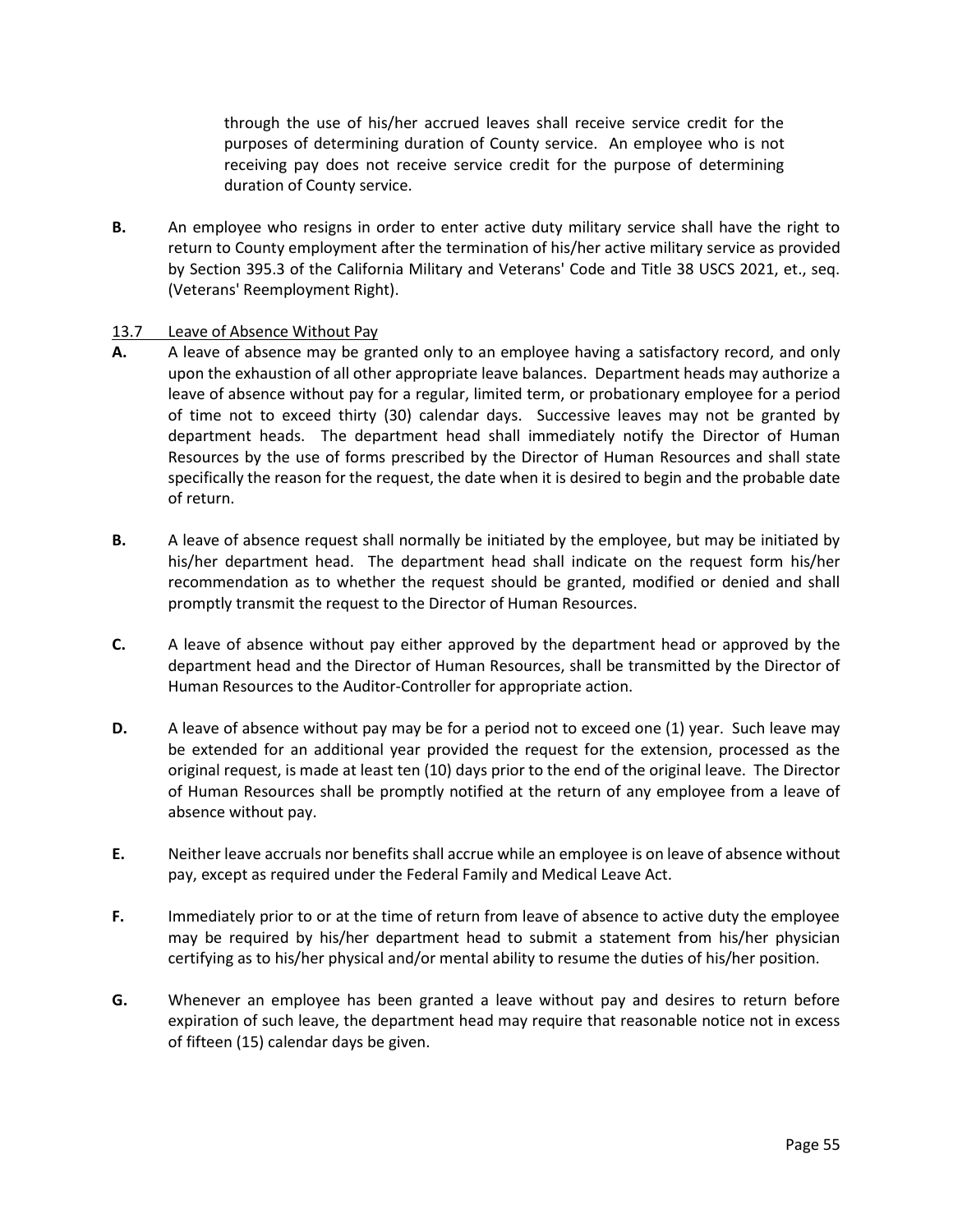- **H.** A leave of absence may be revoked by the Director of Human Resources upon evidence submitted by the department head that the cause for granting leave was misrepresented or has ceased to exist.
- **I.** Failure to return at the expiration of a leave of absence or being absent without leave shall be considered an automatic resignation. Such a resignation may be rescinded by the department head if the employee presents satisfactory reasons for his/her absence within three (3) days of the date his/her automatic resignation became effective.
- **J.** A leave of absence without pay may be granted for any of the following reasons:
	- **1.** Illness or disability
	- **2.** Pregnancy
	- **3.** To take a course of study which will increase the employee's usefulness on return to his/her position.
	- **4.** For other reasons acceptable to the department head and/or the Director of Human Resources.
	- **5.** Illness of a family member or other qualifying criteria under the Federal Family and Medical Leave Act.

## **14. HOLIDAYS**

- **A.** Only regular, probationary, limited-term and part time intermittent employees are eligible for paid holidays.
- **B.** A new employee whose first working day is the day after a paid holiday, shall not be paid for that holiday.
- **C.** Employees terminating employment for reasons other than County retirement and whose last day as a paid employee is the day before a holiday shall not be paid for that holiday.
- **D.** Employees terminating employment for reasons other than County retirement may not use vacation leave, sick leave or comp time on the day after a holiday if the last working day is before the holiday. A holiday or floating holiday shall not be used as the date of termination (e.g., January 1st) in order to be paid for that day.
- **E.** Employees on a leave of absence without pay for both the regularly scheduled working day before a holiday and the regularly scheduled working day after a holiday shall not be paid for that holiday.
- **F.** Part-time employees are eligible for paid holidays on a pro-rata basis as hours worked relates to forty (40) hours.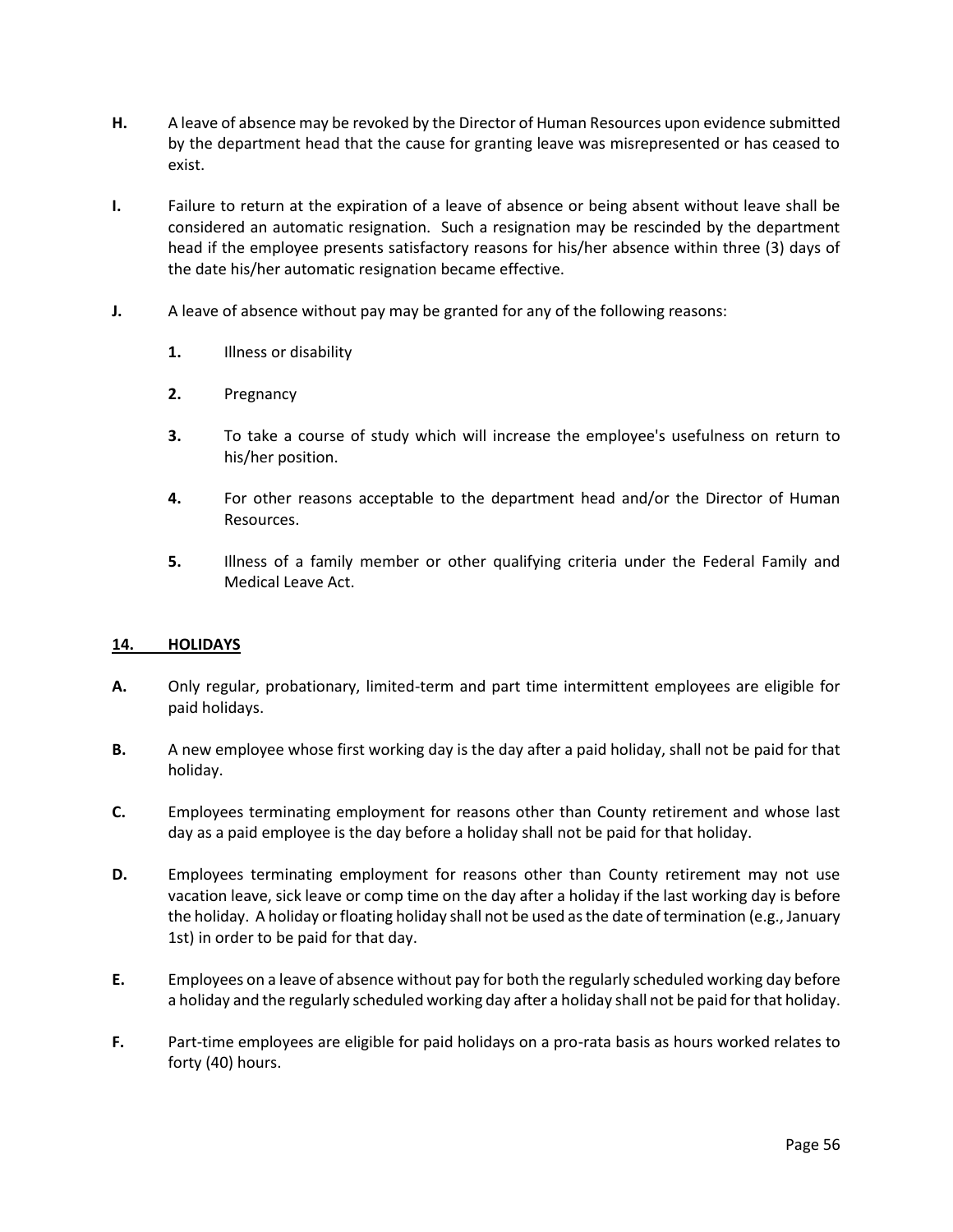#### **G.** Holidays Worked

Any employee who is required to work on a fixed paid holiday, which is part of his/her regular workweek shall be entitled to compensatory time off for the time actually worked. A full-time employee whose regularly scheduled day off falls on a paid holiday shall be entitled to eight (8) hours of compensatory time off. Such compensatory time off shall be scheduled at the discretion of the department head within one year from the day of the holiday. Time off on recognized fixed County holidays shall be counted as time worked for purposes of overtime calculation.

**H.** When a paid holiday falls on a Saturday, the preceding Friday is a paid holiday. When a paid holiday falls on a Sunday, the Monday following is a paid holiday.

#### **I.** Holidays

**1.** Fixed Paid Holidays Include:

| New Year's Day                    | January 1                            |
|-----------------------------------|--------------------------------------|
| Martin Luther King Jr.'s Birthday | 3 <sup>rd</sup> Monday in January    |
| Lincoln's Birthday                | February 12                          |
| Washington's Birthday             | 3 <sup>rd</sup> Monday in February   |
| <b>Memorial Day</b>               | last Monday in May                   |
| Independence Day                  | July 4                               |
| Labor Day                         | 1 <sup>st</sup> Monday in September  |
| Columbus Day                      | 2 <sup>nd</sup> Monday in October    |
| Veterans' Day                     | November 11                          |
| Thanksgiving                      | 4 <sup>th</sup> Thursday in November |
| Day following Thanksgiving        |                                      |
| Christmas                         | December 25                          |

Effective January 1, 2020, the fixed paid holidays in the above table shall be amended by adding:

- December 24th Christmas Eve Day (beginning at 1:00 p.m.)
- December  $31<sup>st</sup>$  New Year's Eve (beginning at 1:00 p.m.)

In accordance with County Code Section 2-01, the County's normal business hours are 8:00 a.m. to 5:00 p.m. As the normal workday is eight (8) hours and normal meal period is one (1) hour, the County's anticipated meal period is from 12:00 noon to 1:00 p.m., which is unpaid. On these dates, employees who are scheduled to work shall receive and shall use four (4) hours of holiday pay, and shall work the balance of their regularly scheduled work shift.

- **2.** Other Paid Holidays:
	- **a.** One (1) paid floating holiday in each calendar year. The timing of an employee's use of the floating holiday shall be subject to advance approval of the Department Head or his/her designee.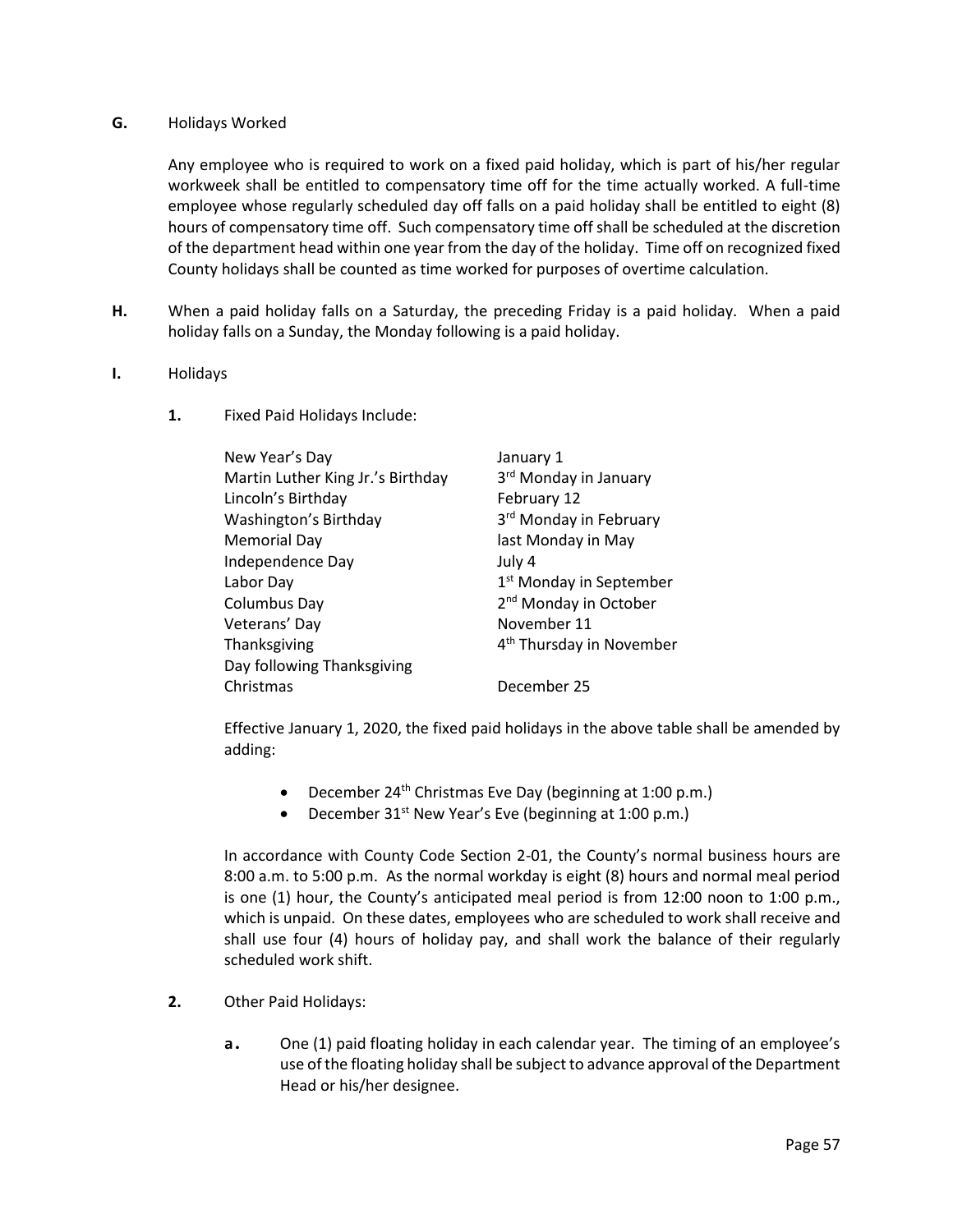- **b.** Effective January 1, 2019, and for regular and limited term confidential employees who have retained their Civil Service status, one (1) paid holiday in each calendar year. The timing of an employee's use of the floating holiday shall be subject to advance approval of the Department Head or his/her designee.
- **c.** Special or limited holidays appointed by the President or Governor.
- **d.** Such other days in lieu of holidays as the Board of Supervisors may determine.

## **15. PROBATIONARY PERIOD**

#### 15.1 Probationary Period

The following provisions apply only to those employees designated as members of the Classified Service or Undesignated Employees upon which "for cause" status has been conferred by the Board of Supervisors, or by state or federal law. Employees in positions designated as at-will do not serve a probationary period and do not have any right to retreat to a former or vacant position.

- **A.** New or re-employed employees in full-time regular positions except as otherwise specified in applicable Memoranda of Understanding, shall serve a probationary period of thirteen (13) full pay periods from the date of appointment ending with the last day of the thirteenth (13th) full pay period.
- **B.** All full-time employees who transfer from one department to another shall serve a probationary period of thirteen (13) full pay periods.
- **C.** All full-time employees who are promoted shall serve a probationary period of thirteen (13) full pay periods from the date of promotion ending with the last day of the thirteenth (13<sup>th</sup>) pay period unless the probationary period for the new classification is longer.
- **D.** All part-time employees shall serve a probationary period beyond thirteen (13) pay periods in proportion to the relationship their regular workweek is to forty (40) hours.
- **E.** Any leave-of-absence with or without pay, military leave-of-absence or jury duty exceeding seven (7) calendar days shall cause the employee's probation period to be extended by an amount equal to the number of pay periods during which the employee was on the leave-of-absence with or without pay, military leave or jury duty.
- **F.** There shall be an evaluation of each employee's job performance seven (7) pay periods from the date of appointment to a regular or limited-term position and before any merit increase or every twenty-six (26) pay periods after reaching the top step of the salary range for the class in which they are employed.
- **G.** The probationary period may be extended by mutual agreement between the probationer, appointing authority, and the Director of Human Resources; provided; however, that the probationary period may not exceed twenty-six (26) pay periods of active duty. Employees whose probationary period is extended shall be evaluated at ninety (90) day intervals until the conclusion of the extended probationary period.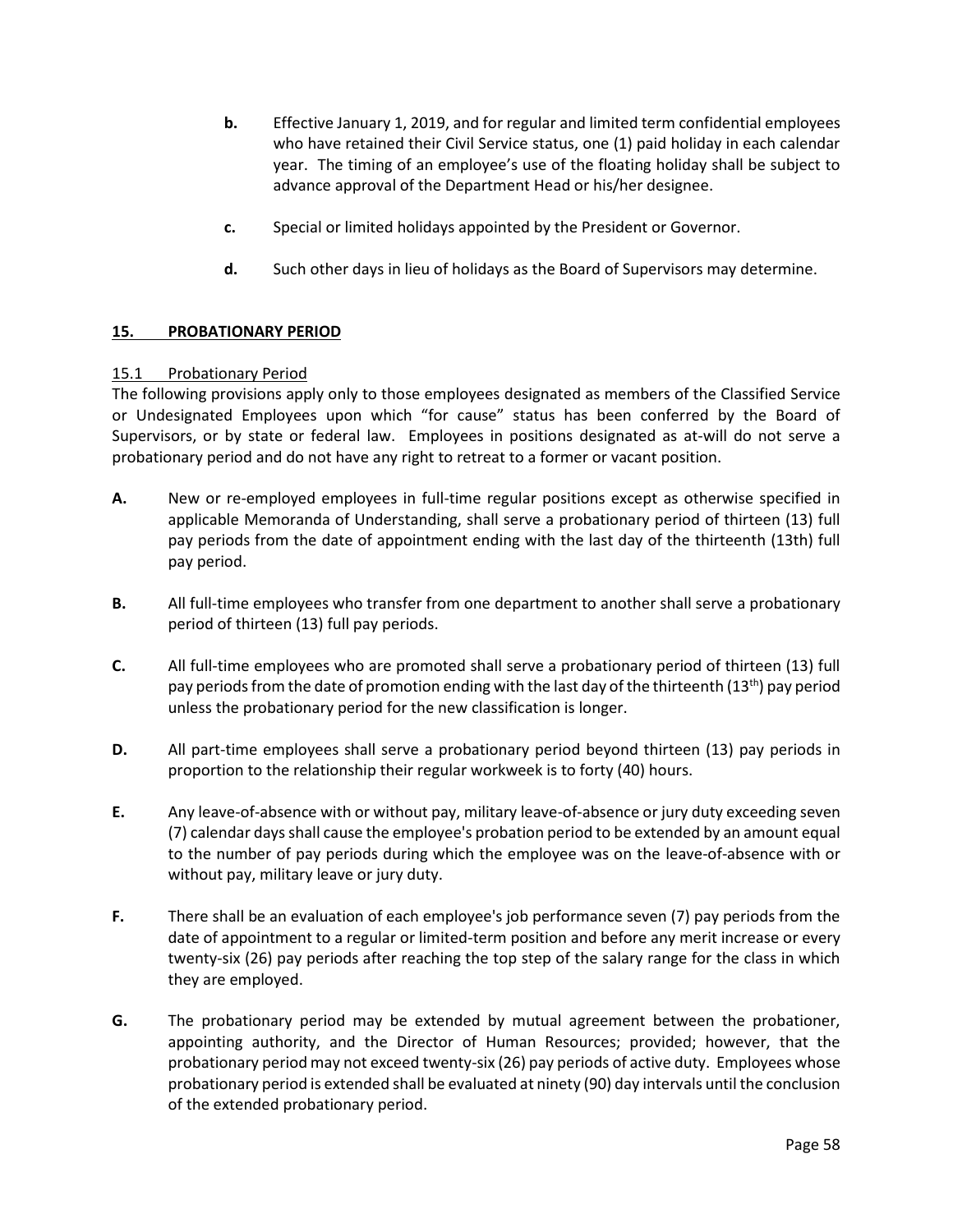- **H.** New and re-employed employees who have not completed their initial probationary period are eligible for Promotion. They are not eligible to transfer from one department to another unless the allocated position occupied by that employee is transferred to another department.
- **I.** Rejection of Probation
	- **1.** A probationary employee may be separated from the service at any time during the probationary period without right of appeal or hearing unless the employee alleges that such separation was based upon discrimination. In such cases, the appeal and hearing shall be processed in accordance with the Non Discrimination Section 1.031 of the Civil Service Rules.
	- **2.** Notwithstanding any other provisions of this Section, an employee who has completed the probationary period following initial appointment, but fails to complete the probationary period for a position to which he/she has been promoted or transferred shall have the right of appeal in accordance with Section IX of the Civil Service Rules.

## 15.2 Rejection of Employee During the Probationary Period

- **A.** Notwithstanding any other provisions of this Section, an employee who has completed his/her initial County probationary period and is rejected during the probationary period from a position to which he/she had been promoted or transferred may be restored to his/her former position. Such restoration is not mandatory, but is optional at the discretion of the department head, and subject to the limits of available authorized positions.
- **B.** An employee who (1) has completed an initial County probationary period and obtained permanent status; (2) is promoted from one class to another, both of which are in the same department and subject to these provisions; and (3) fails the promotional probationary period, shall be restored to the classification held immediately prior to promotion, if a position in that class is vacant. Such restoration includes restoration of the employee's former salary, merit increase eligibility date, and all other benefits to which the employee would have been entitled if the promotion had not occurred.
- **C.** If an employee cannot be restored to the former class,
	- **1.** The employee may be appointed by the department head to any other vacant position in any class provided:
		- **a.** the position is in the current department;
		- **b.** the class is subject to these provisions;
		- **c.** the employee meets the minimum qualifications for the class;
		- **d.** the salary range for the class does not exceed the salary of the class held immediately prior to promotion;
		- **e.** the Director of Human Resources concurs with the appointment.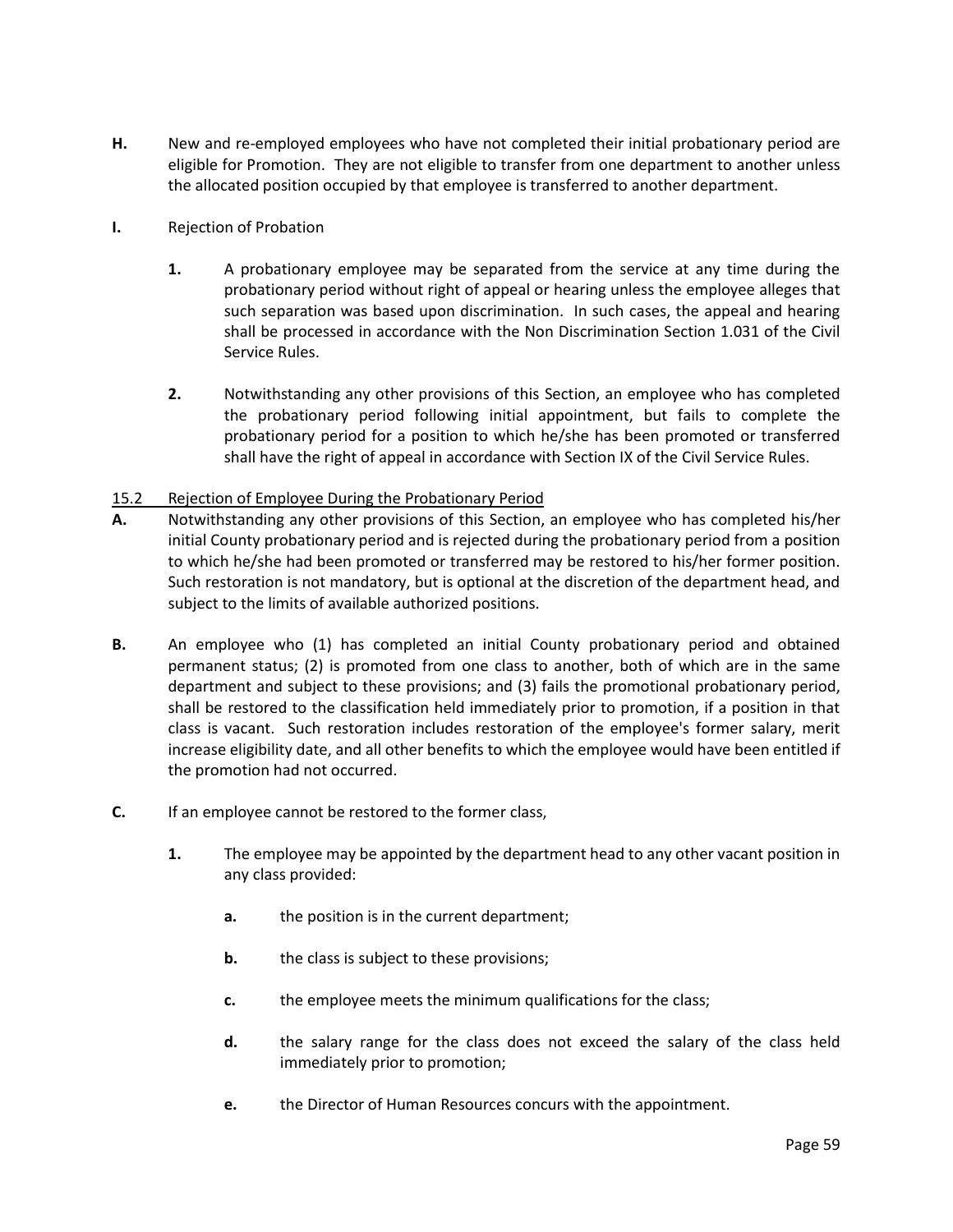- **2.** The employee will serve a new probationary period.
- **3.** The employee's name will be placed on the current or continuous eligible list for that classification held immediately prior to promotion. The employee's name will be certified along with the regular number of applicants to vacancies in the class until the employee is selected or the eligible list is abolished.

# **16. RESERVED**

# **17. FURLOUGHS**

- 17.1 Closure of County Facilities to Achieve Cost Reductions
- **A.** The Board of Supervisors shall have the right to close County facilities and or cease County operations regardless of funding source, for up to twelve (12) workdays per fiscal year (July 1 to June 30). The twelve (12) days will be determined at the sole discretion of the County. If the County, in its sole discretion, decides to invoke this authority, it will notify impacted employees of this decision and the dates of the operations/facility closures.
- **B.** The purpose of the facilities/operations closure is to reduce the need for layoffs and to establish a schedule for the uniform closure or ceasing of certain County Facilities and/or operations.
- **C.** The closure shall not apply to twenty-four-hour institutions and operations designated by the County Administrator to be twenty-four-hour operations, specified law enforcement functions, or other public services that normally operate on legal holidays. Services that do not normally function on legal holidays will be closed unless otherwise authorized by the Board of Supervisors or the County Administrator.
- **D.** The County's projection of revenue and expenditures, and the County's exercise of the discretion to implement furloughs, shall not be subject to the grievance provisions of this Personnel and Salary Resolution.

## 17.2 Employees' Pay Reductions/Accrual of Deferred Hours

- **A.** This provision applies to all employees except those employees who are exempt from deferred hours as specified in **Section 17.3**.
- **B.** The reduction in pay shall be prorated over up to twenty-four (24) pay periods, two (2) pay periods for each day facilities/operations are closed. At the discretion of the County Administrator, but no earlier than the first pay period of the fiscal year, and for each pay period thereafter, four (4) hours pay shall be deferred. Employees shall be paid for seventy-six (76) hours although they work eighty (80) hours. Part-time employees shall receive prorated hours deferred and prorated salary reduction.
- **C.** On days County facilities/operations are closed in accordance with this provision, employees will utilize deferred hours to maintain their level of pay. If employees do not have sufficient deferred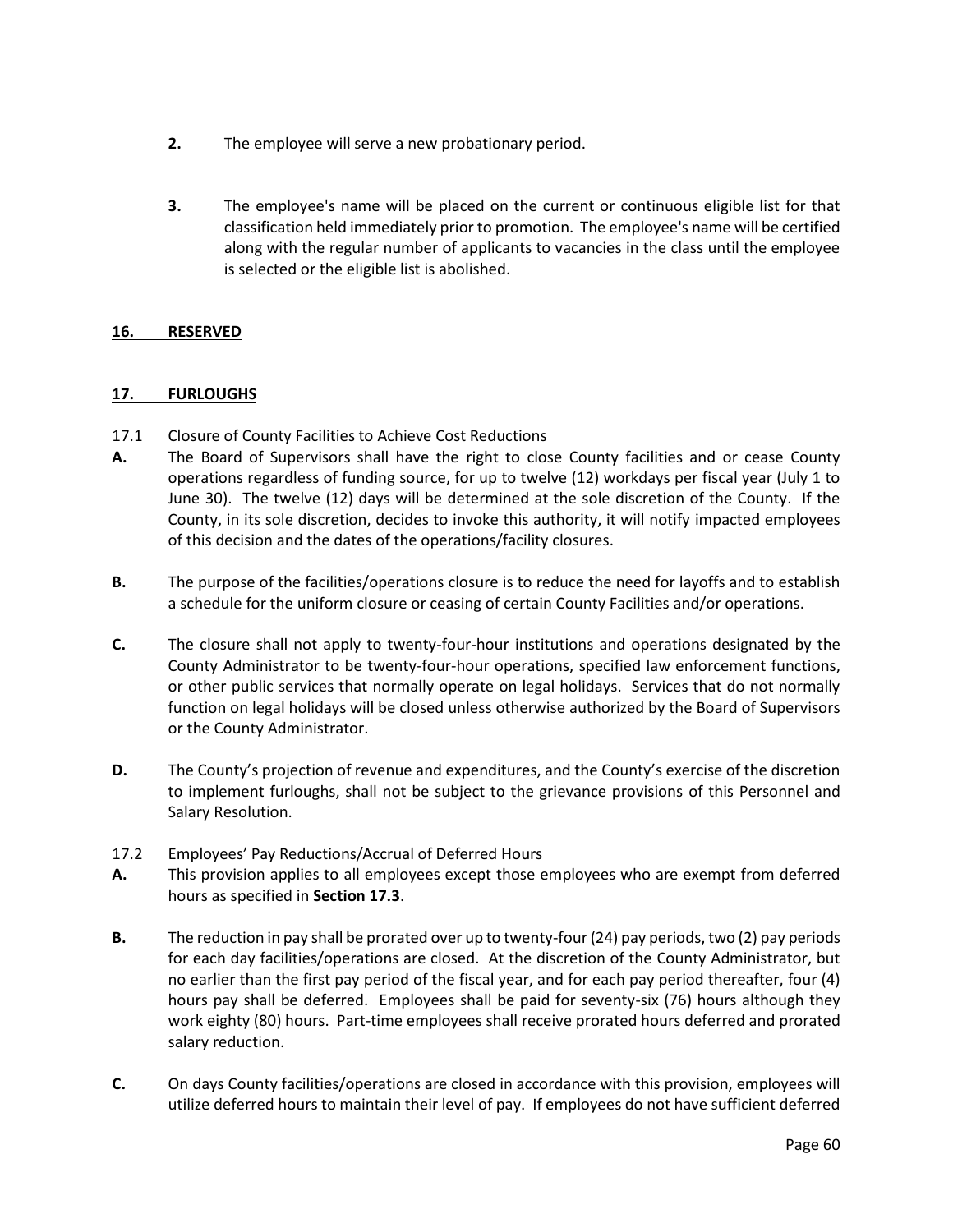hours, they will be allowed to use vacation, CTO, or other appropriate leave accruals to maintain their level of pay. If no accruals are available for use, employees will use leave without pay to cover all or a portion of the furlough day.

# 17.3 Employees Exempt from Pay Reductions/Deferred Hours

The Board of Supervisors authorizes the County Administrator to determine which positions within these 24 hour facilities/units cannot be subject to furlough leave due to the need to provide services that are necessary to the protection of public health, safety and welfare.

## 17.4 Paid if Required to Work

- **A.** Employees who are subject to this provision but are required to work on days County facilities/operations are closed pursuant to this provision shall be paid for such work time at their normal hourly rate unless they are entitled to overtime pay. Their deferred time shall be taken on another day as determined by the appointing authority.
- **B.** Exempt employees (exempt from overtime requirements of the Fair Labor Standards Act (FLSA)) temporarily lose their exempt status during the pay period any furlough leave is taken. This means that during the pay period the furlough leave is taken, the employee will be treated as an hourly employee and is eligible for overtime compensation for any overtime hours authorized and worked in that pay period. Any overtime hours worked will be subject to the provisions of **Section 20.2, Overtime, paragraph C, Overtime Payment**.

## 17.5 Furlough Days on Scheduled Day Off

Employees whose normal day off falls on a furlough day will not be paid for that day. Their deferred time shall be taken on another day as determined by the appointing authority.

## 17.6 Impact of Furlough on Benefits

There will be no reductions in County contributions to employee group insurance nor leave accruals during pay periods of facility/operations closure. Income tax and social security will be based on actual pay.

## 17.7 Impact of Furlough on Holidays

If a day of facilities/operations closure is on a Friday preceding a Saturday holiday, employees will receive up to eight (8) holiday CTO hours which may be taken on another day.

## 17.8 Treatment of Deferred Hours at the End of the Fiscal Year

Employees who have an accrued balance of deferred hours at the end of the fiscal year may take such time during the next fiscal year.

#### 17.9 Terminating Employees

Employees who terminate employment will be paid for any accrued deferred hours at their normal rate of pay.

## 17.10 Effects of Furlough

Effects of this provision on pay, benefits integration, modified workweeks, time bases and other terms and conditions of employment are listed on **Appendix D** for described situations. **Appendix D** is incorporated herein as an expressed term of this article.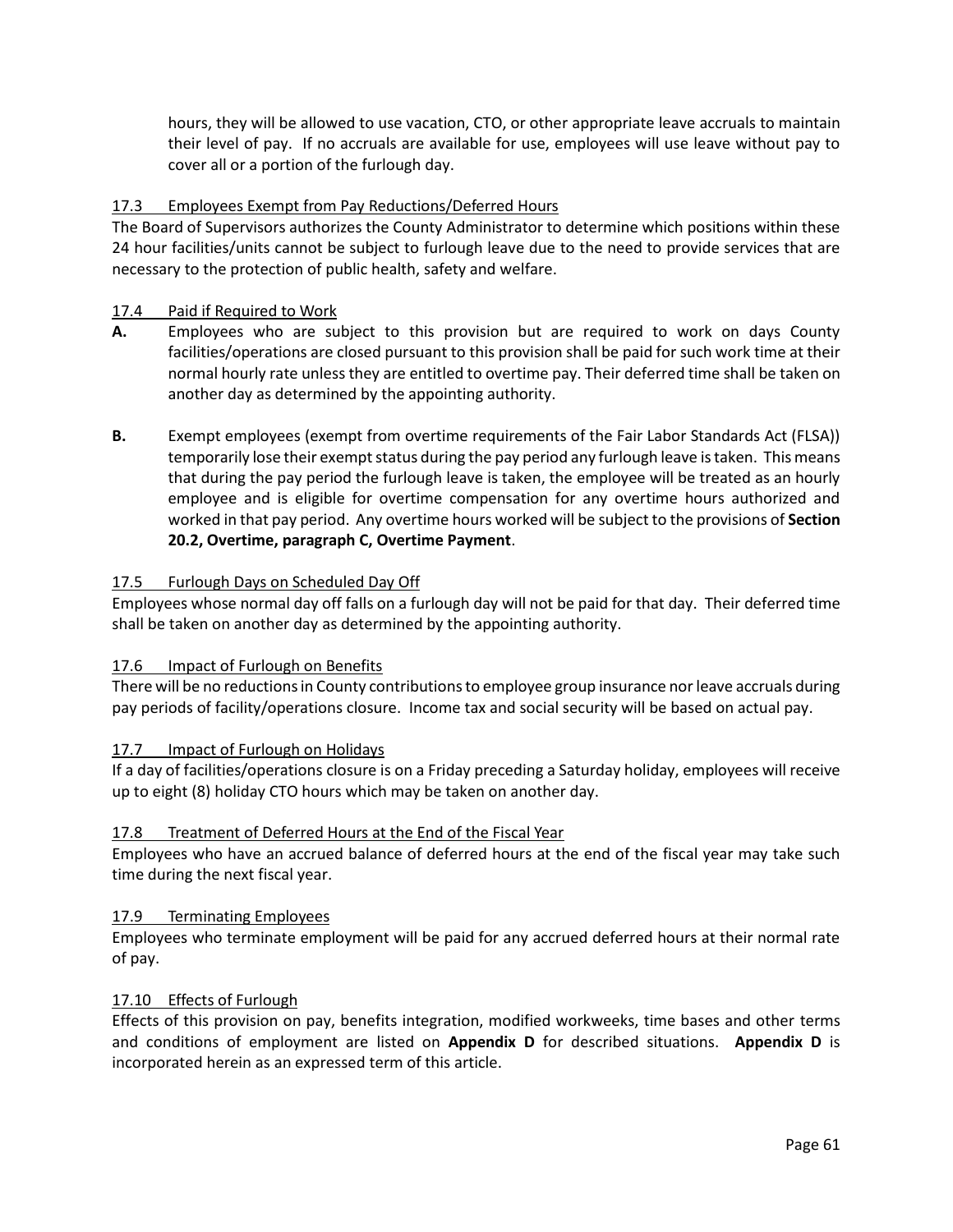#### **18. DISCIPLINARY ACTION**

- **A.** Employees who are designated as "at-will" serve at the pleasure of the Appointing Authority and may be terminated at any time by the Appointing Authority.
- **B.** Board Administrative Assistants serve at the will of the individual member of the Board of Supervisors who appointed them.
- **C.** Employees who occupy positions designated as federally funded and subject to a merit system shall be subject to disciplinary action according to the approved merit system.
- **D.** Undesignated Employees for whom another process is not provided pursuant to a collective bargaining agreement and who are designated as "for cause" may be disciplined pursuant to the following process:
	- **1.** Employees designated as "for cause," except those serving a probationary period, shall not be suspended, demoted or terminated without cause.
	- **2.** A disciplinary order proposing a suspension, demotion or termination, shall be made in writing by the Appointing Authority or his/her designee and delivered to the individual employee at least seven (7) days prior to the effective date of the action. The notice of action shall include the proposed action and a description of the facts upon which it is based. Any other documentation of the facts upon which the action is based shall be made available to the employee for review at his/her request.
	- **3.** The affected employee may request a hearing before the County Administrator or his/her designee prior to the effective date of the disciplinary action. The hearing will be informal in nature. The County Administrator or his/her designee may rely on documentary evidence. The employee shall have the opportunity to refute the facts upon which the action is based either personally, in writing or by use of witnesses. The employee shall be entitled to be represented by an individual of his/her choosing or may respond without representation. An employee who fails to timely request a hearing shall be deemed to have waived his or her right to a hearing.
	- **4.** The County Administrator or his/her designee shall issue a written decision as quickly as possible and not later than 10 days after the hearing. The decision of the County Administrator or his/her designee shall be final.
- **E.** Employees who are designated as Classified may be disciplined subject to the rules and regulations of the Civil Service. Attention is directed to the provisions of **Chapter 20, Article 1 of the Solano County Code** and to the Civil Service Rules of the County of Solano for the procedures to be followed in the areas of discipline, separations and appeals.
- **F.** Employees who occupy positions exempt from the overtime provisions of the Federal Fair Labor Standards Act (FLSA) shall not be subject to any disciplinary action for violations of non-safety rules which result in deductions of pay, such as suspensions without pay, of less than the duration of an employee's work week, or if suspended without pay for less than a full work week for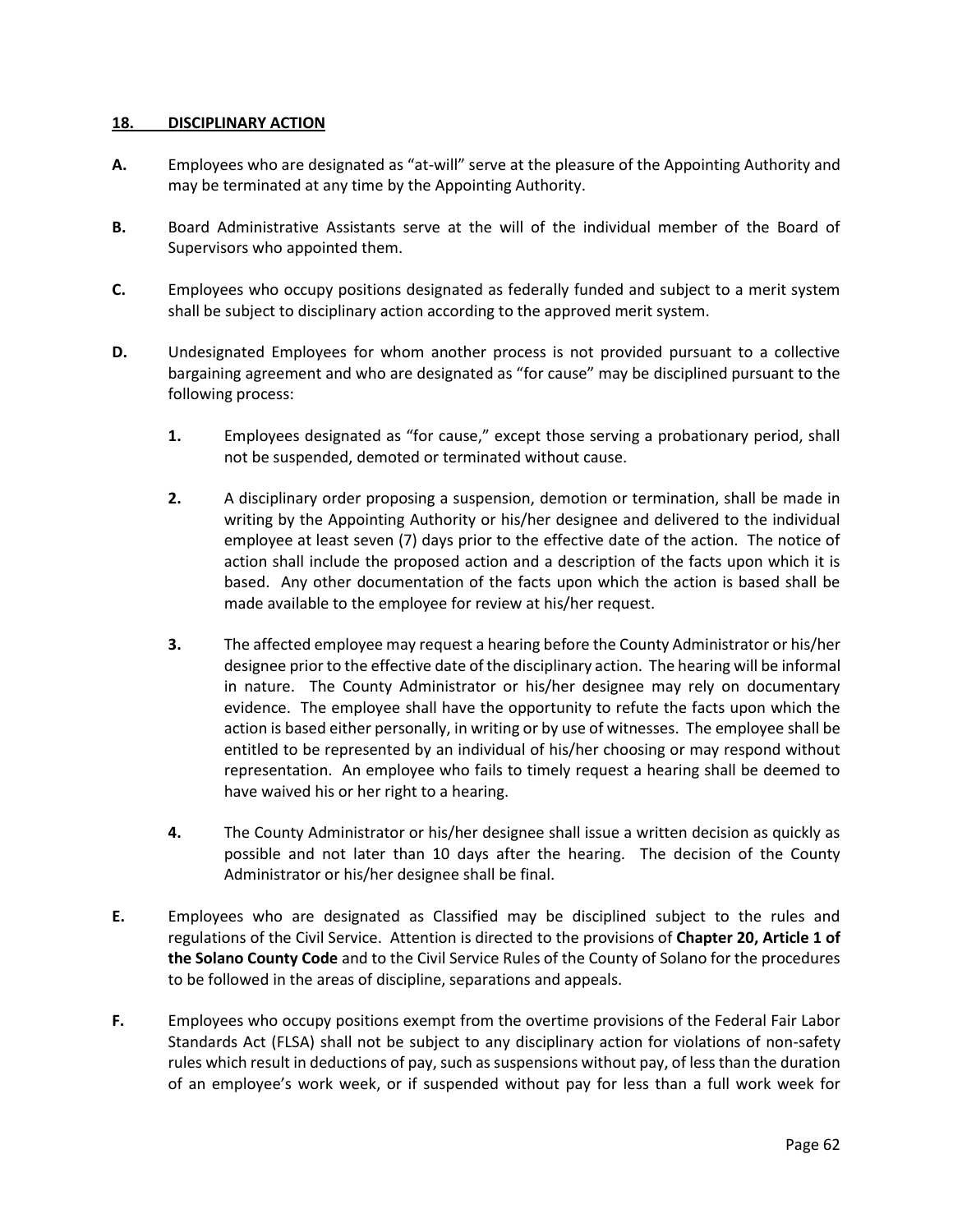violation(s) of non-safety rules then the employee shall be FLSA non-exempt during said work week.

#### **19. GRIEVANCES**

#### 19.1 Grievance Definition

A grievance is any dispute which involves the interpretation or application of any provision of this Personnel and Salary Resolution, excluding those provisions of this Personnel and Salary Resolution which specifically provide that the decision of any County official shall be final, the interpretation, or application of those provisions not being subject to the grievance procedure.

#### 19.2 Grievance Purpose

The purposes of this procedure are:

- **1.** To resolve grievance disputes informally at the lowest possible level;
- **2.** To provide an orderly and prompt procedure for resolving disputes which arise regarding the interpretation of the Personnel and Salary Resolution;
- **3.** To encourage communication between employees and County representatives;
- **4.** To determine and correct, if possible, the causes of grievance disputes.

#### 19.3 Grievance Steps

Grievances shall be processed in the following manner:

**1.** Step 1: Informal Discussion:

An employee who believes that he/she has a grievance shall discuss his/her complaint with his/her immediate supervisor (or such management official designated by the department head) within fifteen (15) calendar days of the incident or occurrence. This meeting shall be held in an effort to resolve the grievance informally. The immediate supervisor shall have ten (10) calendar days from the date of the informal discussion to respond to the employee. If an agreement is reached to resolve the issue, the supervisor shall confirm the outcome in writing.

If the supervisor's response does not resolve the grievance, the employee has ten (10) calendar days from the date of the supervisor's response date to file the grievance in writing with the department head or his/her designee. If the supervisor fails to respond, the employee has ten (10) calendar days from the date the supervisor's response was to be issued to file the grievance in writing with the department head or his/her designee.

#### **2.** Step 2: Department Head and/or Designated Representative:

The department head or his/her designated representative will meet with the grievant and shall provide a written response to the grievant within twenty-one (21) calendar days of having received the grievance.

If the grievance is not resolved within the department, the employee shall have the right to appeal the grievance to the Director of Human Resources, in writing, within fifteen (15) calendar days of the response made at Step 2. Notwithstanding this procedure, all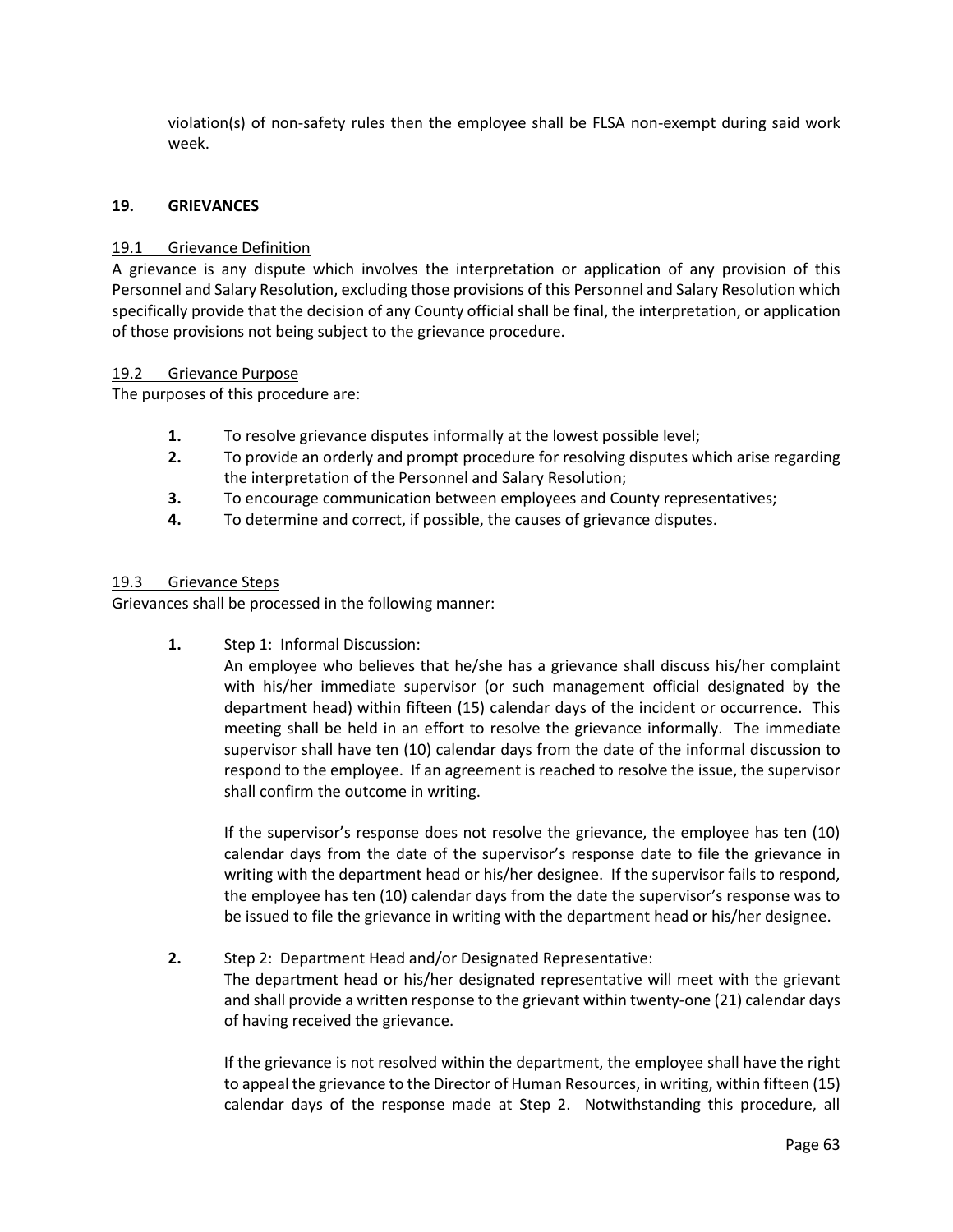complaints involving or concerning the payment of compensation shall be in writing to the Director of Human Resources or his/her designee with a copy to the department head.

**3.** Step 3: Director of Human Resources:

An employee may notify the Director of Human Resources or his/her designee in writing that a grievance exists stating the particulars of the grievance and, if possible, the nature of the determination desired. The Director of Human Resources or his/her designee shall have twenty-one (21) calendar days in which to investigate the issues, meet with the complainant and attempt to reach a satisfactory resolution of the problem.

## **4.** Step 4: County Administrator:

If the grievant is not satisfied with the decisions rendered by the Director of Human Resources, he/she may appeal the decision to the County Administrator's Office within ten (10) days after receiving the Director of Human Resources' decision. The County Administrator (CAO), or his/her designated representative, shall render a final decision upon review of the written request of the grievant and the presentation of evidence. The decision of the CAO or his/her designee is the last step in the appeals process. It is final and binding on the parties and the decision cannot be appealed further.

## 19.4 Grievance Conditions

## **A.** Failure to Act:

If the finding or resolution of a grievance at any step of the procedure is not appealed within the prescribed time, said grievance shall be considered settled on the basis of the last answer provided, and there shall be no further appeal or review. Should management not respond within the prescribed time, the grievance may proceed to the next step.

## **B.** Extension and Curtailment of Time Limits:

The time limits provided may be extended or reduced by mutual written agreement of the grievant and an appropriate representative of the County when extenuating circumstances are found to exist.

## **C.** Written Records of Grievances:

All documents, communications, and records dealing with the processing of a grievance shall be filed in a separate grievance file in the Human Resources Department and shall not be kept in the personnel file of any of the participants.

## **D.** Freedom from Reprisal:

An employee filing a grievance in conformity with this policy shall have freedom from reprisal.

## **E.** Representation:

An employee may have representation at all steps in the preparation and presentation of a grievance, except at the informal discussion stage of the procedure.

#### **F.** County Time:

Necessary and reasonable County time for the processing of a grievance shall be authorized for the employee who has filed the grievance.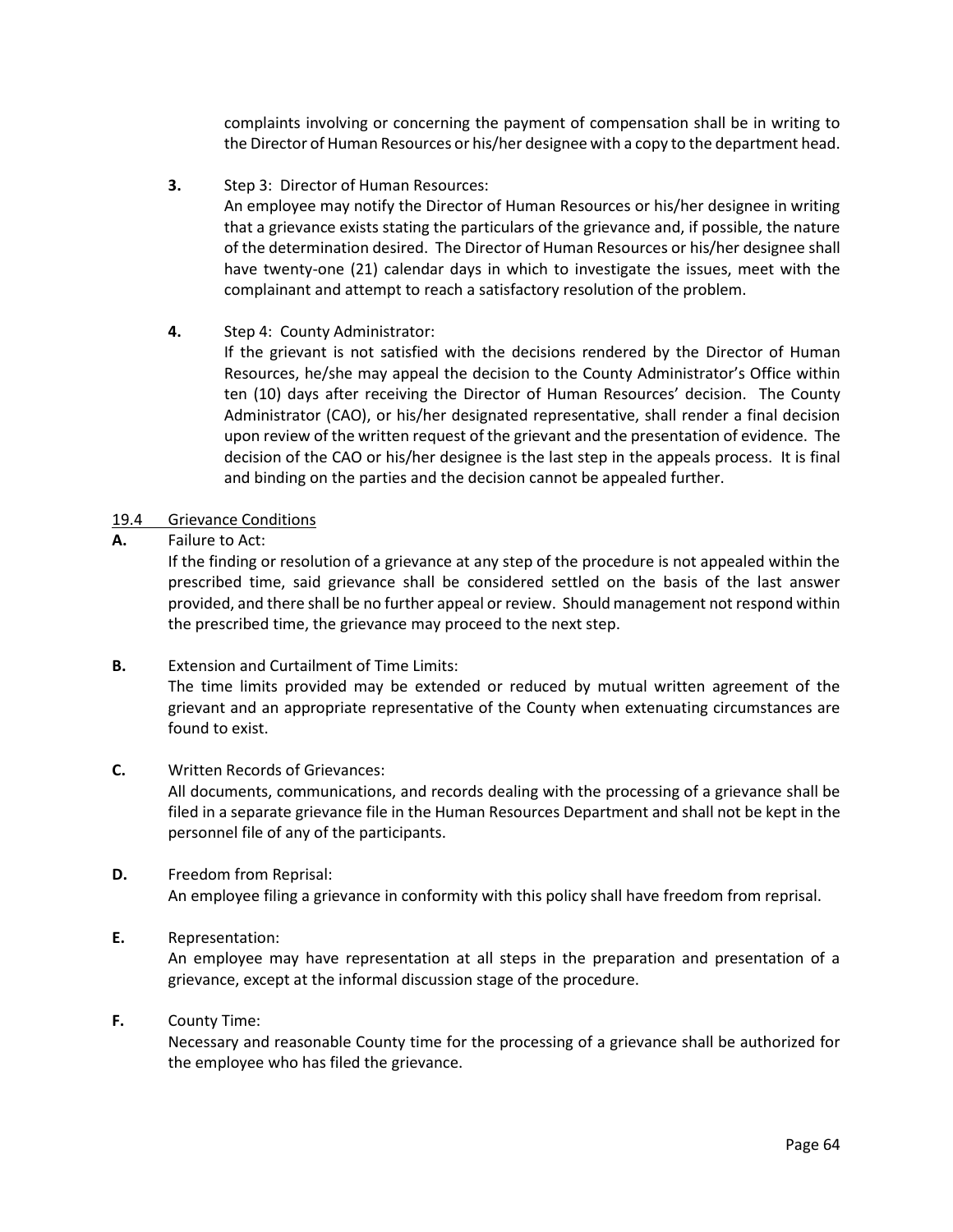#### **20. HOURS OF WORK AND OVERTIME**

#### 20.1 Hours of Work

The workweek is forty (40) hours of work in any seven (7) consecutive calendar days. The workweek schedule consists of five (5) eight (8) hours days. However, department heads may establish workweek schedules which differ from the schedule above, upon recommendation of the County Administrator and approval by the Board of Supervisors. It is the duty of each department head to arrange the work of his/her department so that each employee works not more than forty (40) hours in a workweek. A department head may require any employee to temporarily work in excess of forty (40) hours when necessary.

#### 20.2 Overtime

#### **A.** Overtime Work Defined

- **1.** Overtime is not applicable to those employees who are designated as FLSA exempt.
- **2.** For employees assigned to an eight (8) hour day/five (5) days per week work schedule, overtime work shall be defined as all work specifically authorized by the department head that is performed in excess of forty (40) hours per week.
- **3.** Off duty time spent as a witness in court in connection with regular duties as a County employee shall be considered overtime.
- **4.** Time worked beyond the official forty (40) hour workweek shall not be considered overtime unless it has been specifically ordered or authorized by the department head.

#### **B.** Application of Overtime

- **1.** If, in the judgment of a department head, work beyond the official forty (40) hour workweek is required, he/she may order such overtime work. This overtime work will be compensated for as provided in this Section. The County Administrator may require department heads to obtain approval prior to ordering overtime work by an employee in excess of eighty (80) hours in a fiscal year.
- **2.** Time worked as overtime shall not be counted as service time for purposes of employee benefits eligibility or accrual or probation or merit increase periods. Compensatory time off taken by an employee may be used as part of the established workweek to earn employee benefits and to serve out probation and merit increase periods.
- **3.** No department head may employ a person from outside the department as a substitute for an employee who is on compensatory time off. No department head shall assign an employee within the department as a substitute for another employee who is on compensatory time off, where such employee assigned received an increase in pay, as a result of such assignment. Within budget limitation, extra-help employees may be utilized to substitute for employees who are on compensatory time off.
- **4.** No regular, probationary or limited-term employee may be employed in one or more positions, full or part-time, more than a total of forty (40) hours per week, excepting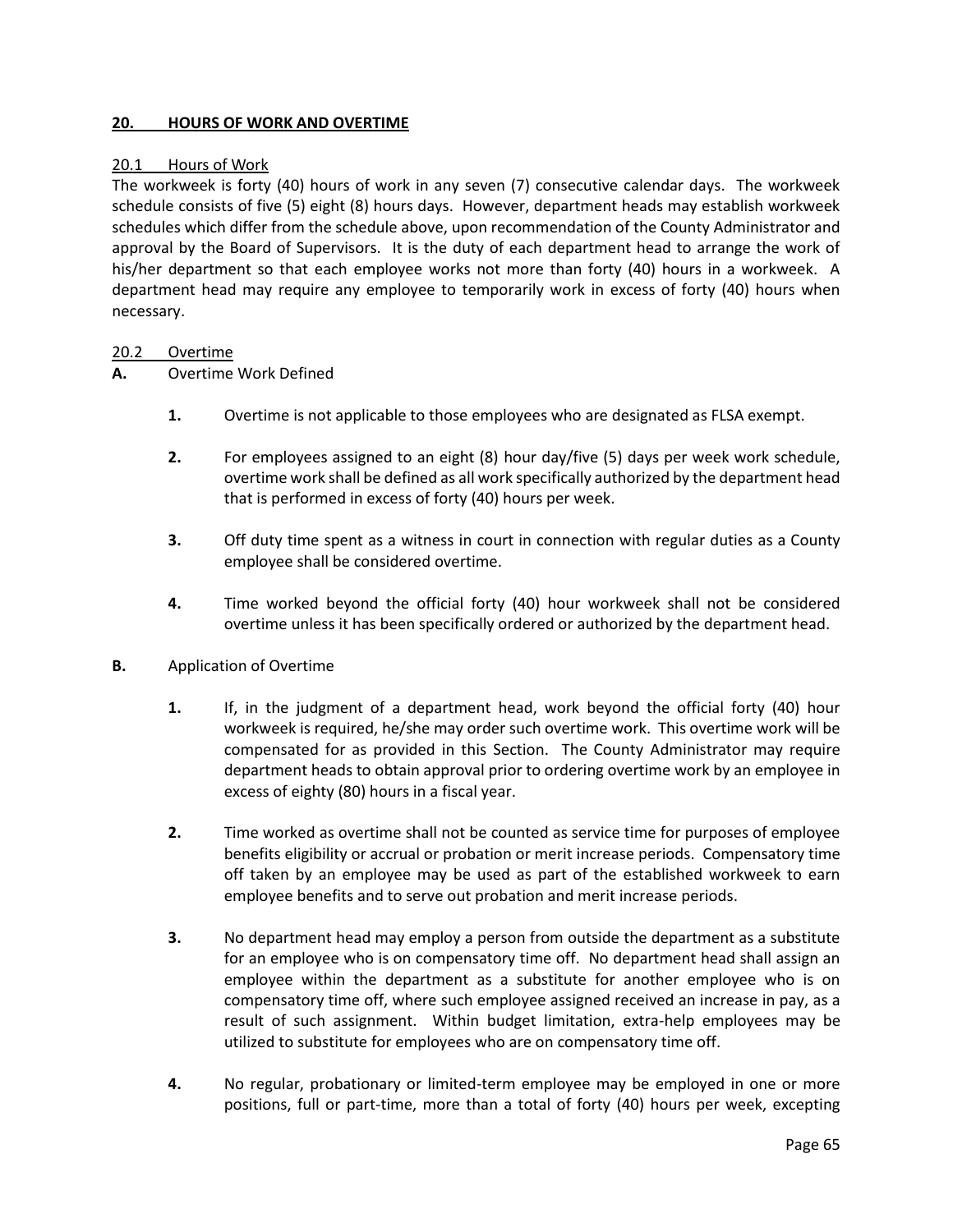authorized overtime, unless authorized by the Board of Supervisors. Nothing in this Section is to preclude an employee from temporarily serving in another capacity in the event of an emergency, provided he/she has the approval of his/her department head.

**5.** Department heads and assistant department heads shall not be subject to this Section.

## **C.** Overtime Payment

- **1.** The Board of Supervisors, by, amendment to the Alphabetical Lists shall adopt a list of employees by classification who are assigned specific overtime codes (e.g., 01, 02, 03, 05, 09 etc.).
	- **a.** Employees incumbent in classifications designated as overtime code 01 shall be granted compensatory time off (CTO) for all overtime worked at straight time. Extra help employees in classifications designated as 01 shall receive straight time pay for all overtime worked.
	- **b.** Employees incumbent in classifications designated as overtime code 02 shall be granted CTO for all overtime worked at straight time. Whenever an accrual balance is at or above forty hours, the employee may elect to receive straight time pay for overtime worked. Extra help employees in classifications designated as overtime code 02 shall receive straight time pay for all overtime worked.
	- **c.** Employees incumbent in classifications designated as overtime code 03 shall be paid for all overtime worked at one and one-half times the normal hourly rate.
	- **d.** Employees incumbent in classifications designated as 05 shall not be compensated for overtime worked.
	- **e.** Employees incumbent in classifications designated as overtime code 09 shall be paid for all overtime worked at one and one-half times the regular rate of pay; however, employees may be granted, at the sole discretion of the department head, CTO at one and one-half hours off for each hour worked in lieu of overtime payment.
- **2.** Any employee separating from the County service shall be paid for any existing CTO balance at the time of such separation at the hourly rate at which the employee is currently employed.
- **3.** Payment for overtime shall be separately itemized on the payroll certification.
- **4.** Any CTO accumulation in excess of eighty (80) hours shall be taken off within the fiscal year in which it is earned. If the department head is unable to schedule sufficient time off during the fiscal year, the employee's accrual balance shall be reduced to eighty (80) hours at the beginning of the next fiscal year and the employee paid for all hours reduced from his or her balance at the employee's applicable straight time rate in effect on the last full pay period in the outgoing fiscal year.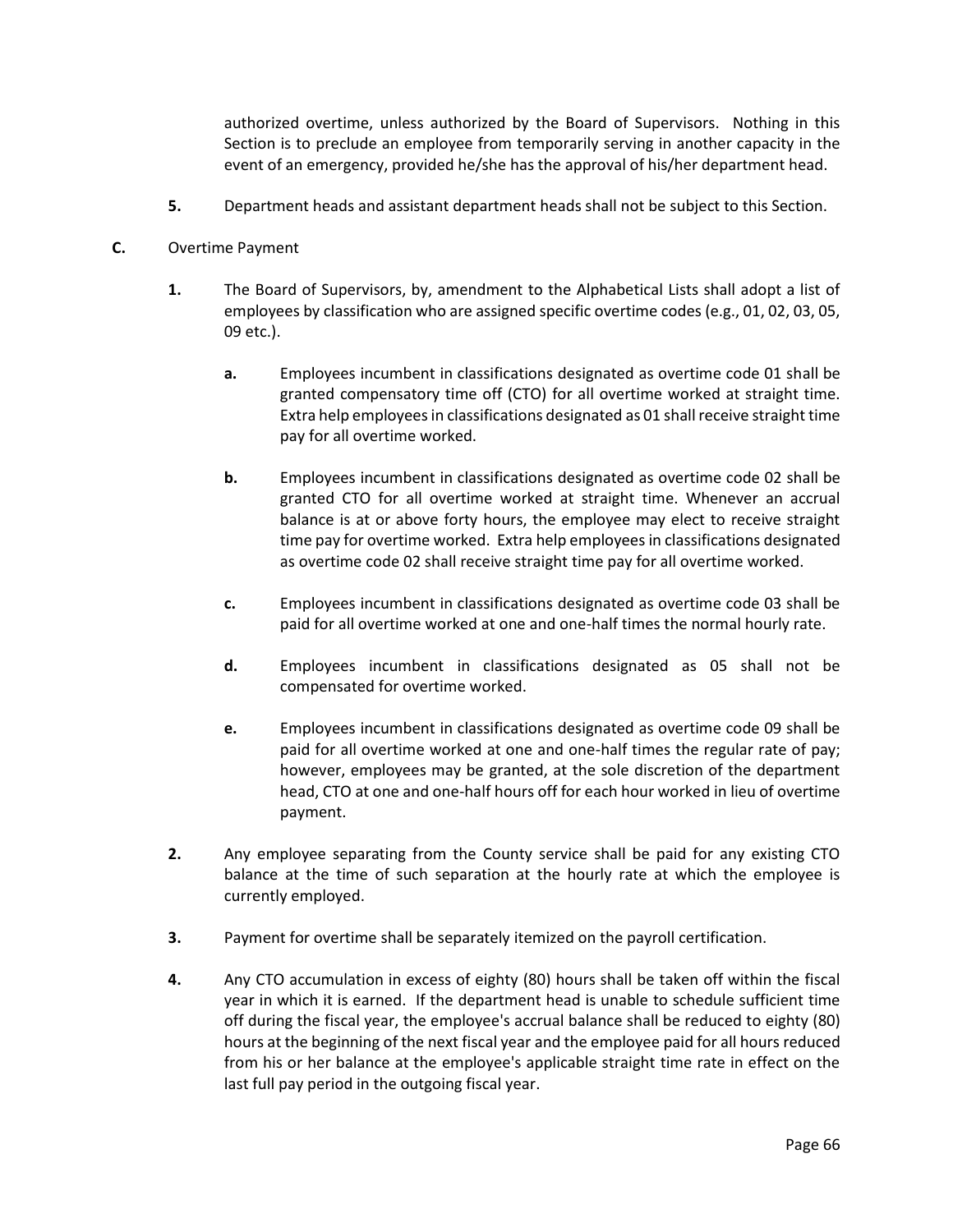- **5.** Compensatory time off taken by an employee shall be counted as time worked for purposes of overtime computation.
- **6.** CTO hours accumulated because an employee is on the "9/80" pay period work schedule must be consumed within the same fiscal year earned and shall not be carried forward into the succeeding fiscal year.
- **7.** When an employee in a regular part-time position is required to work in excess of his/her regular work schedule during any week to cover seasonal peak work loads, emergency extra work loads of limited duration, necessary vacation relief and other similar situations, such work shall be compensated for at the employee's regular rate. For time worked in excess of forty (40) hours, the employee will be paid as provided in this Section.
- **8.** Time off on recognized fixed County Holidays shall be considered time worked for overtime calculation purposes

## 20.3 Rest Periods

Employees may take one 15 minute rest period for each four (4) hours worked. Usually breaks are scheduled mid-morning and mid-afternoon and are counted as time worked. If the employee does not take a break, it is waived. Since breaks are on paid County time, employees should not leave the worksite during a break.

## **21. RESERVED**

## **22. OTHER PROVISIONS**

22.1 Duties Imposed on Officers and Employees to be Performed; Staggering of Hours of Employment Nothing contained in this resolution shall prevent, relieve or otherwise excuse any County employee from the performance of any duty imposed upon him/her by law, the Solano County Code or other ordinance of this County, or from the rendering of service at such times and places as are necessary in order to properly perform the functions of his/her office or employment. County officers and heads of departments are empowered to stagger, rearrange and adjust the hours of employment of employees in such a manner as to enable them to keep their offices open at all times required.

## 22.2 Mileage Reimbursement

Any employee who is required to use a private automobile in the performance of his/her duties for the County shall receive compensation for the use of such automobile at a rate established by the Board of Supervisors.

22.3 Travel Reimbursement for Executive Management Employees and Elected County Officials Executive Management employees and elected County officials shall be reimbursed for in and out-of-County travel expenses at rates in accordance with the County's travel and mileage reimbursement policy.

## 22.4 Medical Examination Program

The Solano County Medical Examination Program, established to govern conditions upon which medical examinations are required, is hereby incorporated by reference. Attention is directed to this program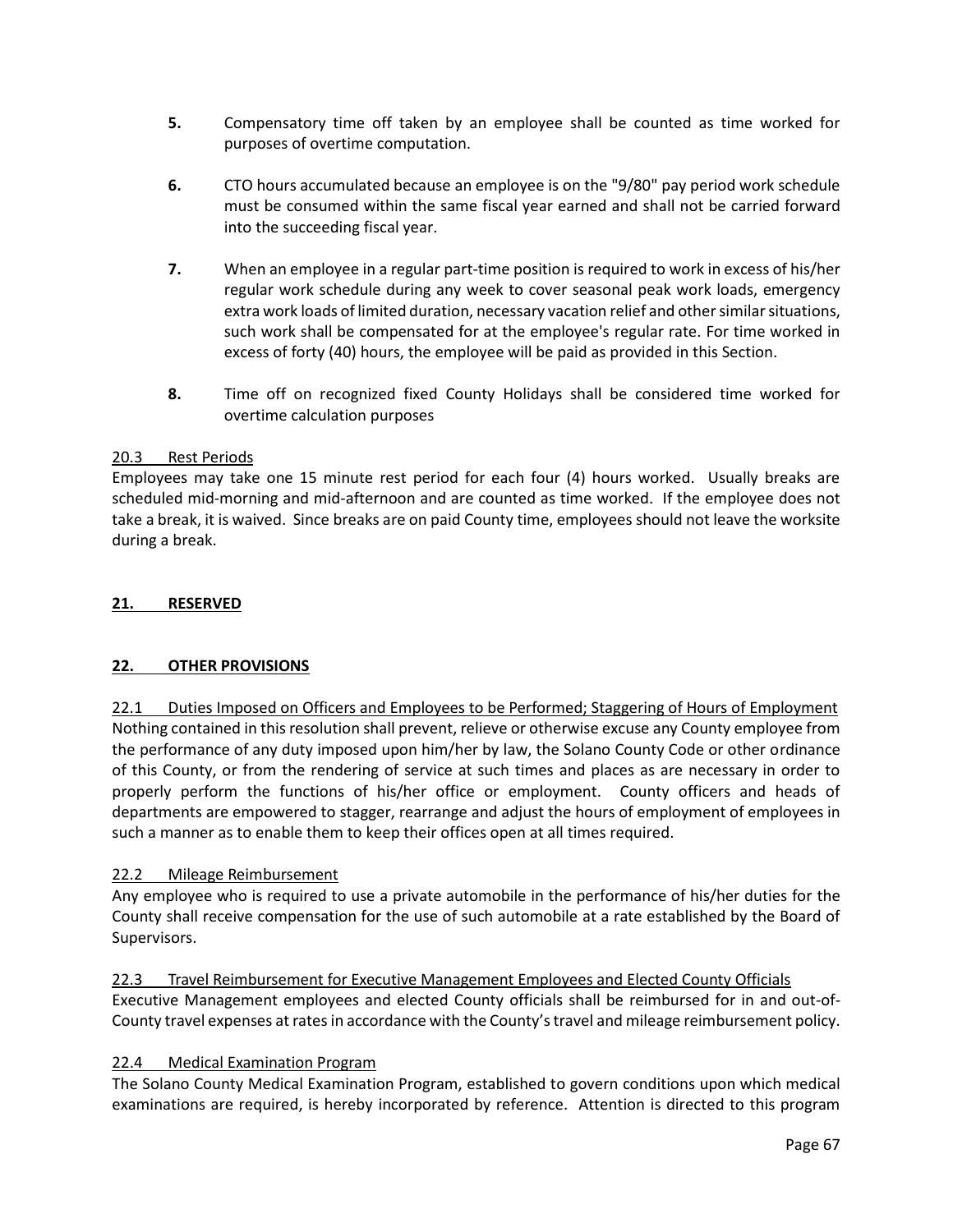which is contained in a separate booklet entitled, "Solano County Medical Examination Program", available to departments from the Human Resources Department.

## 22.5 Licensing and Certification Fund

The Licensing and Certification Fund provides for reimbursement to County employees for whom specific licenses or certifications are a requirement for them to do their job. Reimbursement will be made to regular full-time or regular part-time employees who are filling at least fifty (50) percent of an allocated position. Eligible part-time employees will be reimbursed a percentage of the cost of the license or certification in proportion to the percentage of the time worked. Any eligible full-time or part-time employee who avails him/herself of this Fund and who voluntarily leaves the County service during the fiscal year in which the employee drew upon the Fund, shall reimburse the County on a pro-rata basis the amount the employee received from the Fund.

#### 22.6 Moving and Relocation Expense Allowance Policy

- **A.** The County Administrator has discretion and is authorized to provide a moving and relocation expense allowance to an individual offered a department head position. Conditions for receiving the moving and relocation expense allowance for the newly hired department head are:
	- as a condition of receiving the allowance, must move into Solano County and then maintain residency within Solano County during the "repayment period"; and
	- for a minimum of three (3) years following date of hire (hereafter, the "repayment period") neither voluntarily separates from County employment nor changes his/her primary residence to a location outside of Solano County; and
	- sign an acknowledgement of, and agreement to, these conditions.
	- if the employee does not satisfy the repayment period, shall repay to the County in accordance with the following schedule:
		- o employed for one year or less, shall repay 100% of the moving and relocation expense allowance;
		- o employed for greater than one year but less than two years, shall repay 75% of the moving and relocation expense allowance;
		- o employed for greater than two years but less than three years, shall repay 30% of the moving and relocation expense allowance;
		- o employed for greater than three years, shall repay zero percent (0%) of the moving and relocation expense allowance.
- **B.** The moving and relocation expense allowance may be used to cover moving household items, personal effects, transporting vehicles and non-standard items (e.g., boats, trailers, machinery), pet relocation, temporary housing, travel costs during transitional period, and such other moving and/or relocation expenses as determined by the employee. The employee shall not be required to provide receipts or other proof of payment of such moving and relocation expenses.
- **C.** The employee shall be responsible for any payment of state and/or federal taxes related to the receipt of the moving and relocation expense allowance.
- **D.** The moving and relocation expense allowance shall not exceed six thousand dollars (\$6,000) and such amount shall be set at the discretion of, and approval by, the County Administrator, with payment received on the department head's first or second paycheck following date of hire.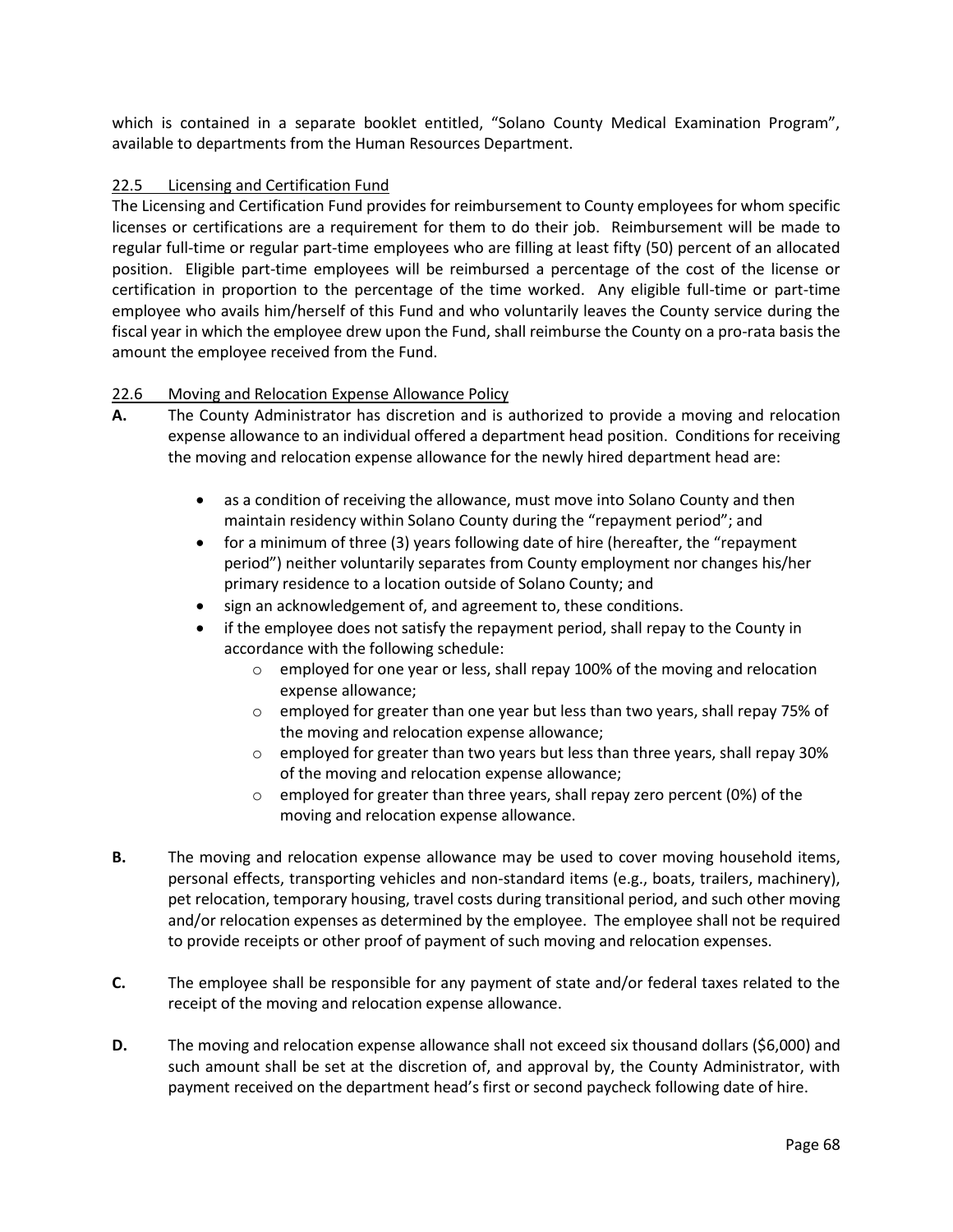**E.** The Board of Supervisors may delegate authority to the County Administrator, on an individual on a case-by-case basis, a variance to provisions within this policy, provided such variance is provided during a Board of Supervisors' closed session discussion on public employee appointment or during a public meeting of the Board of Supervisors.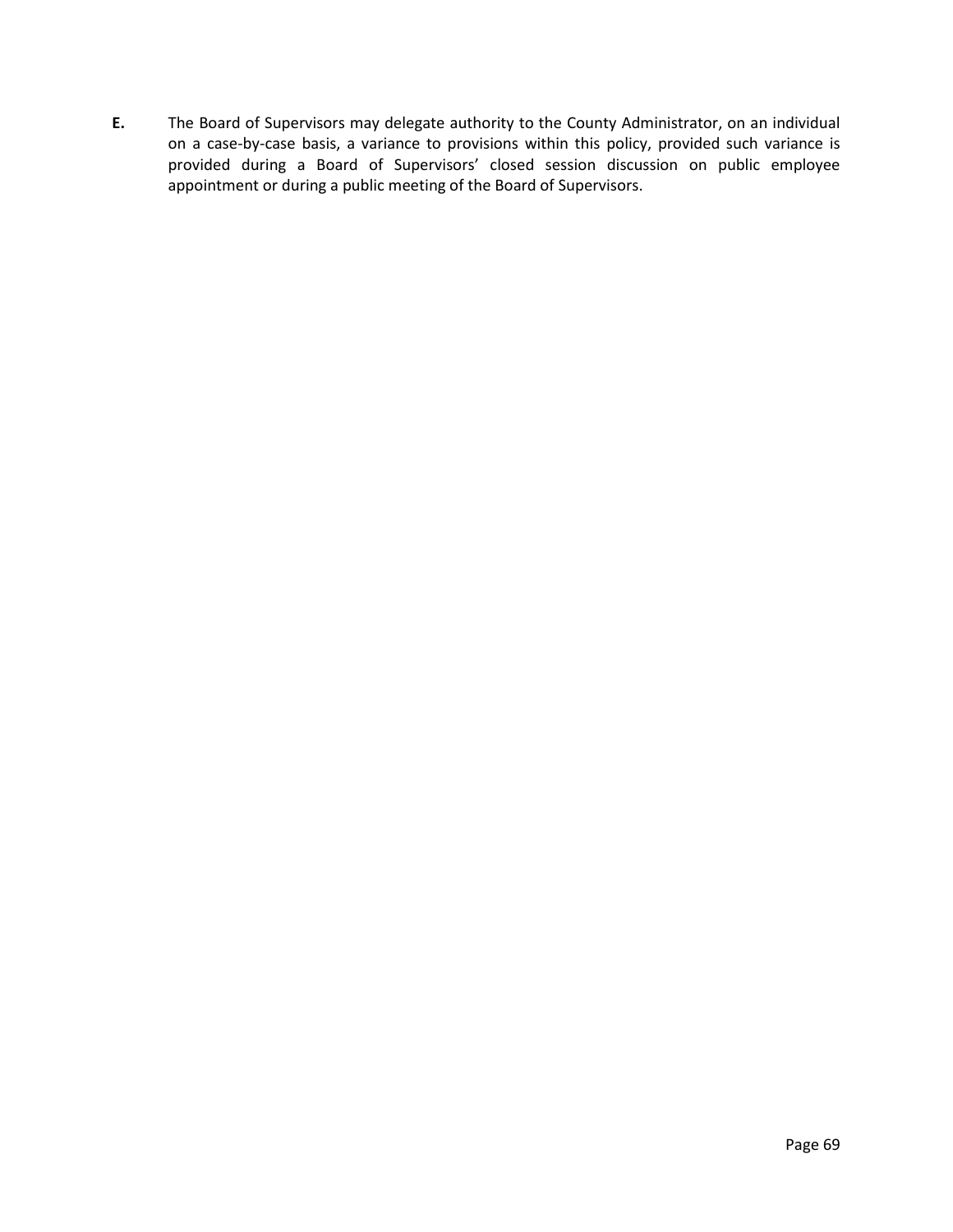# **Appendix A – Regarding Payment of Enhanced Pension Formula (PERS 2.7% @ 55)**

Note: The amounts shown exclude the increase cost of the employee contribution from 7% to 8%. This formula was prepared June 10, 2002 and serves as a basis for future calculations and is included here for reference.

| Cost of benefit                                                                 | \$75,036,452  |
|---------------------------------------------------------------------------------|---------------|
| Term in Years                                                                   | 20            |
| Amount due to County each year                                                  | \$3,751,823   |
| Variable                                                                        | Value         |
| Pay Periods per year                                                            | 26            |
| Number of pay periods                                                           | 520           |
| Number of employees                                                             | 2,320         |
| Average monthly salary                                                          | \$4,074       |
| Average per pay period gross salary                                             | \$1,880       |
| <b>Average Annual Gross Salary</b>                                              | \$48,888      |
| <b>Total Annual Payroll</b>                                                     | \$113,420,160 |
| Formula for Employee Share                                                      | Amount        |
| Annual amount of payback = Total cost divided by 20 years                       | \$3,751,823   |
| Average per employee payback = Divide annual amount of payback by the average   | \$1,617.16    |
| number of employees for the previous year                                       |               |
| Average payback per employee per pay period = Divide the annual per employee    | \$62.20       |
| payback by number of pay periods                                                |               |
| Percentage of gross per pay period salary deducted from each eligible employee  | 3.31%         |
| = Divide the average payback per employee per pay period by the average per pay |               |
| period gross salary. Maximum of three percent (3%).                             |               |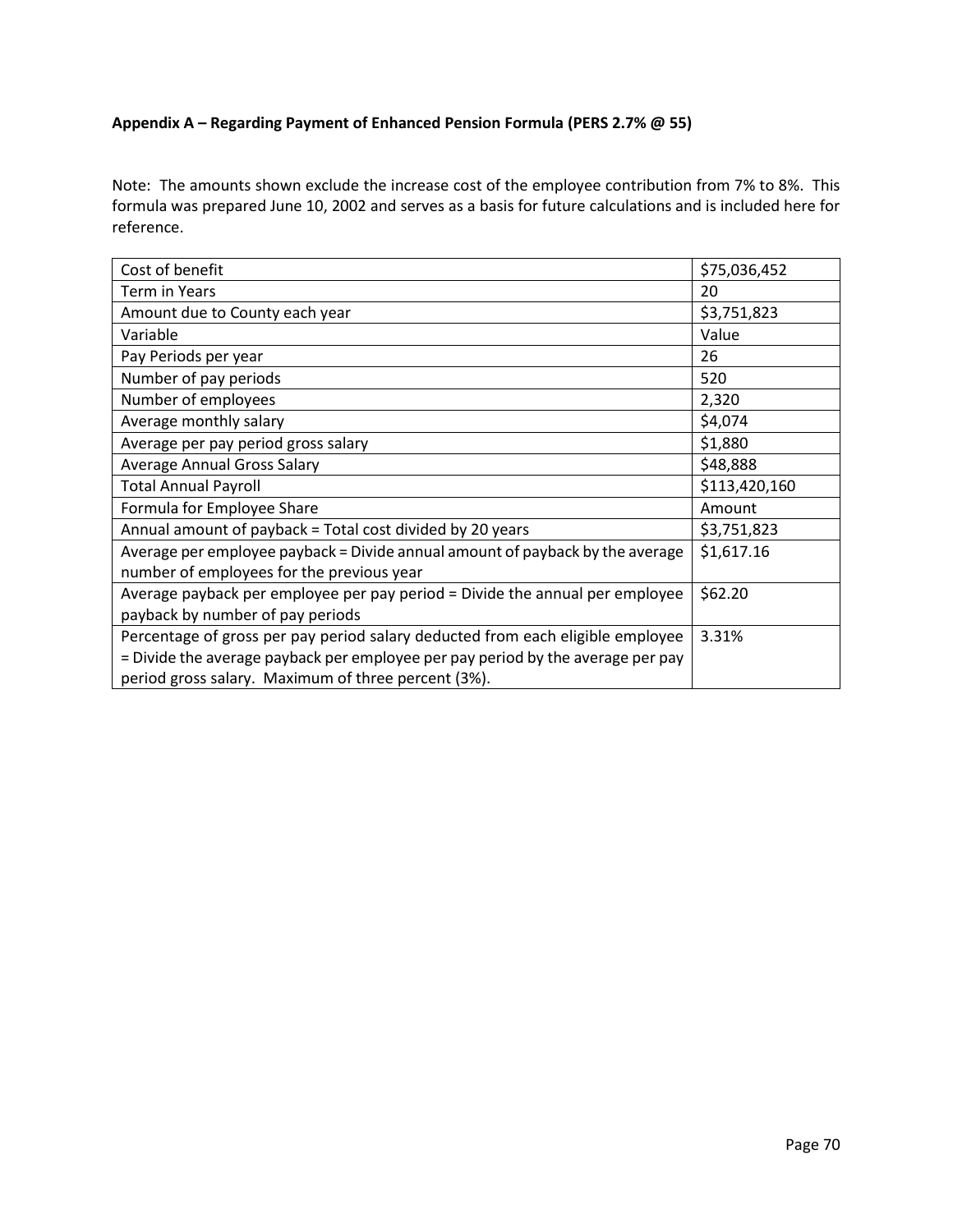# **Appendix B – Regarding Payment of Enhanced Pension Formula (PERS 2% @ 50)**

Note: This formula was prepared March 13, 2002 and serves as a basis for future calculations and is included here for reference.

| Cost of benefit                                                                 | \$10,150,111 |
|---------------------------------------------------------------------------------|--------------|
| Term in Years                                                                   | 20           |
| Amount due to County each year                                                  | \$507,506    |
| Variable                                                                        | Value        |
| Pay Periods per year                                                            | 26           |
| Number of pay periods                                                           | 520          |
| Number of employees                                                             |              |
| Average monthly salary                                                          |              |
| Average per pay period gross salary                                             |              |
| <b>Average Annual Gross Salary</b>                                              |              |
| <b>Total Annual Payroll</b>                                                     |              |
| Formula for Employee Share                                                      | Amount       |
| Annual amount of payback = Total cost divided by 20 years                       | $\zeta_-$    |
| Average per employee payback = Divide annual amount of payback by the average   | $\zeta_{-}$  |
| number of employees for the previous year                                       |              |
| Average payback per employee per pay period = Divide the annual per employee    | $\zeta$      |
| payback by number of pay periods                                                |              |
| Percentage of gross per pay period salary deducted from each eligible employee  | %            |
| = Divide the average payback per employee per pay period by the average per pay |              |
| period gross salary. Maximum of five percent (5%).                              |              |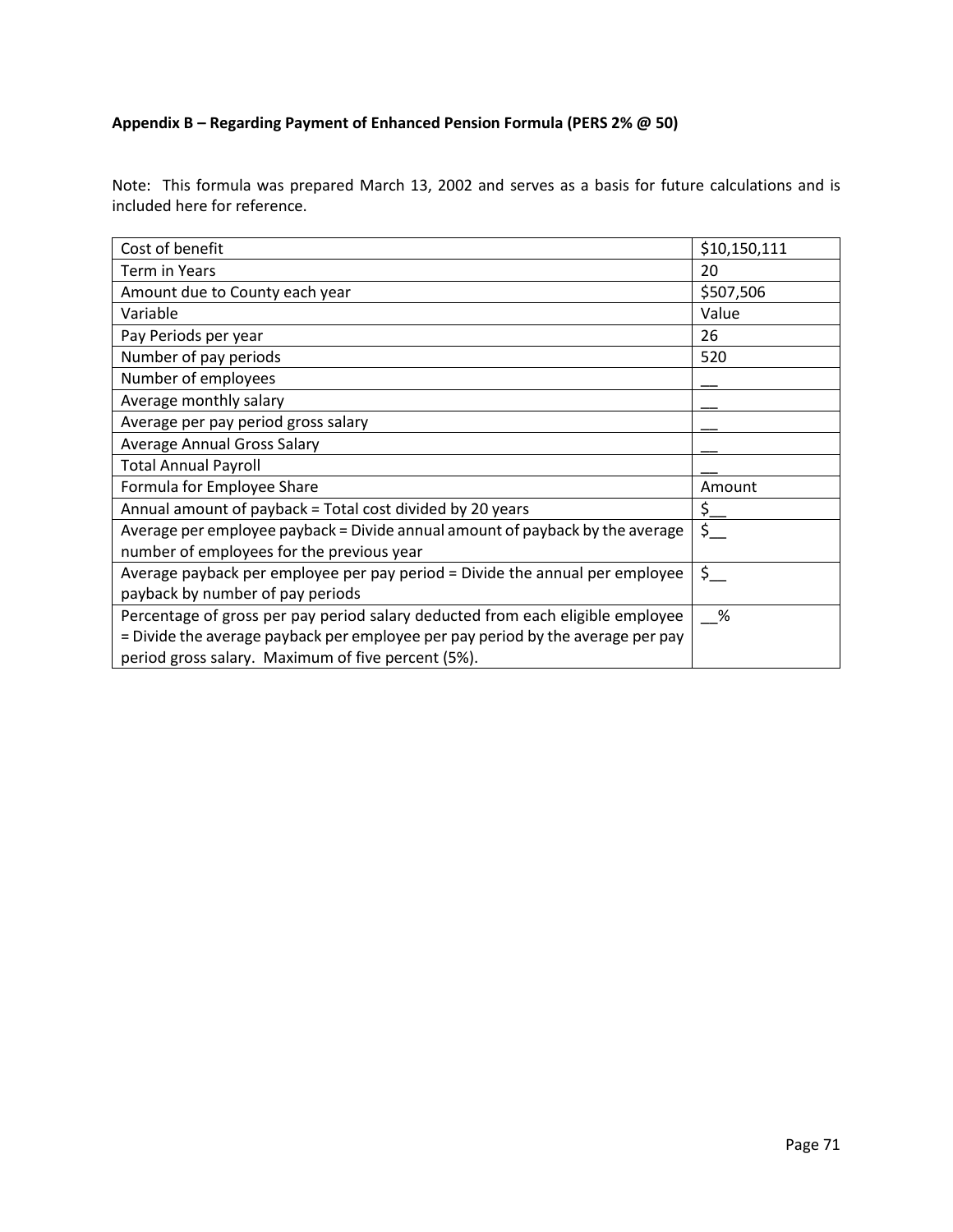# **Appendix C – Regarding Payment of Enhanced Pension Formula (PERS 3% @ 50)**

Note: This formula was prepared July 23, 2004 and serves as a basis for future calculations and is included here for reference.

| Cost of benefit                                                                 | \$4,921,043 |
|---------------------------------------------------------------------------------|-------------|
| Term in Years                                                                   | 20          |
| Amount due to County each year                                                  | \$220,742   |
| Variable                                                                        | Value       |
| Pay Periods per year                                                            | 26          |
| Number of pay periods                                                           | 520         |
| Number of employees                                                             | 113         |
| Average monthly salary                                                          | \$5,122     |
| Average per pay period gross salary                                             | \$2,364     |
| <b>Average Annual Gross Salary</b>                                              | \$61,464    |
| <b>Total Annual Payroll</b>                                                     | \$6,945,432 |
| Formula for Employee Share                                                      | Amount      |
| Annual amount of payback = Total cost divided by 20 years                       | \$220,742   |
| Average per employee payback = Divide annual amount of payback by the average   | \$1,953.47  |
| number of employees for the previous year                                       |             |
| Average payback per employee per pay period = Divide the annual per employee    | \$75.13     |
| payback by number of pay periods                                                |             |
| Percentage of gross per pay period salary deducted from each eligible employee  | 3.18%       |
| = Divide the average payback per employee per pay period by the average per pay |             |
| period gross salary. Maximum of five percent (5%).                              |             |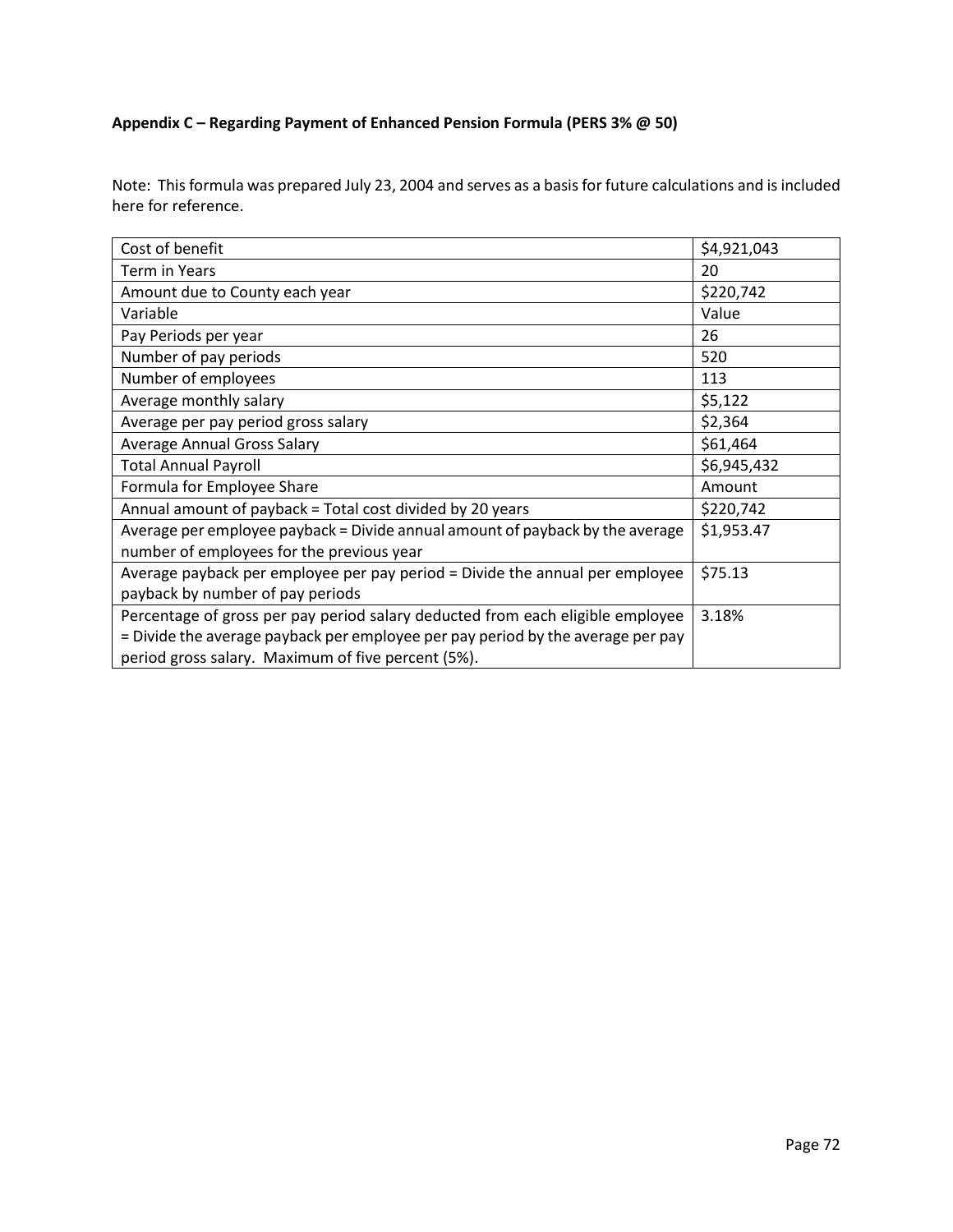## **Appendix D – Effects of Furlough**

| Situation                         | Result                                       | Comments                               |
|-----------------------------------|----------------------------------------------|----------------------------------------|
| Full-time (F-T) employees         | Pay is reduced by 4.0 hours. 4.0             |                                        |
|                                   | hours credited to furlough leave             |                                        |
|                                   | accruals.                                    |                                        |
| SDI Integration                   | Integrate leave accruals up to               | Examples:                              |
|                                   | employee's<br>Full<br>Time                   | F-T EE normally works<br>80            |
|                                   | Equivalency (FTE) less furlough              | hours/pay period<br>minus<br>4         |
|                                   | hours.                                       | furlough hours = integrate up to       |
|                                   |                                              | 76 hours.                              |
|                                   |                                              | EE normally works<br>P-T<br>40         |
|                                   |                                              | hours/pay<br>period<br>minus<br>2      |
|                                   |                                              | furlough hours = integrate up to       |
|                                   |                                              | 38 hours.                              |
| Workers'<br>Compensation          | Same as SDI integration.                     | examples<br>under<br><b>SDI</b><br>See |
| integration                       |                                              | integration.                           |
| Leave without pay for partial pay | Pay is reduced by 4.0 hours (or              | Furlough hours based on EE's           |
| period                            | pro-rated<br>if<br>part-time                 | normal FTE (not pro-rated based        |
|                                   | employee).                                   | on hours worked).                      |
|                                   | 4.0 hours credited to furlough               |                                        |
|                                   | leave accruals.                              |                                        |
| Various shifts (4/10, 9/80)       | Pay is reduced by 4.0 hours.                 |                                        |
|                                   | 4.0 hours credited to furlough               |                                        |
|                                   | leave accruals.                              |                                        |
|                                   |                                              |                                        |
|                                   | If furlough is day off, another              |                                        |
|                                   | day is taken as furlough.                    |                                        |
| Promotion/Demotion                | Pay is reduced by 4.0 hours.                 | No effect on number of furlough        |
|                                   |                                              | hours unless there is a change in      |
|                                   | 4.0 hours credited to furlough               | FTE.                                   |
|                                   | leave accruals.                              |                                        |
| <b>Taxes</b>                      | Taxes are withheld on the<br>reduced salary. |                                        |
| New hires (working less than 80   | Furlough hours pro-rated based               | Example:                               |
| hours 1 <sup>st</sup> pay period) | on scheduled number of hours                 | EE starts work Tuesday after           |
|                                   | to be worked.                                | Monday holiday (works 72 hours         |
|                                   |                                              | of pay period) = $90\%$ of pay         |
|                                   | Furlough<br>hours<br>credited<br>to          | period. 4.0 furlough hours x 90%       |
|                                   | furlough leave accruals.                     | = 3.6 hours credited to furlough       |
|                                   |                                              | leave accruals and pay reduced         |
|                                   |                                              | by 3.6 hours.                          |